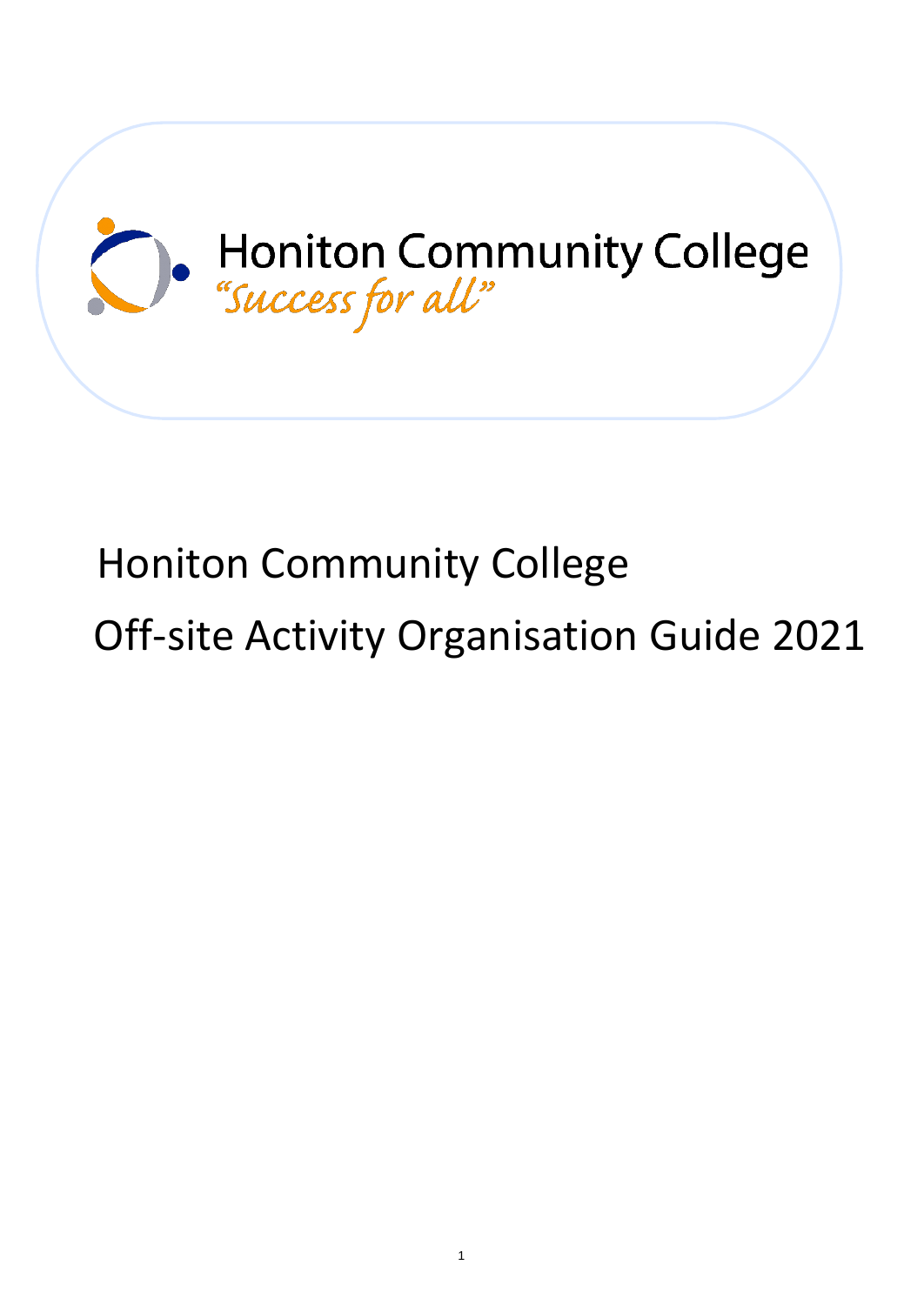#### **Introduction**

Visits and off-site activities support, enrich and extend the curriculum in many subject areas, they develop independence, self-confidence, encourage co-operation, team work and the application of problem solving skills.

Residential opportunities can provide physical challenge and adventure. They can have a particular part to play in the development of personal and social qualities for all young people. Outdoor education helps young people to be physically active and to understand how to assess and manage risk.

It is a priority all visits and off-site activities are safe, well-managed and educationally beneficial. The purpose of this guide is to provide the Activity Leader with guidance on Health and Safety procedures. The Devon County Council Guide on Outdoor Education, Visits and Off-Site Activities, Health and Safety Policy has been used. It is advisable for you to refer to this guide if you are uncertain about any issues concerning your activity.

#### **Activities**

There are various types of activity which you may want to consider organising for students. In deciding the activity you must consider the following:

- Are the students physically capable of participating in the activity and is it suitable for all participants?
- Is it appropriate for the age and ability of the students?
- Do students have the necessary clothing and equipment to undertake the activity for a range of weather conditions? It is important that you check that the provider will be offering appropriate additional equipment.
- Have you considered alternatives for poor weather conditions?

All activities will be categorised by Devon County Council as either A, B, or C.

The first step is to identify which of the categories your activity is banded in as this will have implications for the application, planning and organisation procedures.

| <b>CAT</b>   | <b>EXAMPLES</b>                                                                                                                                                                             | <b>RATIO</b>                                                                                                     | <b>APPROVAL PROCEDURE</b>                                                                                                                                 |
|--------------|---------------------------------------------------------------------------------------------------------------------------------------------------------------------------------------------|------------------------------------------------------------------------------------------------------------------|-----------------------------------------------------------------------------------------------------------------------------------------------------------|
| $\mathsf{A}$ | Day / residential visits not<br>involving adventurous activities.<br>E.g. farm visits, historic visits or<br>commercial interests.                                                          | Ratio 1 adult to 15<br>students.                                                                                 | Principal / ELT<br>$\bullet$<br><b>EVC (Educational Visits)</b><br>$\bullet$<br>Co-ordinator)                                                             |
| в            | All adventurous activities / hazardous<br>indoor and outdoor adventurous<br>activities which take place in the South<br>West with element of risk. E.g. Horse<br>riding, Surfing, Climbing. | Ratios vary $-$ refer to<br>Outdoor Education,<br>Visits and Off-Site<br>Activities Health and<br>Safety Policy. | Principal / ELT<br>$\bullet$<br><b>EVC</b><br>$\bullet$<br>Devon County Outdoor<br>$\bullet$<br>Advisor<br>Governors dependant<br>$\bullet$<br>on school* |
| C            | All visits abroad and all other hazardous<br>activities which take place outside of the<br>South West region.                                                                               | 1 adult to 10 students with<br>a minimum of 2 adults<br>accompanying the group.                                  | Principal / ELT<br>$\bullet$<br><b>EVC</b><br>$\bullet$<br>Devon County Outdoor<br>$\bullet$<br>Advisor<br>Governors                                      |

\*By definition: Category B Activities that have not been undertaken by HCC staff previously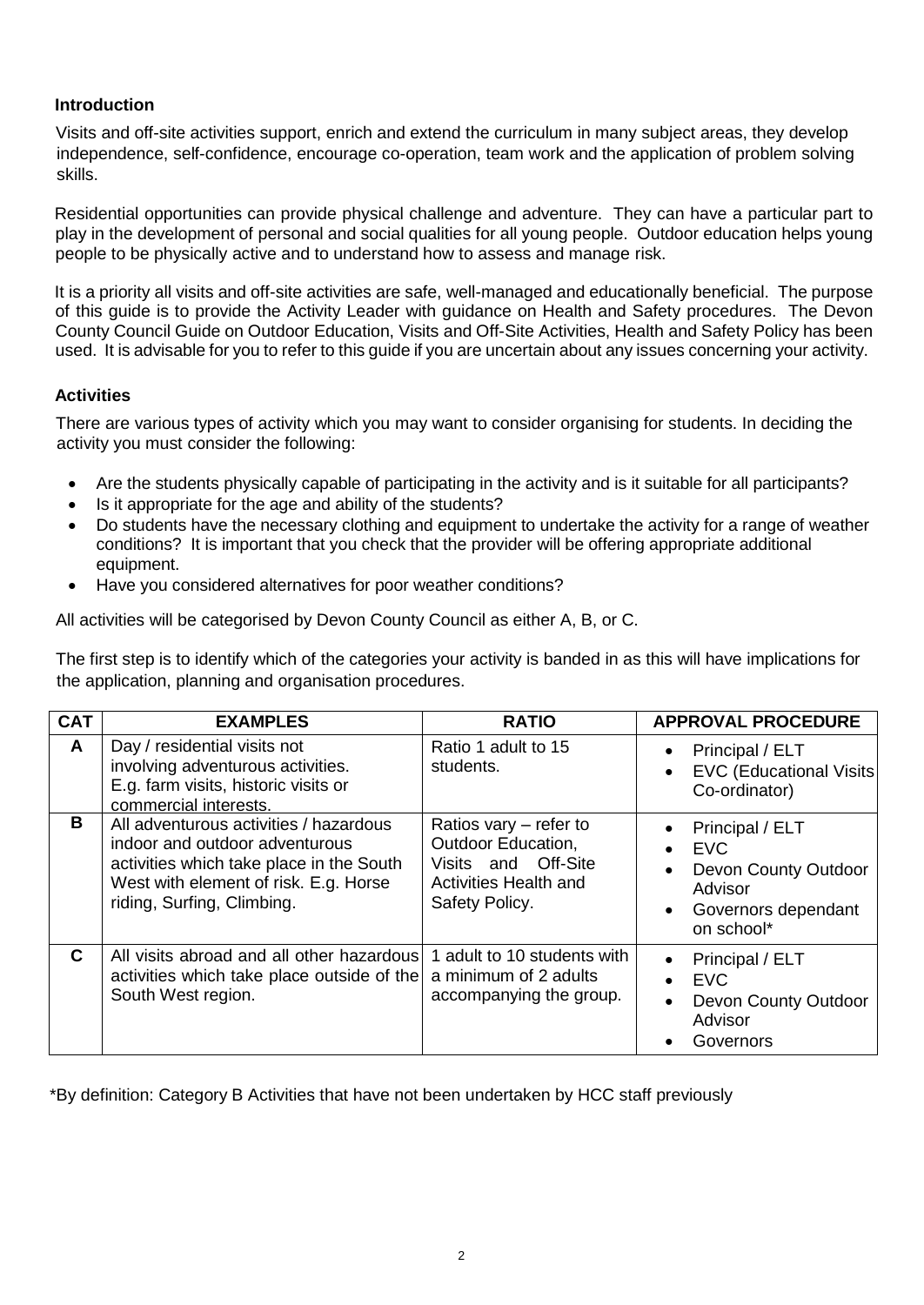# **Who is responsible for what?**

# **Responsibilities of the Principal / Leadership team**

- Ensure all visits and off-site activities have specific and appropriate educational objectives.
- Approve all visits and activities, based on compliance with the council and school health and safety policy, relevant Devon County Council / Torbay Council guidance and recognised good practice.
- Ensure off-site programmes are led by competent staff who are appropriately experienced to assess the risks, manage the activity and manage the specific group.
- Check that the staffing ratio is suitable for each visit.
- Check that risks have been assessed, significant risks recorded and any appropriate safety measures are in place.

### **Responsibilities of the Educational Visits Co-ordinator**

- In order to carry out the above responsibilities effectively the Principal may delegate specified tasks to a suitably experienced and competent Educational Visits Co-ordinator (EVC).
- The Principal will be considered to be the EVC where tasks are not delegated to a named member of staff.
- The EVC will be responsible for carrying out agreed tasks and attending relevant training provided by the Council.

### **Name of EVC:** Michelle Blackburn

### **Responsibilities of the party / visit leader**

- To adhere to the recommended timeframe for organisation of activities (see page 4).
- To complete ALL documentation especially a Risk Assessment **tailored to the trip/activity.**
- To include a breakdown of the day / programme for the activity.
- Have overall responsibility for the supervision and conduct of the visit or activity.
- Follow policy and procedures of the Council and the school.
- Obtain the trip approval following the guidance enclosed.
- Assess the risks involved and amend as appropriate any previously recorded risk assessment.
- Inform parents fully about the visit and gain their consent, where appropriate.
- Reassess risks while the visit or activity takes place.
- Manage and guide additional staff members on the visit / trip.
- Ensure there is a contingency plan (Plan B) should a significant change to the programme be necessary due to weather etc.  $\square$

### **Responsibilities of additional members of staff taking part in visits and off-site activities**

- Assist the party leader to ensure the health, safety and welfare of young people on the visit.  $\Box$
- Be clear about their roles and responsibilities whilst taking part in a visit or activity.  $\Box$

# **Responsibilities of students**

- Avoid unnecessary risks, behave sensibly, keeping to any agreed code of conduct.  $\Box$
- Follow instructions of the party leader and other members of staff.
- Inform a member of staff of significant hazards.

# **Responsibilities of parents**

- Support the application of any agreed code of conduct.  $\square$
- Inform the party leader about any medical, psychological or physical condition relevant to the visit.
- Sign the consent form, providing emergency contact details.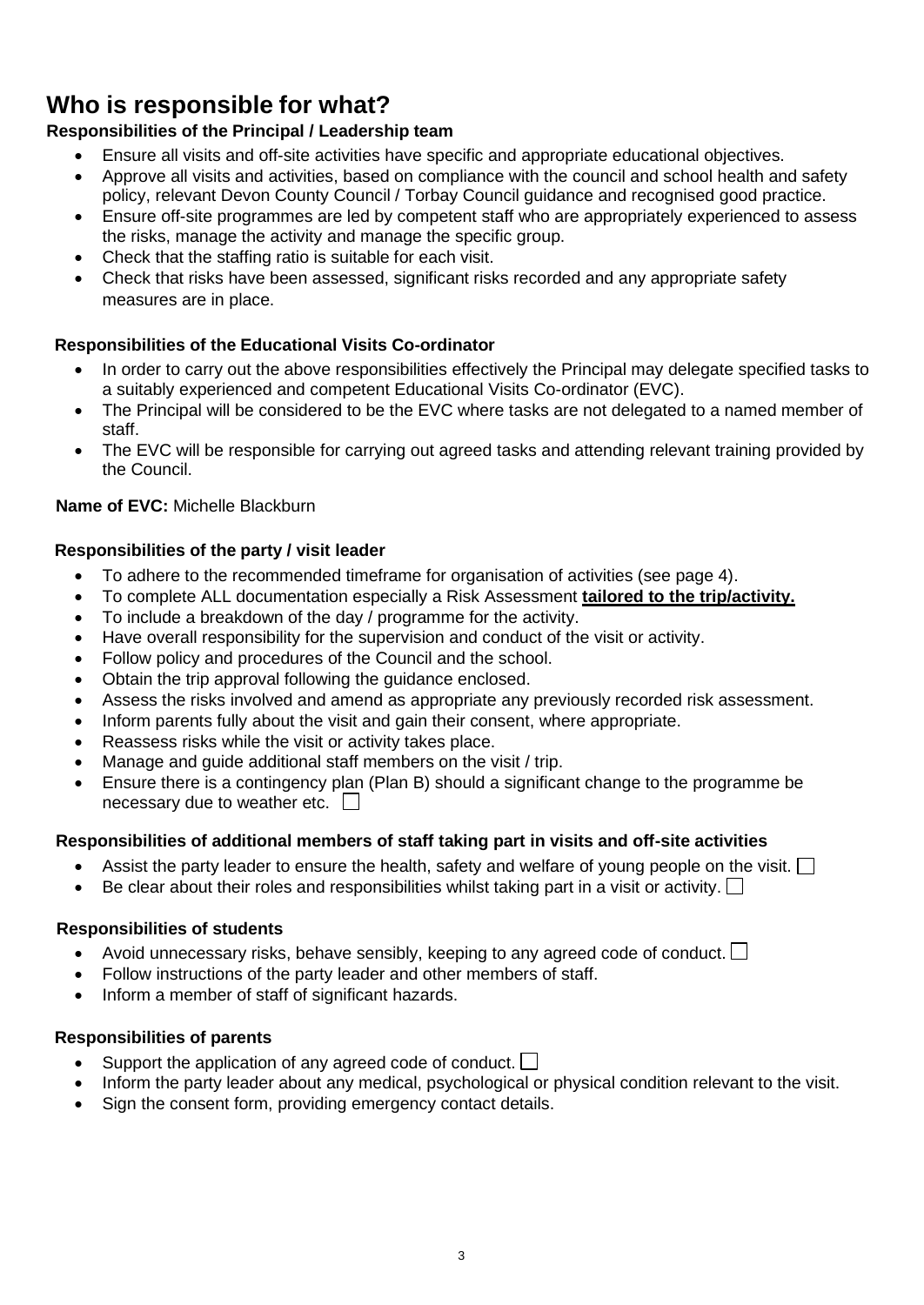# **Stage 1) Approval of off-site activities – Check list:**

Identify activity and justification, verify with Line Manager  $\Box$ 

Identify date - Check College Calendar with Learning and Teaching Personal Assistant and hold the date(s) provisionally  $\square$ 

- · Seek initial ELT and financial approval: Complete and submit the proposal form and cost form to ELT at least six weeks before the planned activity is to take place. In the case of Category B and C activities then this should be twelve weeks (forms available on College shared drives).  $\Box$
- · Once approved in principle, collate and send all the relevant information on the 'HCC EVENT OR TRIP REQUEST FORM' (available in College Admin – College Templates – Email Templates) for final authorisation.  $\square$
- Read relevant sections of 'Outdoor Education, Visits and Off-site Activities Health and Safety Policy' (copy available on College Website).  $\square$

| <b>Category A visits:</b>                                                                                                                                                                   | <b>Category B and C visits:</b>                                                                                                                                                |  |  |
|---------------------------------------------------------------------------------------------------------------------------------------------------------------------------------------------|--------------------------------------------------------------------------------------------------------------------------------------------------------------------------------|--|--|
| You will need a password and username to<br>access the EVOLVE system.                                                                                                                       | You will need a password and username to<br>access the EVOLVE system.                                                                                                          |  |  |
| Enter visit on EVOLVE and submit to EVC<br>ensuring you include:                                                                                                                            | Enter visit on EVOLVE and submit to EVC<br>ensuring you include:                                                                                                               |  |  |
| SOP (Standard Operating Procedure)<br>$\bullet$<br>An Itinerary<br>Any other relevant information e.g. adequate<br>provision is made for students despite<br>learning/physical difficulties | SOP (Standard Operating Procedure)<br>An Itinerary<br>Any other relevant information e.g. adequate<br>provision is made for students despite<br>learning/physical difficulties |  |  |
| ELT / EVC authorizes trip on EVOLVE, they will<br>make recommendations if required                                                                                                          | ELT / EVC authorises trip on EVOLVE, they will<br>make recommendations if required $\Box$                                                                                      |  |  |
|                                                                                                                                                                                             | Seek Governors approval necessary for B & C trips,<br>they will make recommendations if required                                                                               |  |  |
|                                                                                                                                                                                             | The Evolve visit form for B & C trips will<br>automatically be sent to the Adviser for Outdoor<br>Education for endorsement, they will make<br>recommendations if required     |  |  |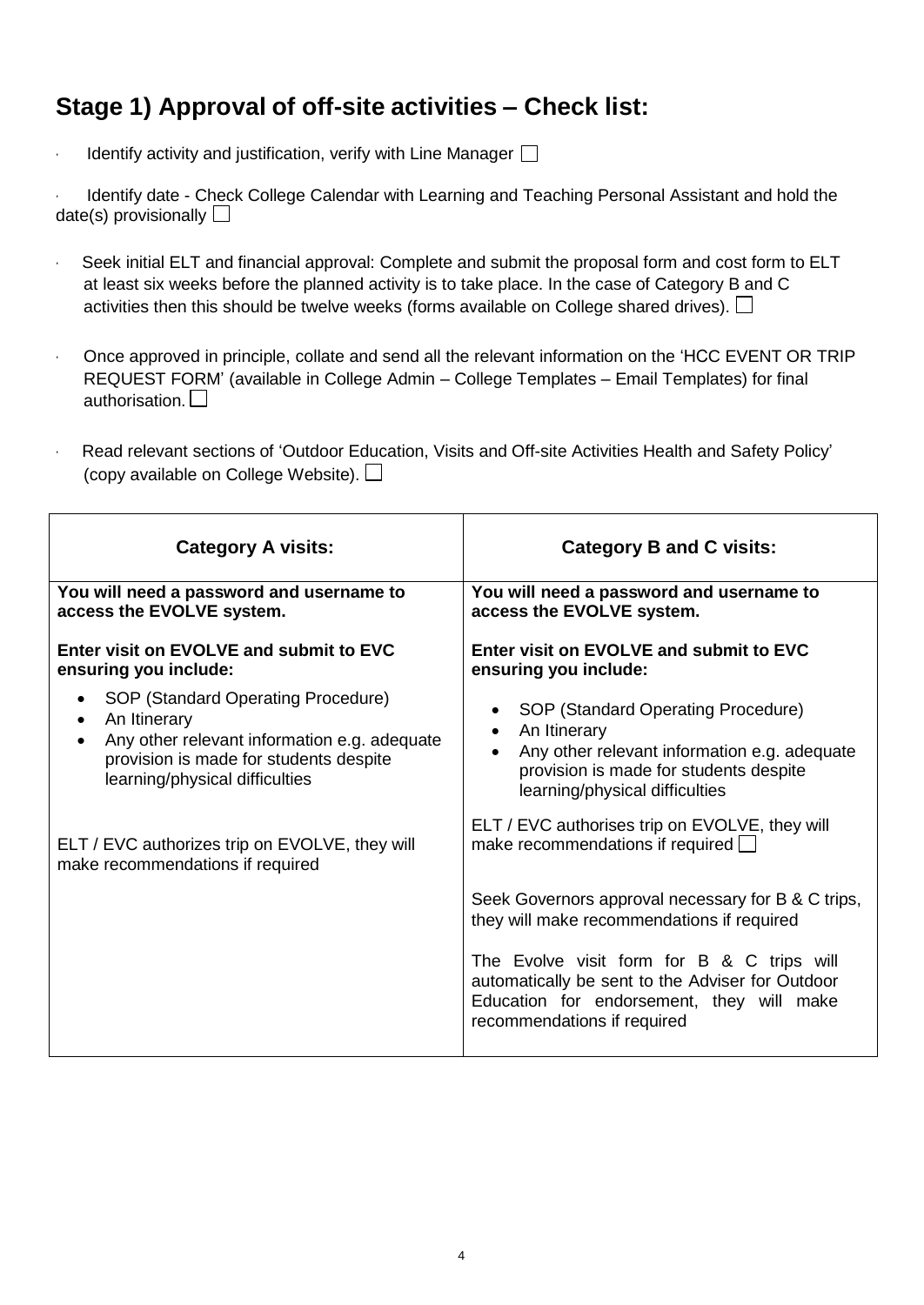# **Stage 2) Organisation / Preparation before the trip / activity – Check list:**

#### **Staffing Ratios**

- Check County Guidelines for Staff/Student ratios required.  $\Box$
- Check individual Health Care Plans with Learning Support and adapt Risk Assessment accordingly.  $\square$
- Liaise with Learning Support for advice on students with an Educational Health Care Plan.  $\Box$

#### **Cover/Implications for catering**

- Complete the HCC EVENT OR TRIP REQUEST FORM which includes requests for cover.  $\Box$
- Complete Off-Site Activity Cost Form for the Finance Office to inform them of the details of the trip and ensure that ParentPay is set up to receive payments for your trip and ensure orders are placed for transport, entrance fees, hotel bookings etc.  $\Box$
- Catering Manager informed of numbers attending to adjust catering during the college day and/or provide packed lunches for FSM (Free School Meals) students.

#### **Letter to parents / Parent pay**

- Trip leader should draft a letter and hand to an administration assistant for typing and/or uploading to SIMS InTouch along with numbers required.
- Letter sent to parent via students or via SIMS InTouch informing of trip including a return slip.
- Extra-curricular trips (happening outside of curriculum time) require that a set fee is agreed when the parent gives consent, consequently the full amount will be sought from the parents. Students should not be taken unless full payment has been received by the day and time of departure. There may be financial support available for those eligible. Parents who would qualify for support are those who are in receipt of eligible benefits, such as:
	- o Income Support
	- o Income-based Jobseekers Allowance
	- o Support under Part 6 of the Immigration and Asylum Act 1999
	- $\circ$  Child Tax Credit (providing that they are not entitled to Working Tax Credit and have an annual income, assessed by Her Majesty's Revenue and Customs, that does not exceed £16,190, for the year (2013-2014).
	- o The guaranteed element of State Pension Credit.

If eligible for remission for extra-curricular trips, parents should make an application in writing to the Director of Finance and Resources.

#### **Student support / informing staff**

- Check students' dietary and medical requirements.
- Order college mobile and free school meals.
- Produce a list of students for Attendance Officer and staff room. Email teachers directly if their lessons are affected, giving at least 2 weeks' notice.

#### **Programme / Informing students and parents about the trip**

- Produce a programme for students and parents list of items to include below:  $\Box$
- Brief the students on the activity via meetings, if your trip is a **residential** you are required to **host a parent's information evening** providing full trip details – list of items to include below.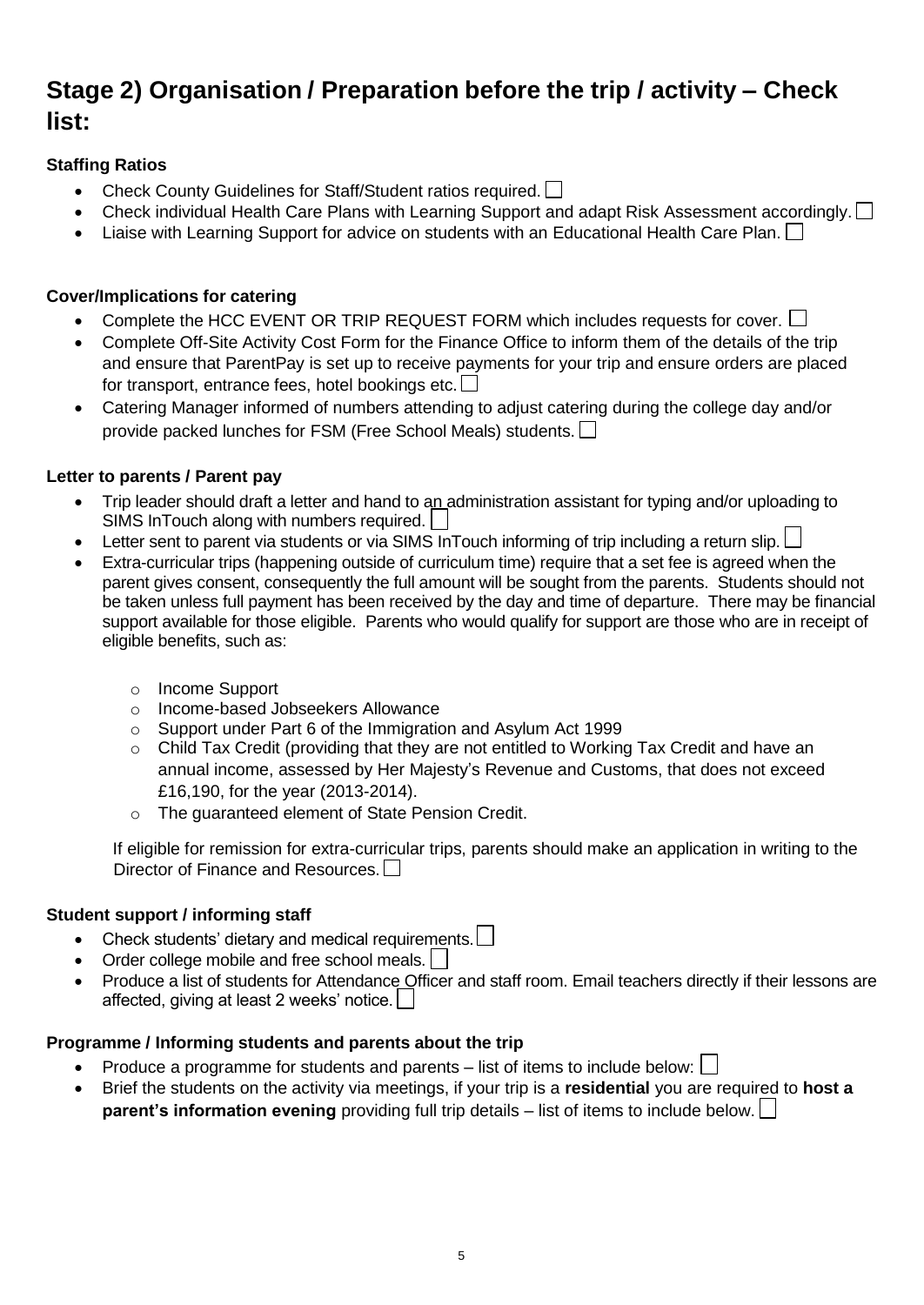- o Departure / meeting points / return dates, time and venues.
- $\circ$  What to bring clothing, equipment, money and food.
- o External provider what equipment they will supply.
- o Safety risks / significant hazards.
- o Groupings / rooming.
- o Agreed codes of conduct and behavior.
- o Alternative programme in the event of poor weather.
- o Does the programme reflect a responsible attitude towards the environment?

#### **Transport**

- If driving a minibus during the activity, then the driver must have passed the appropriate test and hold the appropriate licences as per the College Mini Bus Policy.  $\Box$
- Are there suitable and sufficient qualified and DBS (Disclosure and Barring Services) checked drivers for any planned journey?

#### **Briefing of Staff**

- Brief members of staff assisting with the activity on the programme, behaviour expected and emergency procedures.  $\Box$
- Exchange mobile telephone numbers.  $\Box$

#### **Emergency procedures**

- Suitable and sufficient arrangements need to be made for **first aid.**
- Identify a minimum of two named emergency contact at college / home these should be senior members of staff available out-of hours. They should be given all trip details, a contact list of the group members including staff and a programme of the group's activities.  $\Box$
- A list of students with any medical conditions.  $\Box$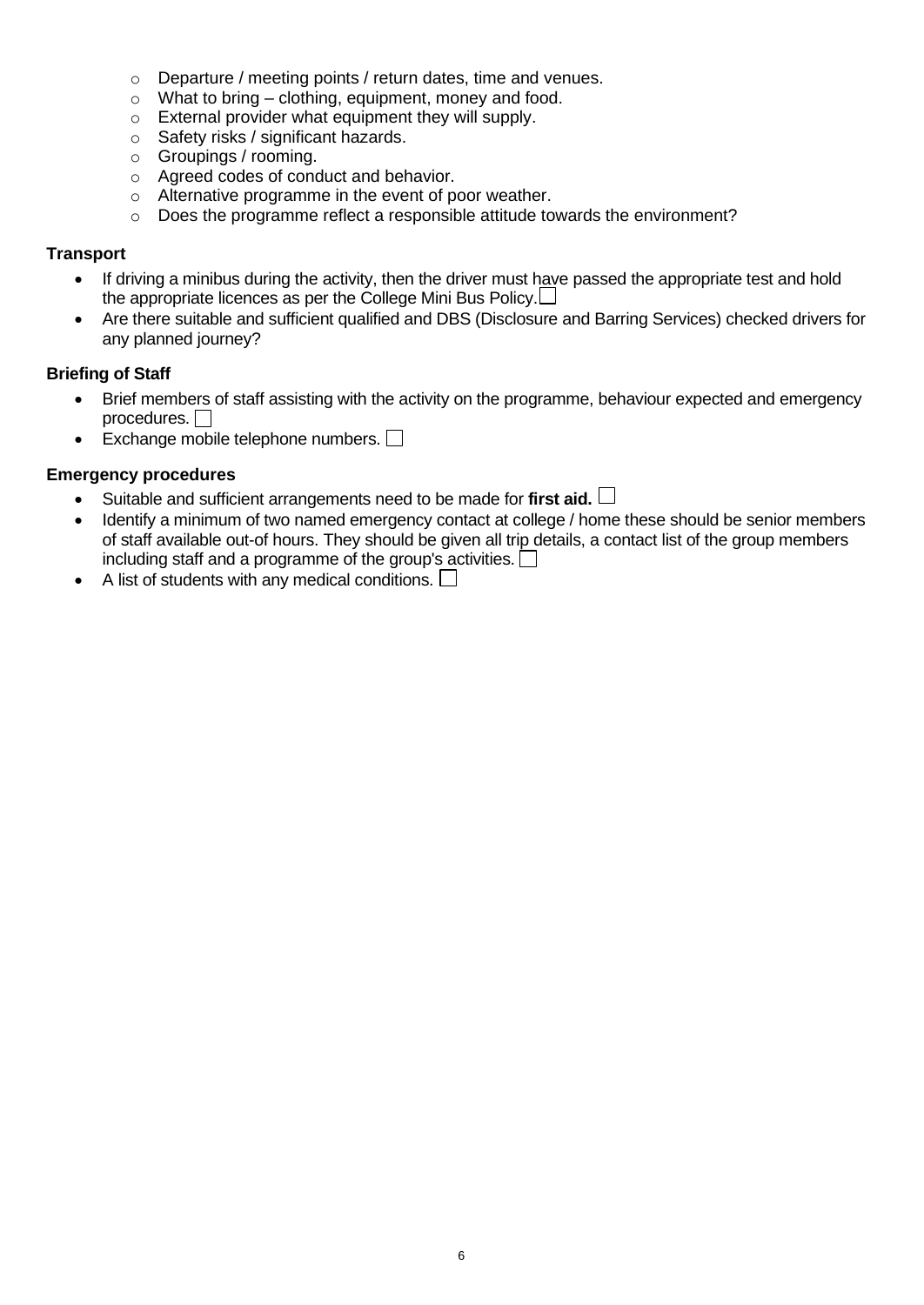### Appendix 1

### **GUIDANCE - USING GENERIC STANDARD OPERATING PROCEDURES**

The following Standard Operating Procedures (SOP) are designed to make the risk assessment process more straightforward for visits which are 'routine and regular'. The generic document below has been pre-populated with typical hazards and their associated control measures which would apply in routine visits and off-site activities undertaken in the primary phase.

The Educational Visit Coordinator should review these generic controls against the specific needs and circumstances of the schools 'routine and regular' visits and activities and amend/edit them accordingly. Specifically:

- $\div$  delete anything that does not apply,
- $\div$  add anything local that you have in place but is not listed,
- $+$  amend each bullet point so that it describes exactly your situation.

The final SOP document represents the control measures which should be applied by staff in work practices for all 'routine and regular' visits and should be included as an Appendix to the school's Outdoor Education, Visits and Off-Site Activities Policy document. Staff should be briefed in the content and purpose of these SOP.

Copies of the SOP should be made available to Visit Leaders to review and possibly amend ahead of any planned visit/activity. In assessing the risks of any upcoming 'routine and regular' visit/activity, the Visit Leader needs to judge if the SOP adequately control the risks. For example, this could be individual medical issues relating to a student or a concern about the behaviour of a specific class. If the SOP are judged sufficient, then no further actions are required beyond confirming the statement at the top of the document. The visit/activity should then proceed in accordance with the SOP. On the other hand, if the SOP are deemed inadequate, then the right hand 'enhanced risk assessment' column must be completed with any additional control measures required.

**NB:** There are three SOP pro-formas: Day, UK Residential and Overseas Visits-please use the most appropriate.

For further advice and support contact the Devon Health & Safety Service on 01392 382027.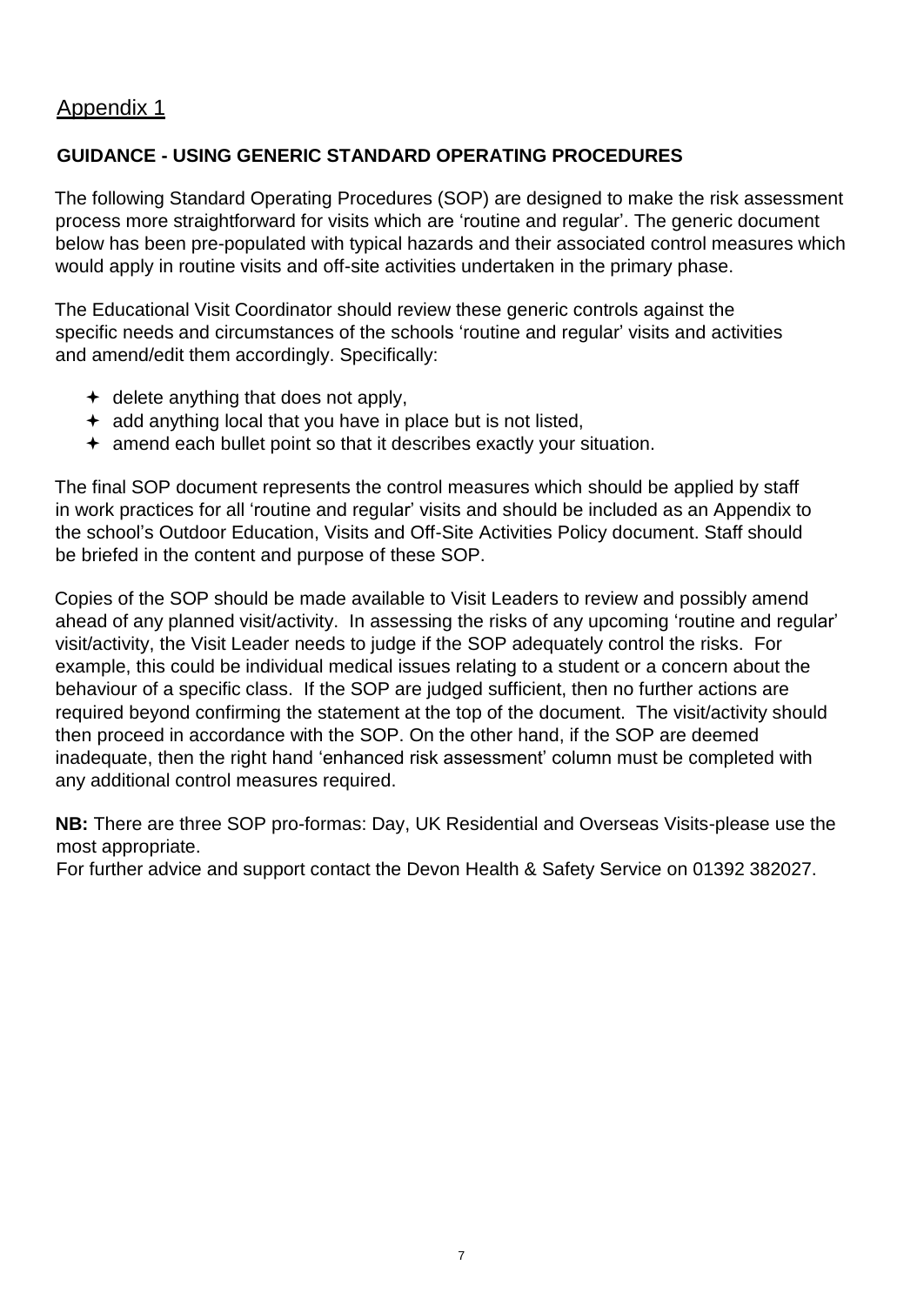#### **Standard Operating Procedures SOP**

#### All Assessments **must** be personalised by the visit leader.

The **SOP** process forms the backbone of planning any educational visit. Risk assessment is a legal requirement.

The risk assessment of off-site visits and activities is simply:

- careful examination and identification of what could go wrong or cause harm during the visit.
- a judgement to see whether the planned precautions reduce the risk of significant harm to an acceptable level.
- determining what else may need to be done if the risk has to be reduced further.

#### **Enhanced Risk Assessment**

In assessing the risks presented by a visit or activity, the Visit Leader (not the EVC) must judge if the **SOP**  are adequate for controlling the risks. As stated above, in most instances repeated visits will have similar risks with similar or identical control measures. *But this is not always the case*; for example, a particular pupil may present an additional risk due to behaviour or there may be a pupil with specific medical needs.

Therefore, if the **SOP** are judged inadequate for whatever reason then the additional risks and control measures required should be identified by an 'enhanced risk assessment'. This enhanced risk assessment process can be recorded by amending the **SOP** document for each visit/activity. The Visit Leader should list the additional control measures needed in the final enhanced risk assessment column of the **SOP**  document. In this case, the combination of the main body of the SOP and the enhanced risk assessment element together will form the risk assessment record for the visit.

Activity specific risk assessment

- An event specific risk assessment should be completed by the party leader and is unique to each visit.
- It takes into account the site, individuals within the group and activity specific needs such as the environment, accommodation, travel and transport and the leaders' expertise.
- The event specific risk assessment **may be an annotated or amended generic risk assessment**. It could be that a whole new risk assessment is needed, if the visit is unique or very unusual.
- A pre visit to ensure familiarisation of the venue is recommended, inform the trip leader in their creation of the risk assessment. Please consult EVC if you are unsure as to whether this is necessary.

Submit your **SOP** when you enter your trip onto EVOLVE. These can be adapted from DCC generic and event specific risks assessments. **Sample risk assessments are included in this guidance.**

If the activity is organised by an external establishment then that centre will need to complete an **SOE5** form to satisfy Health and Safety and Devon County Council requirement. When entering your trip onto EVOLVE many establishments have been authorised / risk assessed by DCC. Check if the SOE5 is required.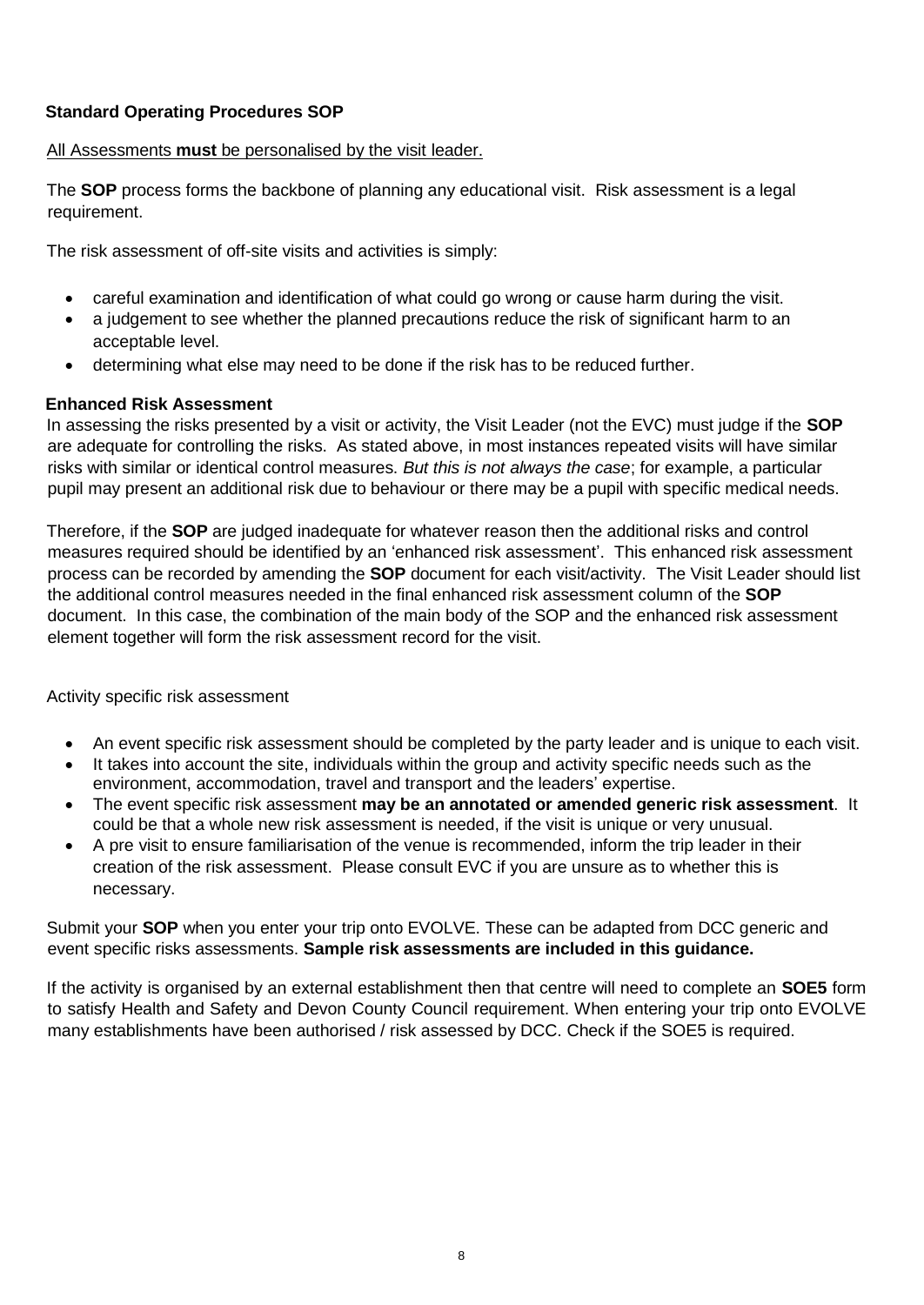# **Stage 3) During the trip / activity**

#### **Take with you:**

- List of Students' medical conditions
- First Aid kit
- Registers / Lists of students
- College mobile
- Emergency contacts
- Bin liners/ Sick bags /bucket

#### **Regular roll call as appropriate**

Student lists should be carried by all staff to enable regular roll call.

#### **Ongoing or dynamic risk assessment**

- Regular professional judgements by all those involved in the visit in response to changing circumstances during the visit. It is not expected that leaders write down this ongoing risk assessment.
- Form **SOE5** helps you to confirm standards are appropriate by external providers.

#### **First Aid**

• A member of staff will be nominated as the 'competent first aider'. Competent means someone who could deal with the basic first aid and is competent to make the call if further support is required (e.g. emergency services). If only one member of staff is involved it will be them by default.

#### **Remote Supervision**

- When the students work on their own without direct adult supervision the activity leader remains responsible for the group.
- One member of staff should stay at a specified location for students to contact them if there is a problem.
- A mobile phone number should be given to pupils to contact if there is a problem.
- Students should not be on their own but working in small groups.

#### **Action in the case of emergency**

- Assess the nature and extent of the emergency.
- Make sure all other group members are safe from danger and are looked after.
- Render first aid and attend to any casualties.
- Call the emergency services as required. As a minimum you will need to know: Precise location, Description of the accident, Time of the accident, Number of casualties, Nature of injuries, Total number in the party, your telephone number.
- An adult from the party should accompany any casualties to hospital.
- Supervise and support the remainder of the group and arrange for their return to base.
- Arrange for one adult to remain at the incident site to assist or liaise with the emergency services.
- Contact off-site base to communicate with other staff in the party (outdoor centre, hotel, youth hostel etc.)
- Contact Principal / emergency contact point, or designated senior member of staff with the parent contact information.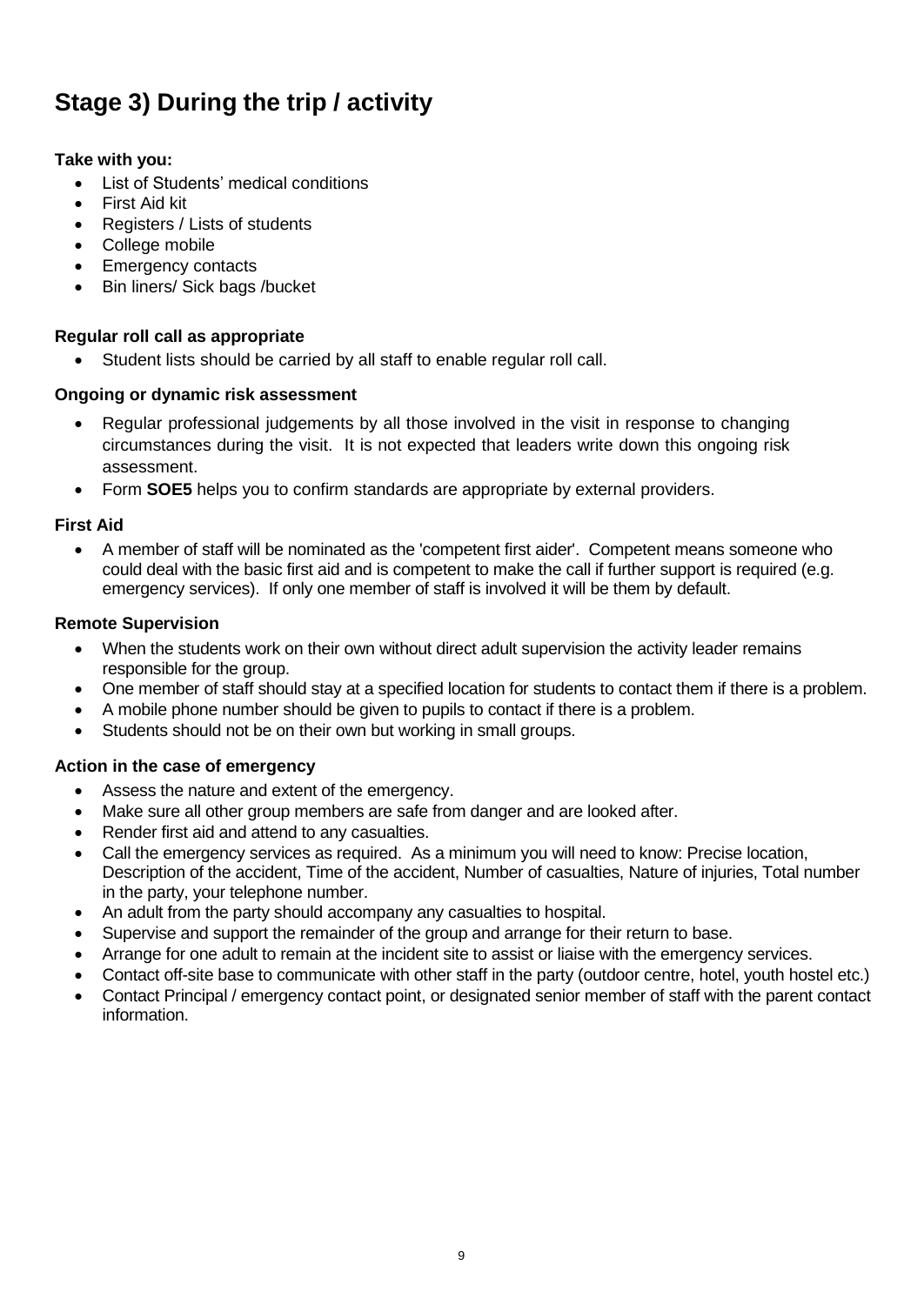#### **USING GENERIC STANDARD OPERATING PROCEDURES**

The following Standard Operating Procedures (SOP) are designed to make the risk assessment process more straightforward for visits which are 'routine and regular'. The generic document below has been pre-populated with typical hazards and their associated control measures which would apply in routine visits and off-site activities undertaken.

The Head and Educational Visits Coordinator should review these generic controls (third column) against the specific needs of the schools 'routine and regular' visits and activities and amend them accordingly. Specifically:

- delete anything that does not apply
- add anything local that you have in place but is not listed
- amend each bullet point so that it describes exactly your situation

The final SOP document represents the control measures which should be applied by staff in for all 'routine and regular' visits.

The SOP forms part of the School Outdoor Education, Visits and Off-Site Activities Policy document.

Staff should be briefed in the content and purpose of these SOP.

Copies of the SOP should be uploaded to 'Establishment Documents' in the resources section of Evolve.

The Visit leader should take the most appropriate SOP and name it and date it for the visit/s and then judge if the SOP adequately controls the risks.

The Visit leader should then add any additional comments in the fourth column specific to the visit.

For example, this could be individual medical issues relating to a pupil or a concern about the behaviour of a specific class.

If the SOP are judged sufficient, then no further actions are required beyond confirming the statement at the top of the document. The visit/activity should then proceed in accordance with the SOP.

For further advice and support contact the Devon Health & Safety Service on 01392 382027.

Note: LoTC (Learning Outside the Classroom)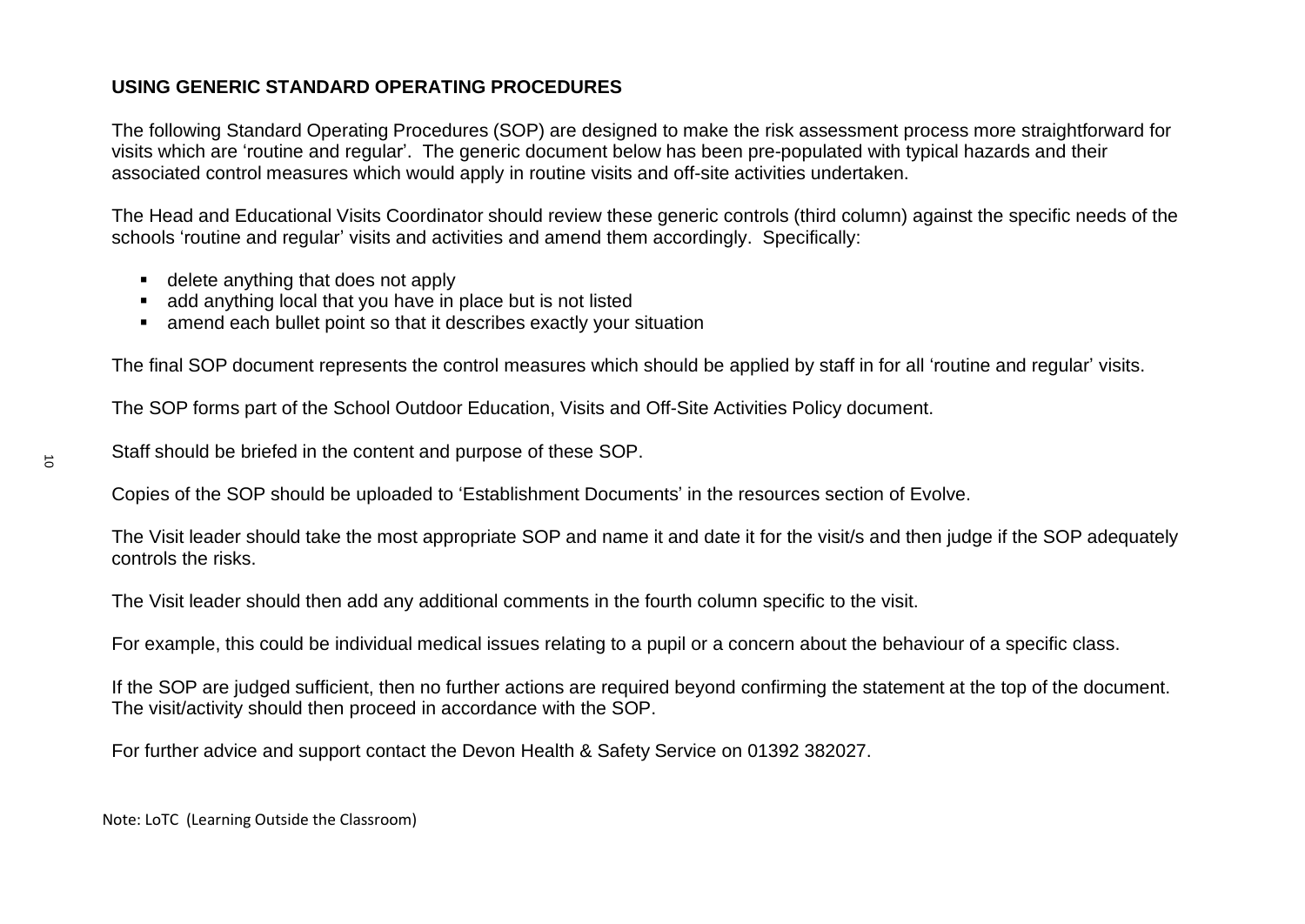

 $\overrightarrow{a}$ 

*Honiton Community College*

# **DAY VISITS WALKING FROM SCHOOL / ESTABLISHMENT**

| Name of assessor / Visit Leader                                                                                                                                                           |                                        | <b>Signature</b>                                                                                                                                                                                                                | Date or risk assessment:                                                                                                                                                                                          |  |  |  |  |  |  |
|-------------------------------------------------------------------------------------------------------------------------------------------------------------------------------------------|----------------------------------------|---------------------------------------------------------------------------------------------------------------------------------------------------------------------------------------------------------------------------------|-------------------------------------------------------------------------------------------------------------------------------------------------------------------------------------------------------------------|--|--|--|--|--|--|
|                                                                                                                                                                                           |                                        |                                                                                                                                                                                                                                 |                                                                                                                                                                                                                   |  |  |  |  |  |  |
| <b>Proposed Activity / Visit</b>                                                                                                                                                          |                                        | Date/s of visit/activity:                                                                                                                                                                                                       |                                                                                                                                                                                                                   |  |  |  |  |  |  |
|                                                                                                                                                                                           |                                        |                                                                                                                                                                                                                                 |                                                                                                                                                                                                                   |  |  |  |  |  |  |
| Risk assessment declaration: (delete as appropriate) the below Standard Operating Procedures are sufficient / insufficient to<br>control the risks presented by the above activity/visit. |                                        |                                                                                                                                                                                                                                 |                                                                                                                                                                                                                   |  |  |  |  |  |  |
| <b>Identify the hazard</b>                                                                                                                                                                | <b>Identify who</b><br>might be harmed | <b>Standard Operating Procedures</b><br>These control measures will apply to all routine and expected<br>visits when they are relevant.                                                                                         | <b>Enhanced Risk Assessment</b><br>The Visit Leader should consider if the SOP<br>are adequate for the proposed visit/activity.<br>Where they are not, the additional control<br>measures should be listed below. |  |  |  |  |  |  |
| <b>Management Arrangements</b>                                                                                                                                                            |                                        |                                                                                                                                                                                                                                 |                                                                                                                                                                                                                   |  |  |  |  |  |  |
|                                                                                                                                                                                           |                                        | Visit Leader should NOT amend this column                                                                                                                                                                                       | <b>Visit Leader should add additional</b><br>comments in this column                                                                                                                                              |  |  |  |  |  |  |
| Management<br>arrangements for all<br>visits                                                                                                                                              | <b>Pupils</b>                          | All activities will be undertaken in accordance with<br>general requirements of the Outdoor Education, Visits<br>and Off-Site Activities Health and Safety Policy 2018.<br>Planning Checklist used to check that all reasonable | Specify the minimum staff/pupils ratios;                                                                                                                                                                          |  |  |  |  |  |  |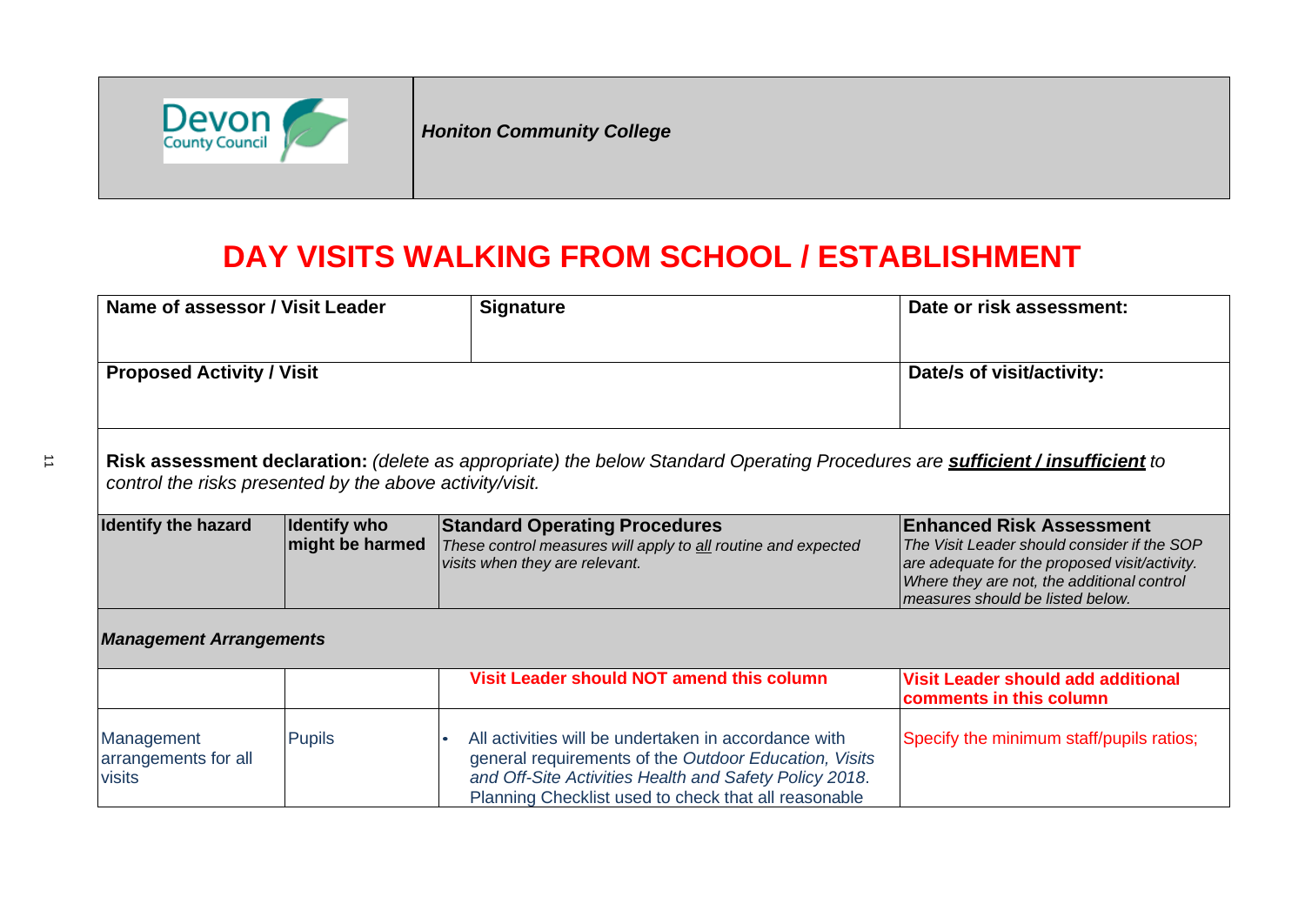| Injuries or incident<br>arising from lack of staff<br>competence /<br>inadequate supervision<br>/ inadequate<br>management<br>arrangements /<br>incompetent external<br>providers |                  | steps have been taken to manage the risks.<br>Visit Leader identified who will assess if these Standard<br>Operating Procedures are adequate for the activity/visit.<br>Visit Leader will be competent for the scope of the<br>specific visit undertaken. Where visits require the Visit<br>Leader to have additional specific competencies, this<br>will be detailed in the activity specific enhanced risk<br>assessment<br>Where children of supervising staff participate in the<br>visit, these will be the same age and ability as the<br>remainder of the group and hence can participate as<br>equals<br>Where visits require a higher level of supervision, this will<br>be detailed in the activity specific enhanced risk<br>assessment. Where visits involve any degree of 'remote<br>supervision', this will be detailed in the activity specific<br>enhanced risk assessment<br>Group control measures used to supervise pupils will be<br>recorded in right hand column<br>Appropriate parental consent is obtained<br>Arrangements overseen by Educational Visits<br>Coordinator, Glenn Smith who attended training<br>All visit approved by the Principal<br>Arrangements for Category B and C Visits endorsed by<br><b>Babcock LDP</b> | Specify what information/instructions are<br>provided to pupils (emergency actions<br>cards etc.)<br>Specify the procedures for supervision,<br>(e.g. buddy systems, large groups split<br>into small groups each with named<br>leaders, coloured caps for identification) |
|-----------------------------------------------------------------------------------------------------------------------------------------------------------------------------------|------------------|----------------------------------------------------------------------------------------------------------------------------------------------------------------------------------------------------------------------------------------------------------------------------------------------------------------------------------------------------------------------------------------------------------------------------------------------------------------------------------------------------------------------------------------------------------------------------------------------------------------------------------------------------------------------------------------------------------------------------------------------------------------------------------------------------------------------------------------------------------------------------------------------------------------------------------------------------------------------------------------------------------------------------------------------------------------------------------------------------------------------------------------------------------------------------------------------------------------------------------------------------------|----------------------------------------------------------------------------------------------------------------------------------------------------------------------------------------------------------------------------------------------------------------------------|
| Emergency<br>arrangements                                                                                                                                                         | Pupils and staff | At least one member of staff will be a competent First<br>Aider<br>Sufficient staffing to allow for dealing with emergencies                                                                                                                                                                                                                                                                                                                                                                                                                                                                                                                                                                                                                                                                                                                                                                                                                                                                                                                                                                                                                                                                                                                             | Specify pupils with additional medical<br>needs and summarise action to be taken                                                                                                                                                                                           |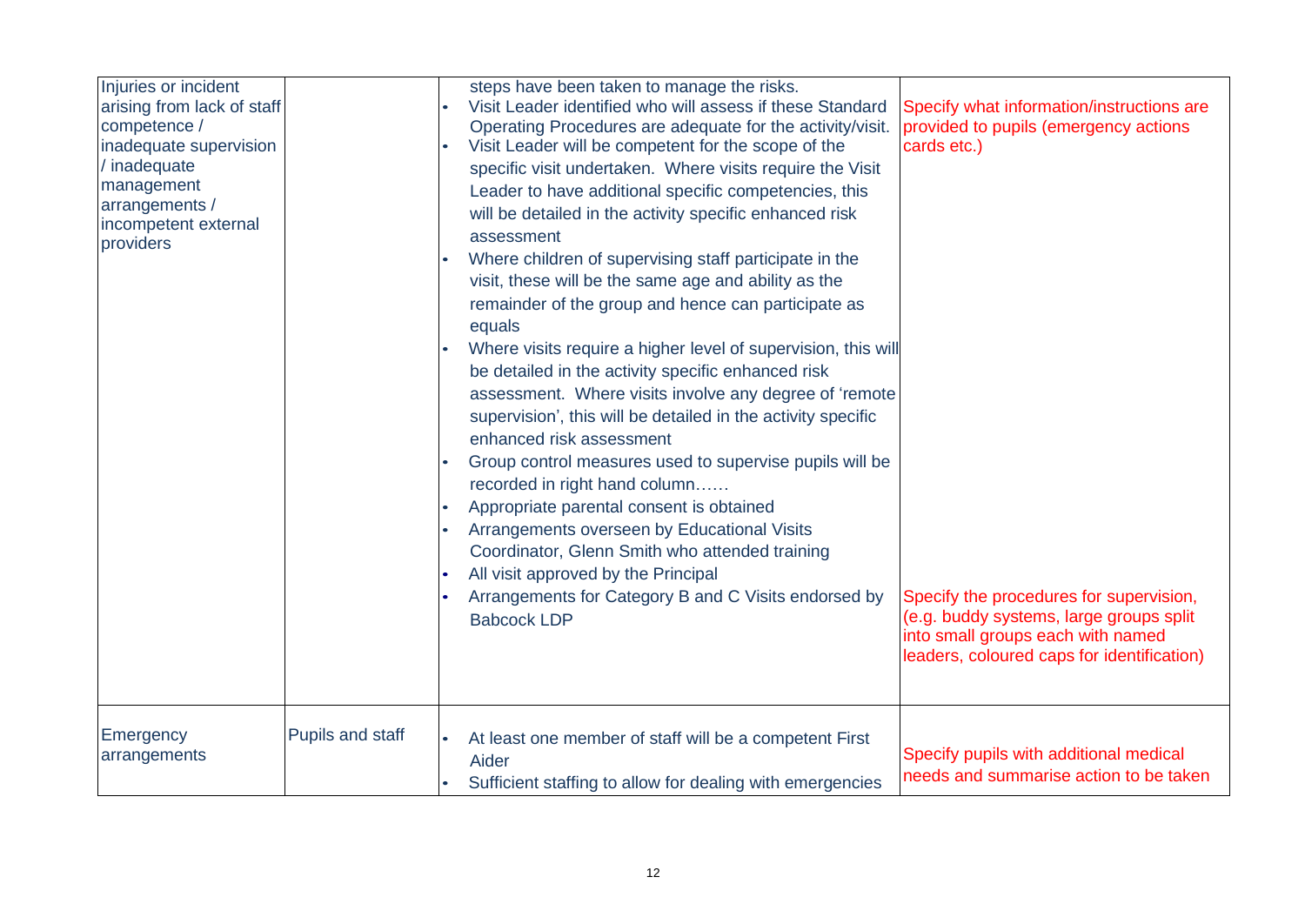| Incidents of injuries<br>being exacerbated by<br>absence of First Aid<br>and emergency<br>arrangements                            |               | Consent process includes specific medical/medicinal<br>information. Any specific medical needs will be<br>considered in an activity specific enhanced risk<br>assessment<br>First Aid kit and mobile phone carried. Emergency<br>procedure card carried with First Aid kit.<br>Visit Leader has staff/pupil list plus parent/guardian<br>contact details with them<br>Emergency contact available to assist both in and out of<br>school hours and will include two out of hours<br>emergency contact numbers for designated ELT. Visit<br>timetable, location and staff/pupil list known to this<br>emergency contact<br>Visit Leader has staff/pupil list plus parent/guardian<br>contact details with them<br>Pupils briefed in what to do should they become<br>separated from the group. | (full Education Health Care Plans can be<br>referred to and do not to be included in full<br>here) |
|-----------------------------------------------------------------------------------------------------------------------------------|---------------|-----------------------------------------------------------------------------------------------------------------------------------------------------------------------------------------------------------------------------------------------------------------------------------------------------------------------------------------------------------------------------------------------------------------------------------------------------------------------------------------------------------------------------------------------------------------------------------------------------------------------------------------------------------------------------------------------------------------------------------------------------------------------------------------------|----------------------------------------------------------------------------------------------------|
| Using external<br>providers<br>incompetent external<br>providers / failure to<br>coordinate supervision<br>with external provider | <b>Pupils</b> | The Visit Leader will ensure that the proposed locations<br>for the visit are suitable for the activity and manageable<br>for the group. Wherever practicable, this will be<br>achieved by undertaking a preliminary visit to the<br>location. Where this is not possible, the method of<br>assessing locations/venues will be detailed in the<br>activity specific enhanced risk assessment<br>Where an external provider controls or determines<br>activities, including accommodation, the SOE5 self-<br>declaration questionnaire will be used to vet this<br>provider unless this provider has the LoTC accreditation                                                                                                                                                                    |                                                                                                    |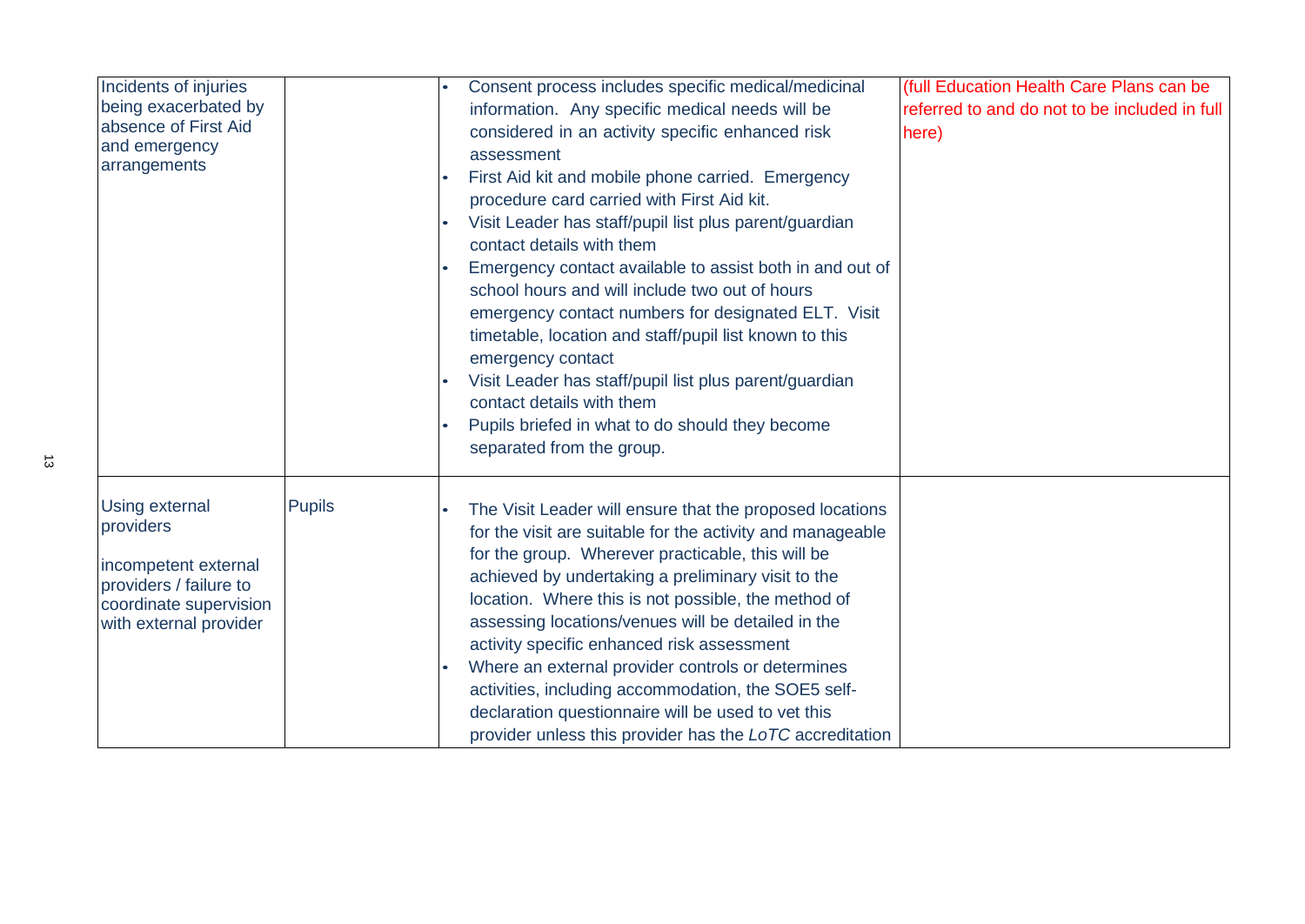| Weather<br>Cold, wet, sun<br>exposure. | Staff and pupils                           | SOE5 or LoTC accreditation to verify that DBS checks<br>undertaken for all external coaching or centre staff who<br>have regular contact with children<br>SOE5 or LoTC accreditation to verify that £5million<br>public liability in place and that coaching staff are<br>suitably qualified.<br>Staff, including volunteers, will be briefed about their<br>roles, responsibilities and any specific risks about which<br>they should be aware. Emergency contact information<br>shared.<br>External providers briefed in roles and responsibilities<br>and handover procedures. Emergency contact<br>information shared.<br>Pupils briefed about appropriate conduct and specific<br>risks about which they should be aware<br>Spare clothing for pupils who may not come prepared<br>for with suitable clothing<br>Weather forecast checked ahead of visit and<br>programme adjusted accordingly. Any specific controls<br>for extreme weather will be considered in an activity<br>specific enhanced risk assessment.<br>Dynamic risk assessment to review arrangements in<br>light of weather changes during the visit.<br>Where over-exposure to the sun is possible, sun block<br>carried (at least SPF 30). Access to drinking water |  |
|----------------------------------------|--------------------------------------------|----------------------------------------------------------------------------------------------------------------------------------------------------------------------------------------------------------------------------------------------------------------------------------------------------------------------------------------------------------------------------------------------------------------------------------------------------------------------------------------------------------------------------------------------------------------------------------------------------------------------------------------------------------------------------------------------------------------------------------------------------------------------------------------------------------------------------------------------------------------------------------------------------------------------------------------------------------------------------------------------------------------------------------------------------------------------------------------------------------------------------------------------------------------------------------------------------------------------------------------------|--|
|                                        |                                            | ensured for all group. Loose fitting clothing with head<br>covering worn. Suitable breaks out of the sun ensured<br>in the timetable for the day.                                                                                                                                                                                                                                                                                                                                                                                                                                                                                                                                                                                                                                                                                                                                                                                                                                                                                                                                                                                                                                                                                            |  |
| <b>Travel on foot</b>                  | Staff supervising at =<br>front and rear / | Pupils briefed on which side of the road to walk on.                                                                                                                                                                                                                                                                                                                                                                                                                                                                                                                                                                                                                                                                                                                                                                                                                                                                                                                                                                                                                                                                                                                                                                                         |  |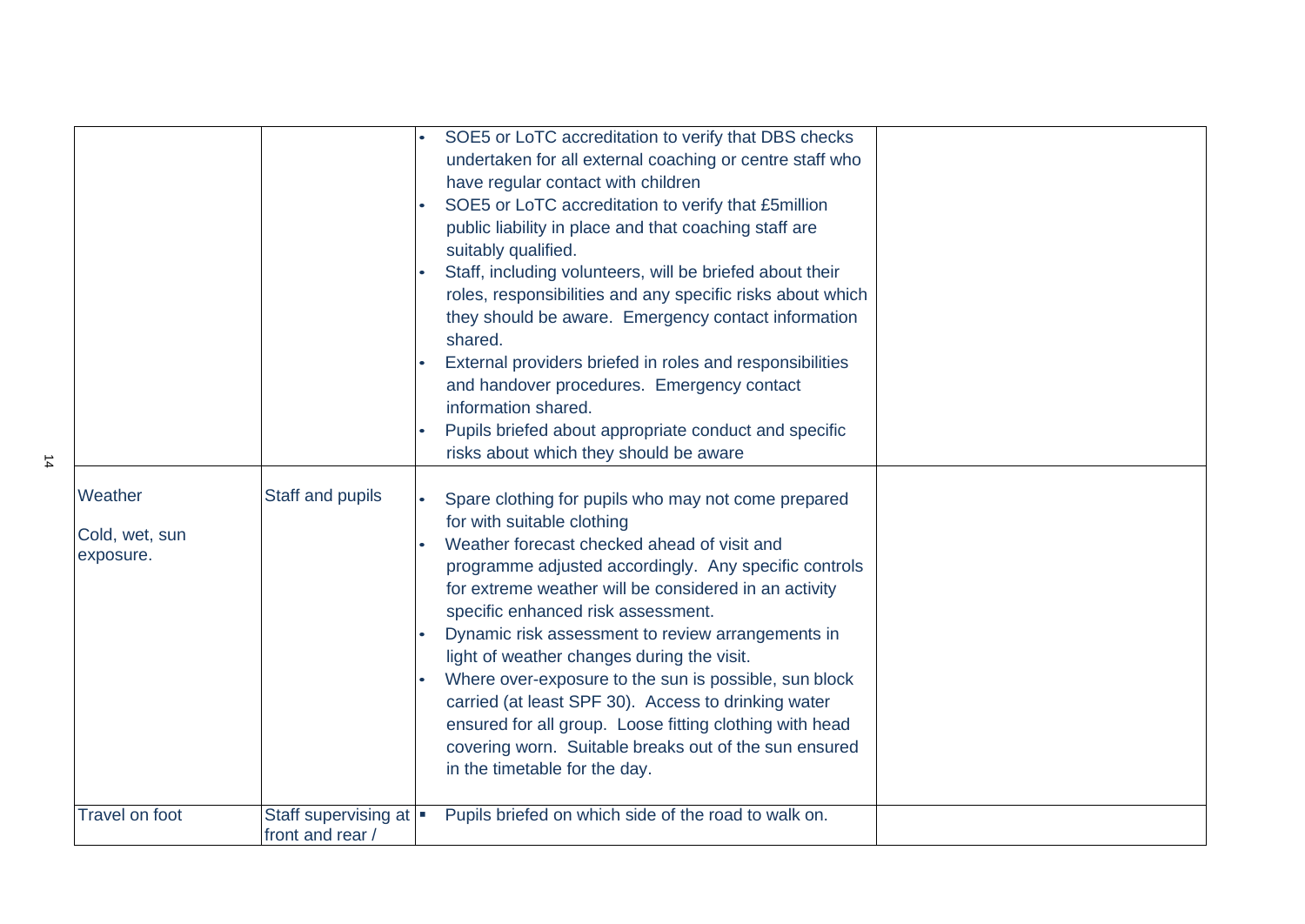| Vehicle pedestrian<br>conflict / pupils<br>separated and lost in<br>crowds | pupils – especially $  \cdot  $<br>young pupils / staff<br>leading on road<br>walking routes | Brief pupils in hazards, safety arrangements and<br>expectations for behaviour. Pupils instructed to be<br>considerate of other pedestrians<br>Staff briefed on roles and responsibilities for walking<br>route.<br>Means of communication between staff arranged.<br>Emergency plan is in place for eventuality of separation<br>of child from group<br>Coach/minibus disembarkation point chosen to avoid<br>busy traffic routes<br>Route planned and walked ahead avoid fast roads, blind<br>spots and other hazards. Pavements used wherever<br>possible<br>Designated crossing points used wherever possible<br><b>I</b><br>When walking on road, group will walk facing traffic or<br>on most appropriate side depending on conditions.<br>Pupils walk in controlled groups with staff member at<br>front of group with another at the rear who is looking out<br>for stragglers. Other staff evenly spread throughout the<br>group<br>Ongoing dynamic assessment by Visit Leader and/or<br>staff at front of group controls varied accordingly<br>Means of identification used to identify members of<br>group quickly in crowded environment<br>Regular headcounts taken<br>When walking in dark or semi-darkness, leaders at front<br>and staff member at rear have torches. High visibility |       |       |
|----------------------------------------------------------------------------|----------------------------------------------------------------------------------------------|-------------------------------------------------------------------------------------------------------------------------------------------------------------------------------------------------------------------------------------------------------------------------------------------------------------------------------------------------------------------------------------------------------------------------------------------------------------------------------------------------------------------------------------------------------------------------------------------------------------------------------------------------------------------------------------------------------------------------------------------------------------------------------------------------------------------------------------------------------------------------------------------------------------------------------------------------------------------------------------------------------------------------------------------------------------------------------------------------------------------------------------------------------------------------------------------------------------------------------------------------------------------------------------------------------|-------|-------|
| <b>Name of Principal:</b>                                                  |                                                                                              | clothing will be worn.                                                                                                                                                                                                                                                                                                                                                                                                                                                                                                                                                                                                                                                                                                                                                                                                                                                                                                                                                                                                                                                                                                                                                                                                                                                                                |       |       |
| <b>Mr Glenn Smith</b>                                                      |                                                                                              |                                                                                                                                                                                                                                                                                                                                                                                                                                                                                                                                                                                                                                                                                                                                                                                                                                                                                                                                                                                                                                                                                                                                                                                                                                                                                                       | Sign: | Date: |
| <b>Name of Designated Safeguarding Lead:</b><br><b>Mr Rob Robson</b>       |                                                                                              |                                                                                                                                                                                                                                                                                                                                                                                                                                                                                                                                                                                                                                                                                                                                                                                                                                                                                                                                                                                                                                                                                                                                                                                                                                                                                                       | Sign: | Date: |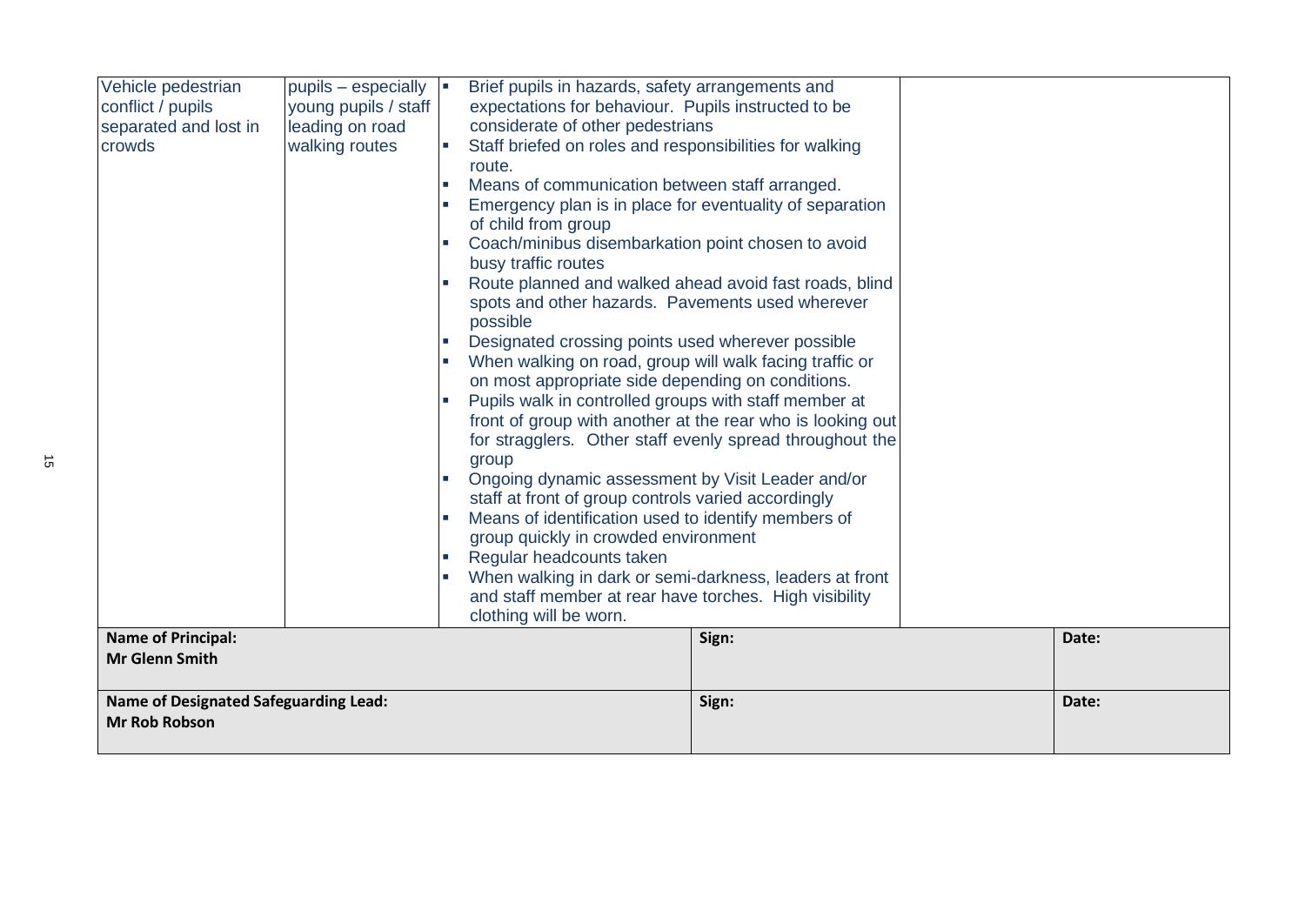

 $\vec{5}$ 

*Honiton Community College*

# **UK RESIDENTIAL VISITS**

| Name of assessor / Visit Leader                                      |               | <b>Signature</b>                                                                                                                                                                                                                | Date or risk assessment:                                                                                                                                                                                          |  |  |  |
|----------------------------------------------------------------------|---------------|---------------------------------------------------------------------------------------------------------------------------------------------------------------------------------------------------------------------------------|-------------------------------------------------------------------------------------------------------------------------------------------------------------------------------------------------------------------|--|--|--|
|                                                                      |               |                                                                                                                                                                                                                                 |                                                                                                                                                                                                                   |  |  |  |
| <b>Proposed Activity / Visit</b>                                     |               | Date/s of visit/activity:                                                                                                                                                                                                       |                                                                                                                                                                                                                   |  |  |  |
| control the risks presented by the above activity/visit.             |               | Risk assessment declaration: (delete as appropriate) the below Standard Operating Procedures are sufficient / insufficient to                                                                                                   |                                                                                                                                                                                                                   |  |  |  |
| <b>Identify the hazard</b><br><b>Identify who</b><br>might be harmed |               | <b>Standard Operating Procedures</b><br>These control measures will apply to all routine and expected<br>visits when they are relevant.                                                                                         | <b>Enhanced Risk Assessment</b><br>The Visit Leader should consider if the SOP<br>are adequate for the proposed visit/activity.<br>Where they are not, the additional control<br>measures should be listed below. |  |  |  |
| <b>Management Arrangements</b>                                       |               |                                                                                                                                                                                                                                 |                                                                                                                                                                                                                   |  |  |  |
|                                                                      |               | Visit Leader should NOT amend this column                                                                                                                                                                                       | <b>Visit Leader should add additional</b><br>comments in this column                                                                                                                                              |  |  |  |
| Management<br>arrangements for all<br>visits                         | <b>Pupils</b> | All activities will be undertaken in accordance with<br>general requirements of the Outdoor Education, Visits<br>and Off-Site Activities Health and Safety Policy 2018.<br>Planning Checklist used to check that all reasonable | Specify the minimum staff/pupils ratios;                                                                                                                                                                          |  |  |  |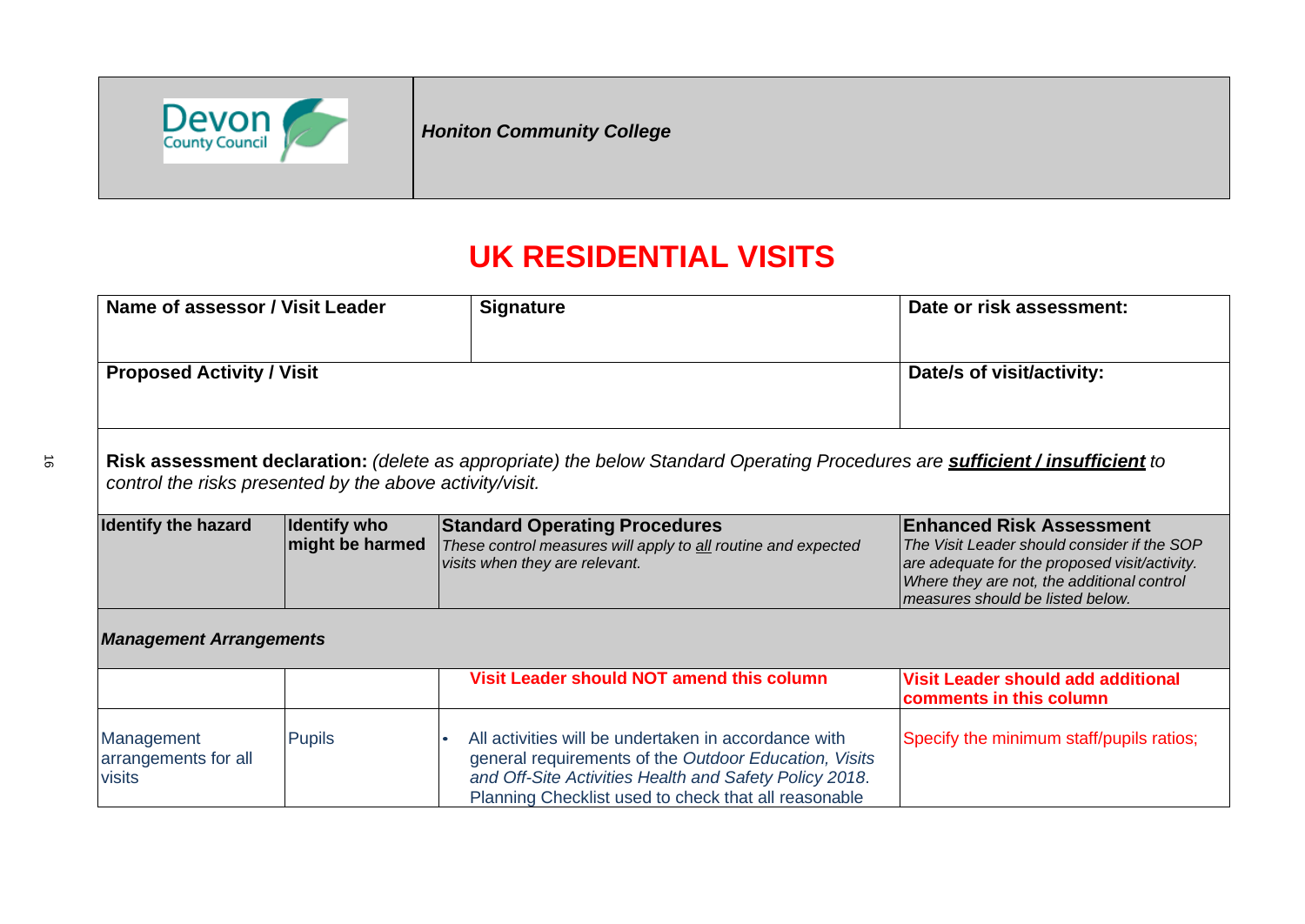| Injuries or incident<br>arising from lack of staff<br>competence /<br>inadequate supervision<br>inadequate<br>management<br>arrangements /<br>incompetent external<br>providers |                  | steps have been taken to manage the risks.<br>Visit Leader identified who will assess if these Standard<br>Operating Procedures are adequate for the activity/visit.<br>Visit Leader will be competent for the scope of the<br>specific visit undertaken. Where visits require the Visit<br>Leader to have additional specific competencies, this<br>will be detailed in the activity specific enhanced risk<br>assessment<br>Where children of supervising staff participate in the<br>visit, these will be the same age and ability as the<br>remainder of the group and hence can participate as<br>equals<br>Where visits require a higher level of supervision, this will<br>be detailed in the activity specific enhanced risk<br>assessment. Where visits involve any degree of 'remote<br>supervision', this will be detailed in the activity specific<br>enhanced risk assessment<br>Group control measures used to supervise pupils will be<br>Recorded in right hand column<br>Appropriate parental consent is obtained<br>Arrangements overseen by Educational Visits<br>Coordinator, Mr Glenn Smith who attended training.<br>All visit approved by the<br>Arrangements for Category B and C Visits endorsed by<br><b>Babcock LDP</b> | Specify what information/instructions are<br>provided to pupils (emergency actions<br>cards etc.)<br>Specify the procedures for supervision,<br>(e.g. buddy systems, large groups split<br>into small groups each with named<br>leaders, coloured caps for identification) |
|---------------------------------------------------------------------------------------------------------------------------------------------------------------------------------|------------------|----------------------------------------------------------------------------------------------------------------------------------------------------------------------------------------------------------------------------------------------------------------------------------------------------------------------------------------------------------------------------------------------------------------------------------------------------------------------------------------------------------------------------------------------------------------------------------------------------------------------------------------------------------------------------------------------------------------------------------------------------------------------------------------------------------------------------------------------------------------------------------------------------------------------------------------------------------------------------------------------------------------------------------------------------------------------------------------------------------------------------------------------------------------------------------------------------------------------------------------------------|----------------------------------------------------------------------------------------------------------------------------------------------------------------------------------------------------------------------------------------------------------------------------|
| Emergency<br>arrangements                                                                                                                                                       | Pupils and staff | At least one member of staff will be a competent First<br>Aider<br>Sufficient staffing to allow for dealing with emergencies                                                                                                                                                                                                                                                                                                                                                                                                                                                                                                                                                                                                                                                                                                                                                                                                                                                                                                                                                                                                                                                                                                                       | Specify pupils with additional medical<br>needs and summarise action to be taken                                                                                                                                                                                           |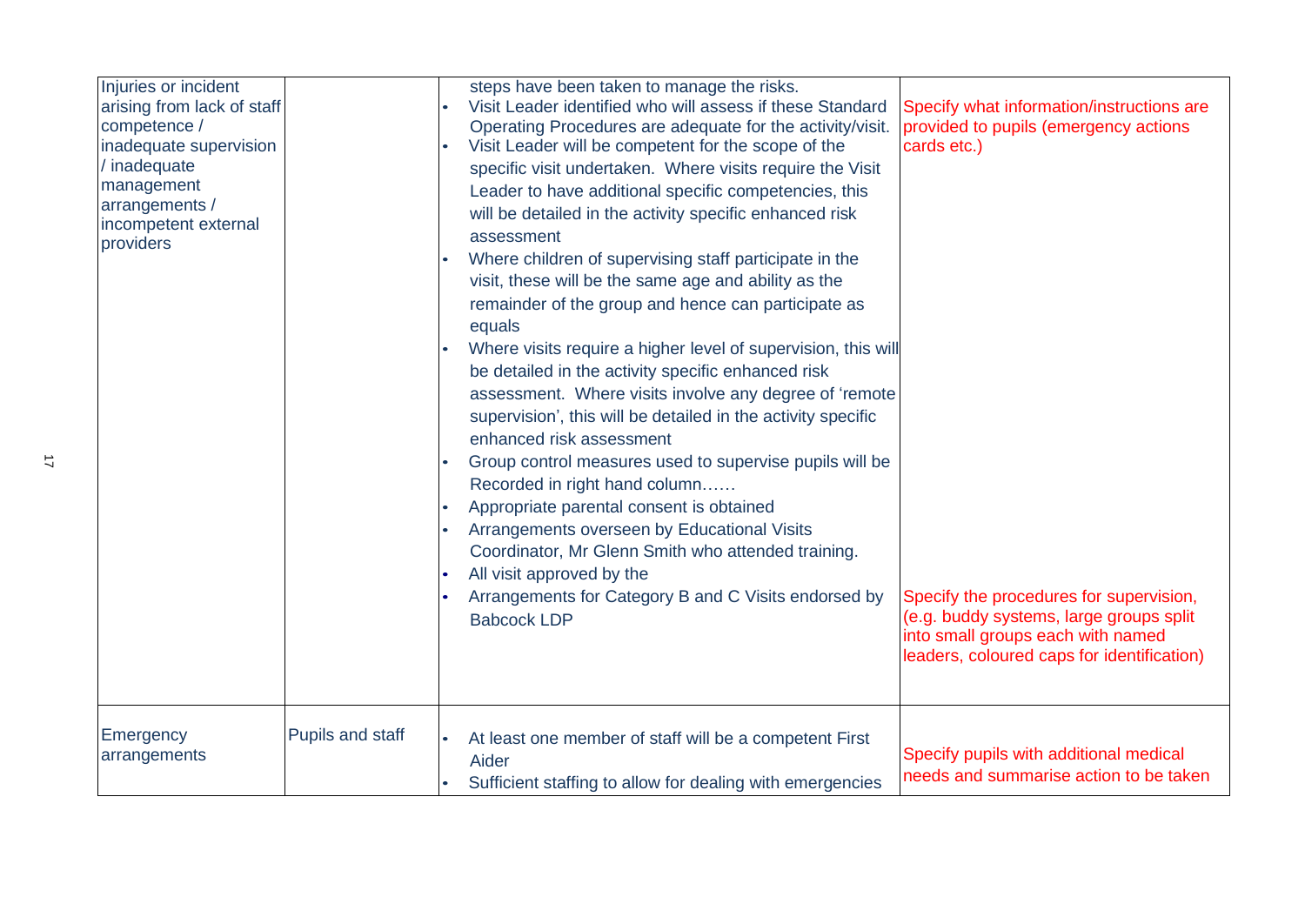| Incidents of injuries<br>being exacerbated by<br>absence of First Aid<br>and emergency<br>arrangements                            |               | Consent process includes specific medical/medicinal<br>information. Any specific medical needs will be<br>considered in an activity specific enhanced risk<br>assessment<br>First Aid kit and mobile phone carried. Emergency<br>procedure card carried with First Aid kit.<br>Visit Leader has staff/pupil list plus parent/guardian<br>contact details with them<br>Emergency contact available to assist both in and out of<br>school hours and will include two out of hours<br>emergency contact numbers for designated ELT. Visit<br>timetable, location and staff/pupil list known to this<br>emergency contact<br>Visit Leader has staff/pupil list plus parent/guardian<br>contact details with them<br>Pupils briefed in what to do should they become<br>separated from the group. | (full Education Health Care Plans can be<br>referred to and do not to be included in full<br>here) |
|-----------------------------------------------------------------------------------------------------------------------------------|---------------|-----------------------------------------------------------------------------------------------------------------------------------------------------------------------------------------------------------------------------------------------------------------------------------------------------------------------------------------------------------------------------------------------------------------------------------------------------------------------------------------------------------------------------------------------------------------------------------------------------------------------------------------------------------------------------------------------------------------------------------------------------------------------------------------------|----------------------------------------------------------------------------------------------------|
| Using external<br>providers<br>incompetent external<br>providers / failure to<br>coordinate supervision<br>with external provider | <b>Pupils</b> | The Visit Leader will ensure that the proposed locations<br>for the visit are suitable for the activity and manageable<br>for the group. Wherever practicable, this will be<br>achieved by undertaking a preliminary visit to the<br>location. Where this is not possible, the method of<br>assessing locations/venues will be detailed in the<br>activity specific enhanced risk assessment<br>Where an external provider controls or determines<br>activities, including accommodation, the SOE5 self-<br>declaration questionnaire will be used to vet this<br>provider unless this provider has the LoTC accreditation                                                                                                                                                                    |                                                                                                    |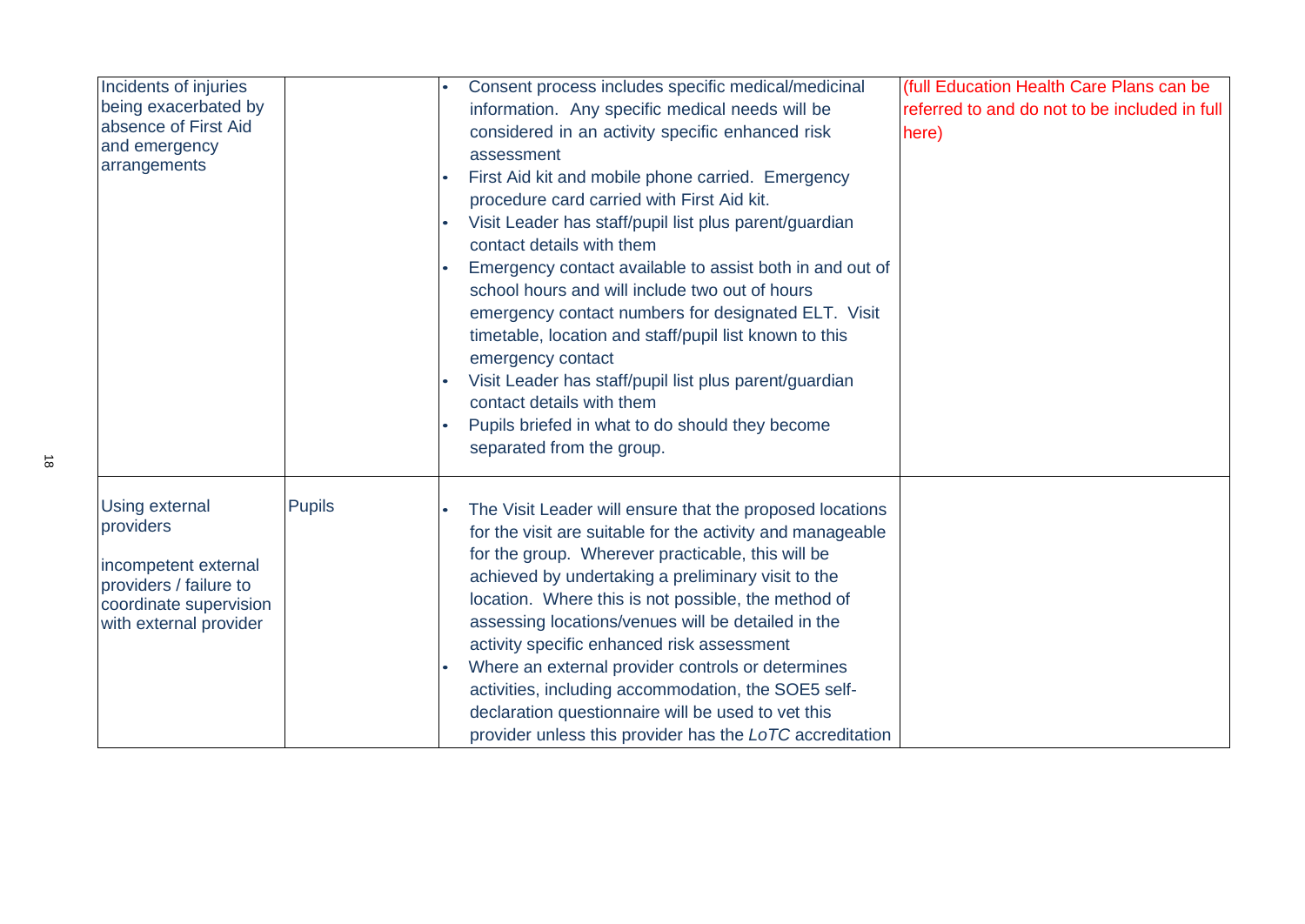|                                        |                  | SOE5 or LoTC accreditation to verify that DBS checks<br>undertaken for all external coaching or centre staff who<br>have regular contact with children<br>SOE5 or LoTC accreditation to verify that £5million<br>public liability in place and that coaching staff are<br>suitably qualified.<br>Staff, including volunteers, will be briefed about their<br>roles, responsibilities and any specific risks about which<br>they should be aware. Emergency contact information<br>shared.<br>External providers briefed in roles and responsibilities<br>and handover procedures. Emergency contact<br>information shared.<br>Pupils briefed about appropriate conduct and specific<br>risks about which they should be aware |  |
|----------------------------------------|------------------|-------------------------------------------------------------------------------------------------------------------------------------------------------------------------------------------------------------------------------------------------------------------------------------------------------------------------------------------------------------------------------------------------------------------------------------------------------------------------------------------------------------------------------------------------------------------------------------------------------------------------------------------------------------------------------------------------------------------------------|--|
| Weather<br>Cold, wet, sun<br>exposure. | Staff and pupils | Spare clothing for pupils who may not come prepared<br>for with suitable clothing<br>Weather forecast checked ahead of visit and<br>programme adjusted accordingly. Any specific controls<br>for extreme weather will be considered in an activity<br>specific enhanced risk assessment.<br>Dynamic risk assessment to review arrangements in<br>light of weather changes during the visit.<br>Where over-exposure to the sun is possible, sun block<br>carried (at least SPF 30). Access to drinking water<br>ensured for all group. Loose fitting clothing with head<br>covering worn. Suitable breaks out of the sun ensured<br>in the timetable for the day.                                                              |  |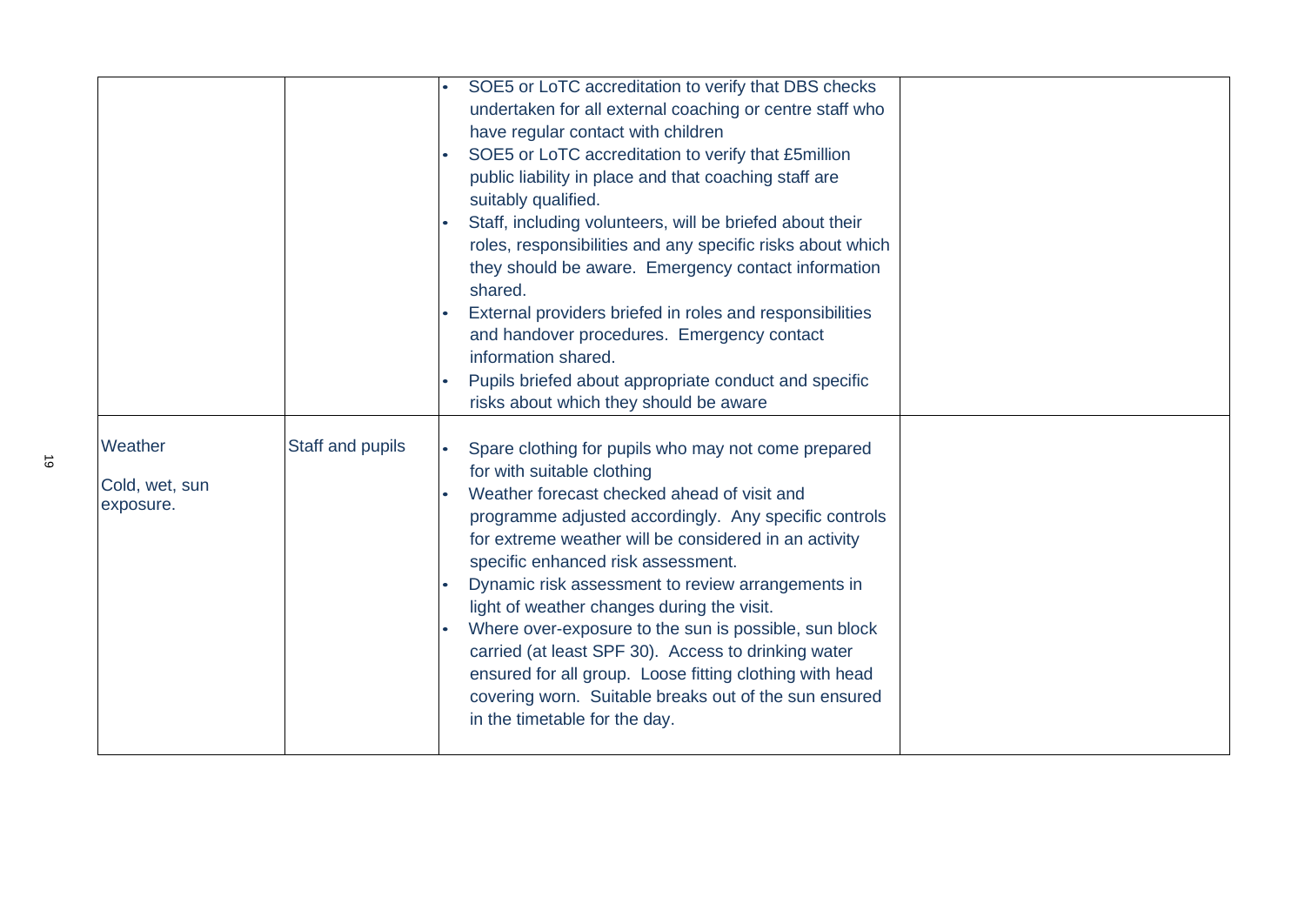| <b>Travel Arrangements</b>                                                                                                   |                                                |                                                                                                                                                                                                                                                                                                                                                                                                                                                                                                                                                                                                                                                                                                                                                                                                                                                                                                                                                                                                                                                                                                                                                                                                                                                                                                    |                                       |  |  |  |  |
|------------------------------------------------------------------------------------------------------------------------------|------------------------------------------------|----------------------------------------------------------------------------------------------------------------------------------------------------------------------------------------------------------------------------------------------------------------------------------------------------------------------------------------------------------------------------------------------------------------------------------------------------------------------------------------------------------------------------------------------------------------------------------------------------------------------------------------------------------------------------------------------------------------------------------------------------------------------------------------------------------------------------------------------------------------------------------------------------------------------------------------------------------------------------------------------------------------------------------------------------------------------------------------------------------------------------------------------------------------------------------------------------------------------------------------------------------------------------------------------------|---------------------------------------|--|--|--|--|
| Travel by coach<br>Road traffic collisions /<br>injuries sustained by<br>failure to wear seatbelt<br>/ pupils left behind    | Staff and pupils                               | Staff briefed on roles and responsibilities during journey<br>$\mathcal{L}_{\mathcal{A}}$<br>and any stops made.<br>Pupils briefed in expectations<br><b>COL</b><br>Head counts when getting on and off coach plus before<br>departure from any stop or location. One staff member<br>embarks first, with other staff ensuring order outside the<br>coach; reverse process for disembarkation.<br>Suitable embarkation points are used such as coach<br>park or area with wide pavement.<br>Visit Leader will determine staff seating arrangement to<br>best manage supervision. Double decker buses will<br>have staff on each deck. Staff/pupil supervision ratio will<br>disregard driver.<br>Departure and return times made known to pupils, staff<br>and parents<br>Visit Leader to liaise with driver to plan rest<br>$\mathcal{L}_{\mathcal{A}}$<br>stops/breaks.<br>Arrangements for travel sickness in place<br>Contingency plans in place in the event of lateness or<br>incident<br>Communications with transport provider available in<br>case visit needs to be curtailed early.<br>Mobile phone communication available<br>Coach is hired from reputable company<br>Coaches have seat belts - pupils instructed to wear<br>seatbelts and staff checks to make sure that they do so. | Specify 'N/A' if coach not being used |  |  |  |  |
| Travel by car / use of<br>private vehicles<br>Road traffic collisions /<br>injuries sustained by<br>failure to wear seatbelt | Staff and pupils /<br>members of the<br>public | Driver ensures that pupils wear seatbelts.<br>$\Box$<br>Pupils briefed about behavioural expectations and not<br>distracting the driver<br>Departure and return times made known to pupils, staff<br>and parents<br>Route planned and agreed with all parties. Expected<br>travel times known to all parties. Drivers will not diverge                                                                                                                                                                                                                                                                                                                                                                                                                                                                                                                                                                                                                                                                                                                                                                                                                                                                                                                                                             | Specify 'N/A' if cars not being used  |  |  |  |  |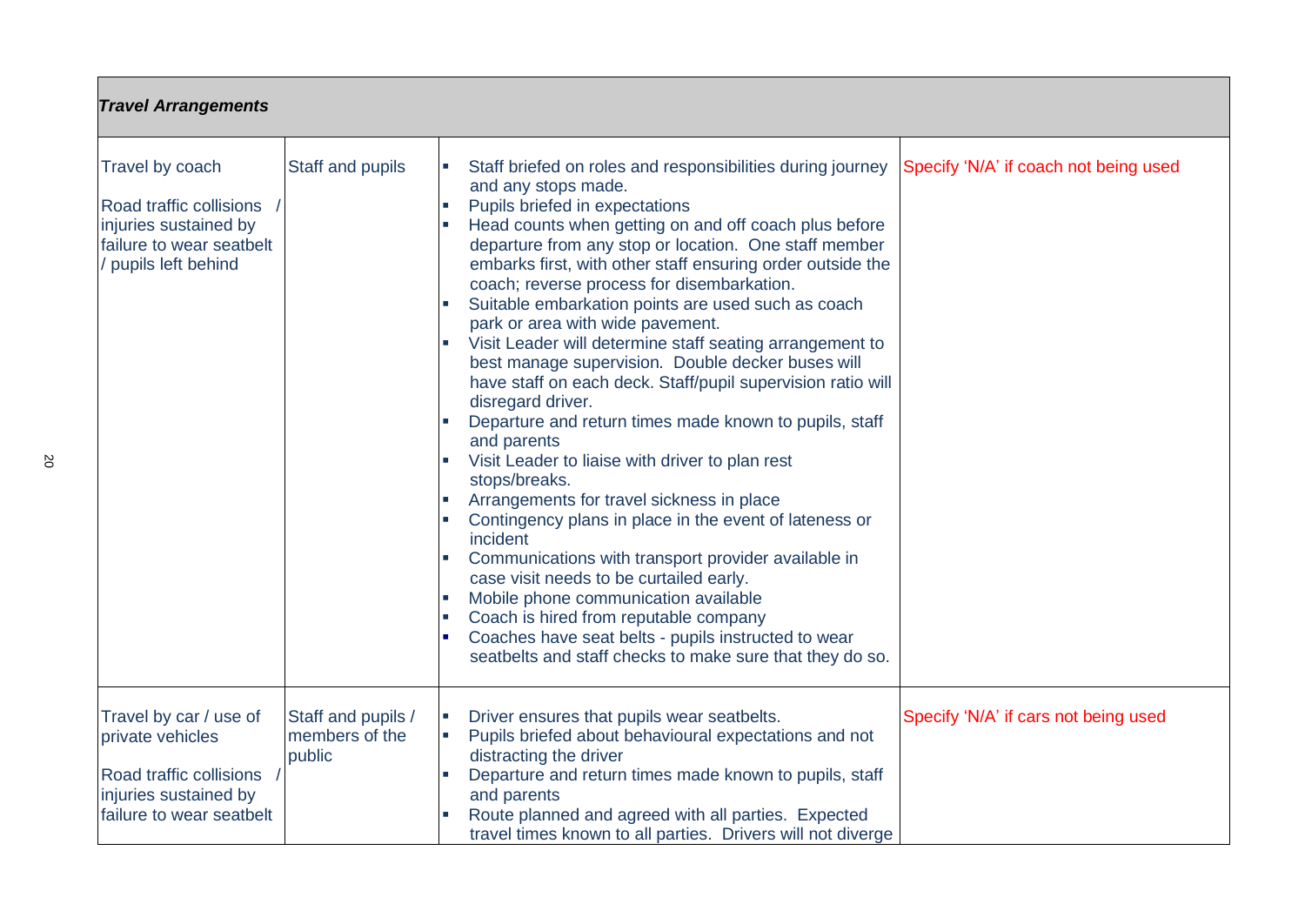| safeguarding<br>concerns                                                                                                                                |                                                | without good reason and without communicating change<br>Contingency plans in place in the event of lateness or<br>incident including allowing extra time for delays<br>Where multiple vehicles used, a lead vehicle will be<br>identified and vehicles will not overtake.<br>Each car to carry: emergency contact details, charged<br>mobile phone, sick bag. First Aid kit to be available in<br>any convoy.<br>Driver confirms that they are insured for work related<br>journeys via self-declaration<br>Self-declaration obtained that vehicle is taxed and MOT<br>is valid.<br>Standard letter and self-declaration sent out and<br>returned for volunteer drivers<br>Volunteer drivers considered for the suitability by Visit<br>$\sim$<br><b>Leader and Principal</b><br>Child protection issues are addressed by not having any<br>pupil alone with driver other than their own child. If this<br>is unavoidable, then the child must not ride in the front<br>of the car.<br>DBS checks undertaken for those who drive pupils<br>DBS checks must be undertaken for those who<br>regularly transport children. DCC/Torbay recommends<br>that DBS checks undertaken for all drivers] |
|---------------------------------------------------------------------------------------------------------------------------------------------------------|------------------------------------------------|----------------------------------------------------------------------------------------------------------------------------------------------------------------------------------------------------------------------------------------------------------------------------------------------------------------------------------------------------------------------------------------------------------------------------------------------------------------------------------------------------------------------------------------------------------------------------------------------------------------------------------------------------------------------------------------------------------------------------------------------------------------------------------------------------------------------------------------------------------------------------------------------------------------------------------------------------------------------------------------------------------------------------------------------------------------------------------------------------------------------------------------------------------------------------------------------|
| Travel by minibus<br>Road traffic collisions<br>lack of driver<br>competence / injuries<br>sustained by failure to<br>wear seatbelt / driver<br>fatigue | Staff and pupils /<br>members of the<br>public | Minibus driver(s) are competent to drive and have the<br>Specify 'N/A' if minibus not being used.<br>correct licence for the minibus being used and has<br>passed DCC test or appropriate training<br>Specify minibus drivers' licence category;<br>Minibus is maintained in accordance with<br>manufacturer's requirements and checked prior to<br>each journey:<br>lights/horn/seatbelts/windscreen/tyres/spare<br>tyre/jack/fuel.<br>First Aid kit and fire extinguisher carried.                                                                                                                                                                                                                                                                                                                                                                                                                                                                                                                                                                                                                                                                                                         |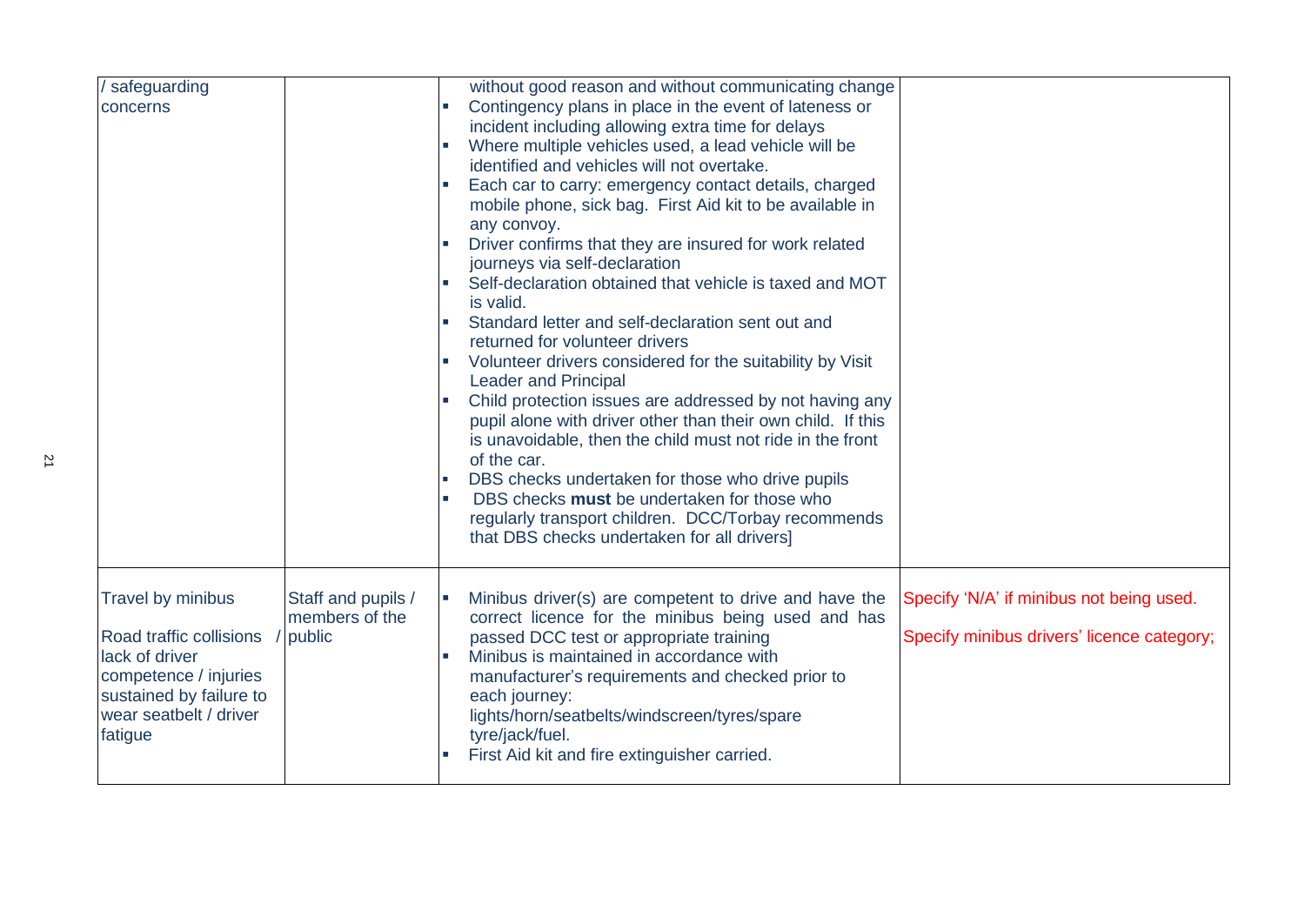|                                                                                                                                                                                         |                                     | Pupils instructed to wear seatbelts and staff checks to<br>make sure that they do so.<br>Vehicle loading is within maximum permitted as<br>$\mathcal{L}_{\mathcal{A}}$<br>described by manufacture and aisles are not<br>blocked.<br>Towing only undertaken when side emergency exit is<br>available and D1 exemption not being used.<br>Head counts when getting on and off minibus plus<br>before departure from any stop or location.<br>Suitable embarkation points from nearside door are<br>used such as car or coach park or area with wide<br>pavement Staff/pupil supervision ratio will disregard<br>driver unless activity specific enhanced risk assessment<br>undertaken<br>Sufficient stops planned for longer journeys to avoid<br>driving when tired (max 4.5 hours without 45 minute<br>break or 3 x 15 minute break. Maximum of<br>9 hours in one day)<br>Arrangements for travel sickness in place.<br>Luggage stored without obstructing aisles.<br>All exits unlocked when carrying passengers.<br>Passenger movements around minibus limited. |  |
|-----------------------------------------------------------------------------------------------------------------------------------------------------------------------------------------|-------------------------------------|---------------------------------------------------------------------------------------------------------------------------------------------------------------------------------------------------------------------------------------------------------------------------------------------------------------------------------------------------------------------------------------------------------------------------------------------------------------------------------------------------------------------------------------------------------------------------------------------------------------------------------------------------------------------------------------------------------------------------------------------------------------------------------------------------------------------------------------------------------------------------------------------------------------------------------------------------------------------------------------------------------------------------------------------------------------------|--|
| Service stations and<br>other breaks in journey<br>Injury through poor<br>behaviour / pupils<br>being separated or left<br>behind / vehicle<br>pedestrian conflict in<br>car/lorry park | Pupils - especially<br>young pupils | Brief pupils re purpose and timings of stop<br>$\mathbb{R}^n$<br>Staff briefed on roles and responsibilities during stop<br>Clear expectations for behaviour established<br>Brief pupils how and where to contact staff - establish<br>permanent meeting point in service area and ensure<br>that it is manned until final departure<br>Brief pupils to remain in pairs or small groups<br>Remind pupils about moving traffic and other hazards<br>and establish no go areas. These to be established via<br>dynamic risk assessment by staff at the service area.<br>Careful headcount before departure.                                                                                                                                                                                                                                                                                                                                                                                                                                                           |  |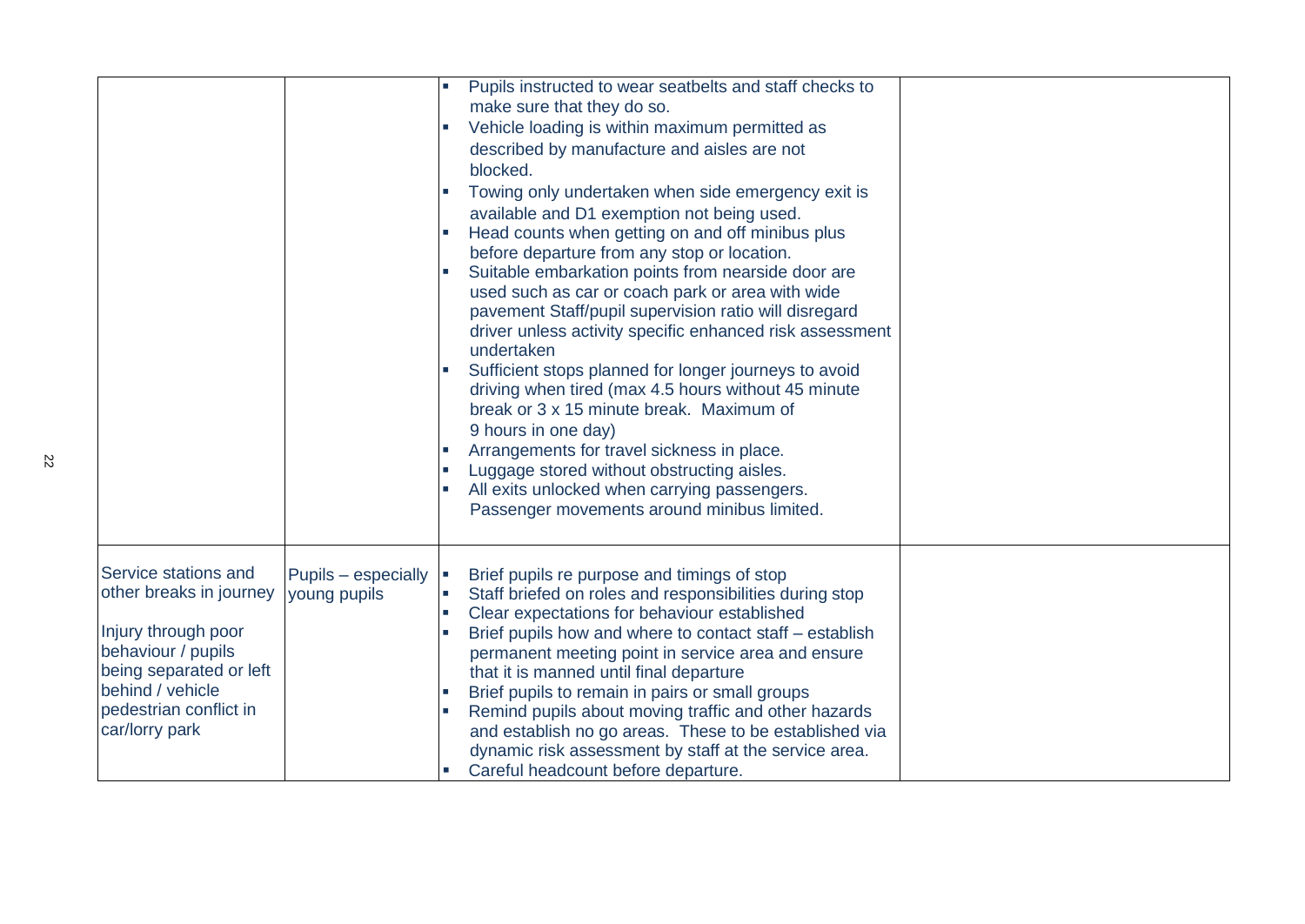| Road transport -        | Staff and pupils |        | Coach:                                                                    |  |
|-------------------------|------------------|--------|---------------------------------------------------------------------------|--|
| breakdown or road       |                  |        | Liaise with coach driver on safest place for group; either                |  |
| traffic collision       |                  |        | to stay on the coach or evacuate to an area behind                        |  |
|                         |                  |        | barriers and away from road. On motorway, the only                        |  |
| Secondary collision     |                  |        | reason for not evacuating the coach would be that the                     |  |
| from passing vehicles / |                  |        | area beyond the crash barrier created a greater danger.                   |  |
| vehicle/pedestrian      |                  |        | Visit Leader has over-riding decision until arrival of                    |  |
| contact                 |                  |        | emergency services when instruction will be taken                         |  |
|                         |                  |        | from them.                                                                |  |
|                         |                  |        | Minibus:                                                                  |  |
|                         |                  |        | Visit Leader to judge safest place for group; either to                   |  |
|                         |                  |        | stay on the minibus or evacuate to an area behind                         |  |
|                         |                  |        | barriers and away from moving traffic. On motorway,                       |  |
|                         |                  |        | the only reason for not evacuating would be that the                      |  |
|                         |                  |        | area beyond the crash barrier created a greater danger.                   |  |
|                         |                  | $\sim$ | Visit Leader to take instruction from emergency services                  |  |
|                         |                  |        | upon their arrival                                                        |  |
|                         |                  |        | Car:                                                                      |  |
|                         |                  |        | Driver to judge safest place for group; either to stay in                 |  |
|                         |                  |        | the vehicle or evacuate to an area behind barriers and                    |  |
|                         |                  |        | away from moving traffic. On motorway, the only reason                    |  |
|                         |                  |        | for not evacuating would be that the area beyond the                      |  |
|                         |                  |        | crash barrier created a greater danger.                                   |  |
|                         |                  |        | Driver to take instruction from emergency services upon<br>their arrival. |  |
|                         |                  |        | If travelling in convoy, the Visit Leader to be notified at               |  |
|                         |                  |        | earliest opportunity.                                                     |  |
|                         |                  |        | Contact the emergency contact at the school base with                     |  |
|                         |                  |        | details of what has happened and what your plan.                          |  |
|                         |                  |        | Arrange regular updates. School to contact                                |  |
|                         |                  |        | parents/guardians to inform them of incident and of                       |  |
|                         |                  |        | changes in expected timetable.                                            |  |
|                         |                  |        | Make a careful check of all individuals in party. If you                  |  |
|                         |                  |        | suspect that there may be shock or delayed shock seek                     |  |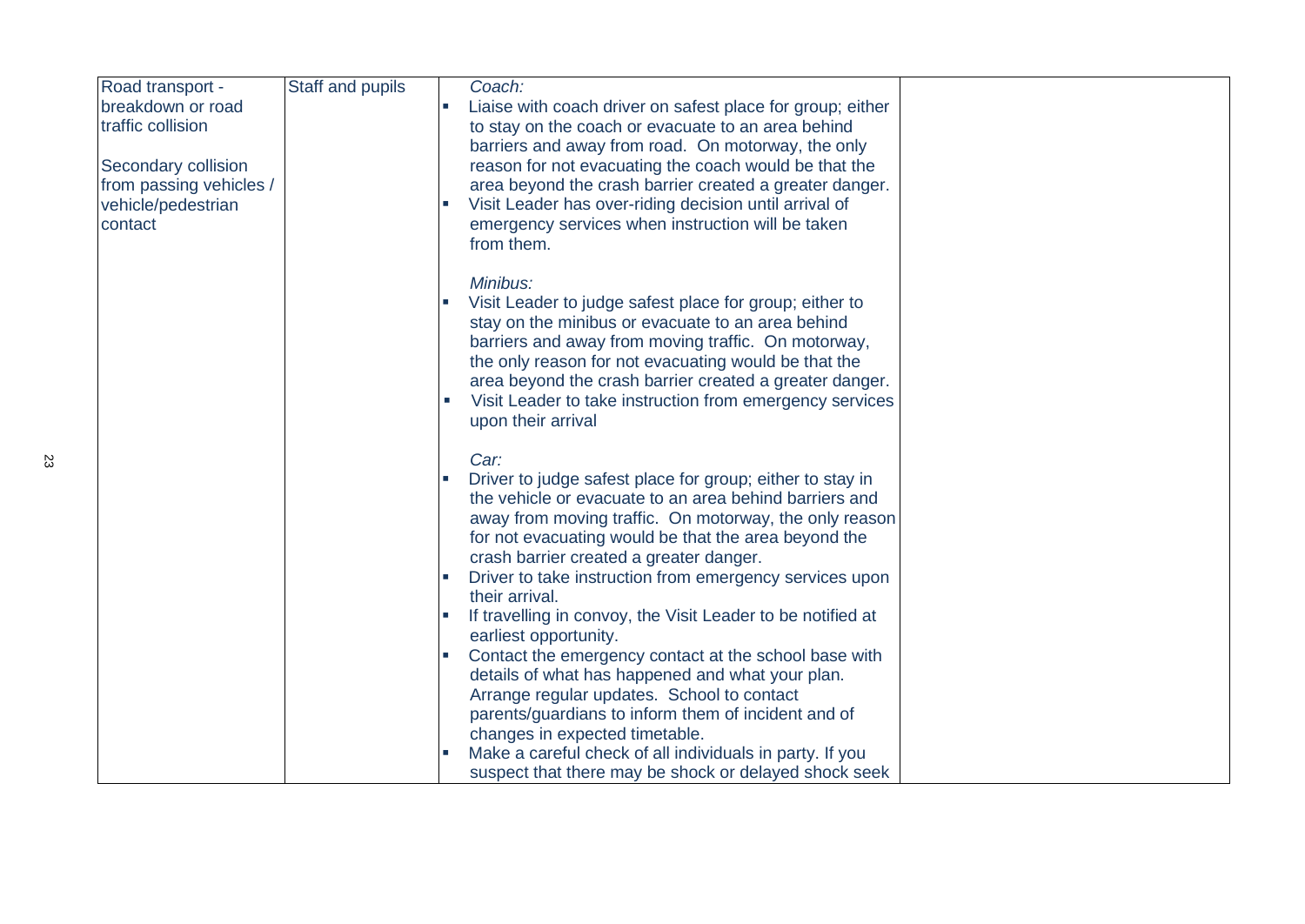|                                                                                                     |                                                                                                                                | the advice of emergency services present and if<br>desirable take pupils to hospital for check up.<br>Ensure that a competent member of staff accompanies<br>any injured pupils to hospital<br>Ascertain extent of injuries and of release times for the<br>uninjured/lightly injured.<br>Ensure regular updates fed back to school and hence<br>parents/guardians.                                                                                                                                                                                                                                                                                                                                                                                                                                                                                                                                                                                                                                                                                                                                                                                                                                                          |  |
|-----------------------------------------------------------------------------------------------------|--------------------------------------------------------------------------------------------------------------------------------|------------------------------------------------------------------------------------------------------------------------------------------------------------------------------------------------------------------------------------------------------------------------------------------------------------------------------------------------------------------------------------------------------------------------------------------------------------------------------------------------------------------------------------------------------------------------------------------------------------------------------------------------------------------------------------------------------------------------------------------------------------------------------------------------------------------------------------------------------------------------------------------------------------------------------------------------------------------------------------------------------------------------------------------------------------------------------------------------------------------------------------------------------------------------------------------------------------------------------|--|
| <b>Travel on foot</b><br>Vehicle pedestrian<br>conflict / pupils<br>separated and lost in<br>crowds | Staff supervising at  <br>front and rear /<br>pupils - especially<br>young pupils / staff<br>leading on road<br>walking routes | Pupils briefed on which side of the road to walk on.<br>Brief pupils in hazards, safety arrangements and<br>expectations for behaviour. Pupils instructed to be<br>considerate of other pedestrians<br>Staff briefed on roles and responsibilities for walking<br>route.<br>Means of communication between staff arranged.<br>Emergency plan is in place for eventuality of separation<br>of child from group<br>Coach/minibus disembarkation point chosen to avoid<br>busy traffic routes<br>Route planned and walked ahead avoid fast roads, blind<br>spots and other hazards. Pavements used wherever<br>possible<br>Designated crossing points used wherever possible<br>When walking on road, group will walk facing traffic or<br>on most appropriate side depending on conditions.<br>Pupils walk in controlled groups with staff member at<br>front of group with another at the rear who is looking out<br>for stragglers. Other staff evenly spread throughout the<br>group<br>Ongoing dynamic assessment by Visit Leader and/or<br>staff at front of group controls varied accordingly<br>Means of identification used to identify members of<br>group quickly in crowded environment<br>Regular headcounts taken |  |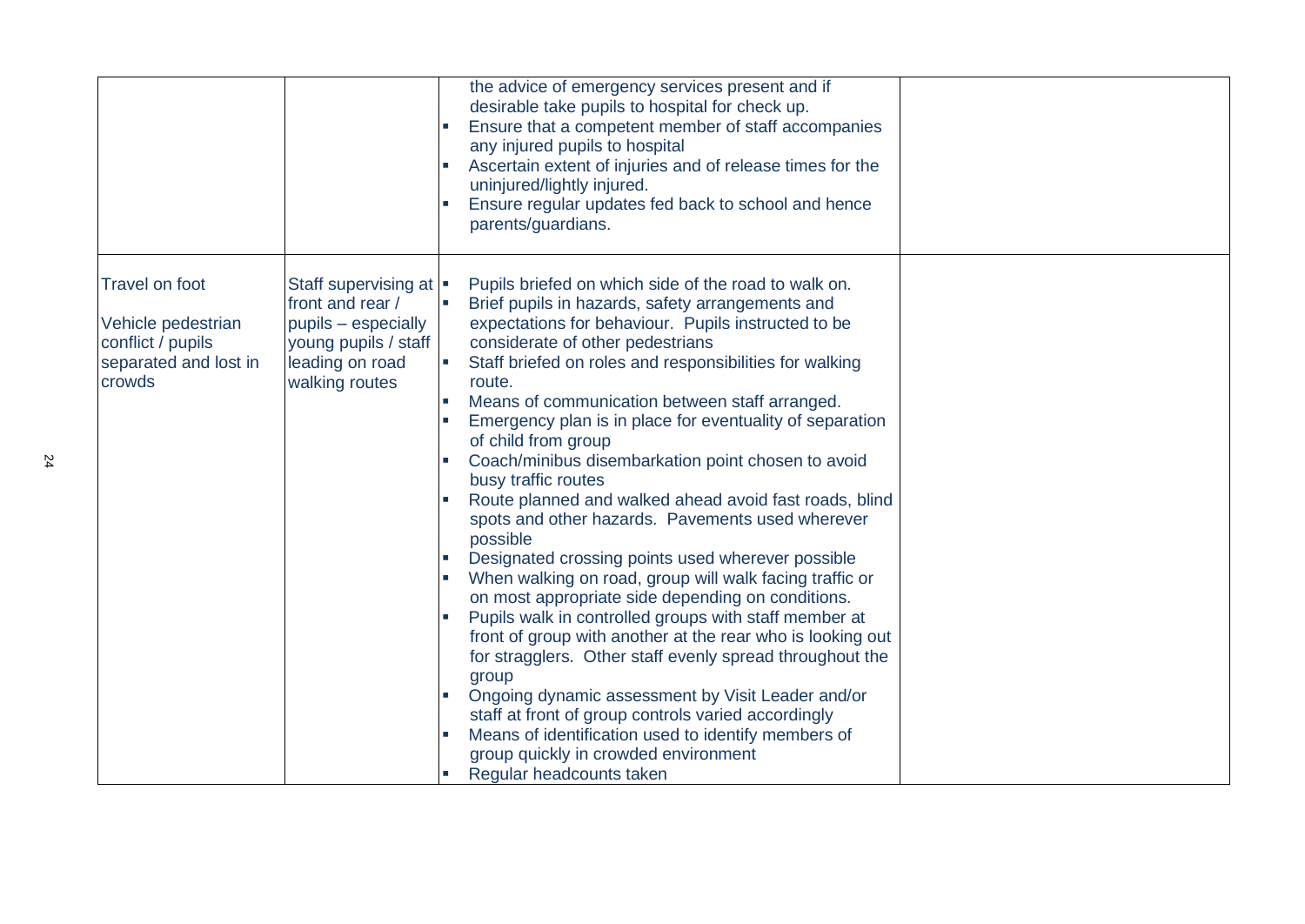|                                                                                                                                                                                            |                                     | When walking in dark or semi-darkness, leaders at front<br>and staff member at rear have torches. High visibility<br>clothing will be worn.                                                                                                                                                                                                                                                                                                                                                                                                                                                                                                                                                                                                                                                                                                                                                                                                                                                                                                                                                                                                                                                               |                                                                                                                  |
|--------------------------------------------------------------------------------------------------------------------------------------------------------------------------------------------|-------------------------------------|-----------------------------------------------------------------------------------------------------------------------------------------------------------------------------------------------------------------------------------------------------------------------------------------------------------------------------------------------------------------------------------------------------------------------------------------------------------------------------------------------------------------------------------------------------------------------------------------------------------------------------------------------------------------------------------------------------------------------------------------------------------------------------------------------------------------------------------------------------------------------------------------------------------------------------------------------------------------------------------------------------------------------------------------------------------------------------------------------------------------------------------------------------------------------------------------------------------|------------------------------------------------------------------------------------------------------------------|
| Use of public transport,<br>including trains and<br>underground<br>Injury through poor<br>behaviour / pupils<br>being separated or left<br>behind / pupils lost in<br>crowded environments | Pupils - especially<br>young pupils | Route planned to identify potential for problems and to<br>account for delays<br>Timetables considered ahead of time to ensure<br>particular trains/connections will not be missed.<br>Contingency plan for alternatives if train / connections<br>missed.<br>Brief pupils in hazards, safety arrangements and<br>expectations for behaviour. Pupils instructed to be<br>considerate of other public transport users and to be<br>aware of dangers<br>Staff briefed on roles and responsibilities for travel route.<br>Means of communication between staff in place.<br>Party to move through crowded areas with adult in lead<br>and adult at back of the group.<br>Meeting points established and staffed throughout time<br>in station concourse and pupils briefed accordingly.<br>Brief pupils to remain in groups of at least 3.<br>Means of identification used to identify members of<br>group quickly in crowded environment i.e. high vis<br>vests, coloured caps etc.<br>Regular headcounts taken<br>Large groups divided into small groups with adequate<br>staffing for ease of management<br>Emergency plan is in place for eventuality of separation<br>of child from group.<br>Continued | Specify 'N/A' if public transport not used.<br>Specify the procedures if the group is<br>accidentally separated. |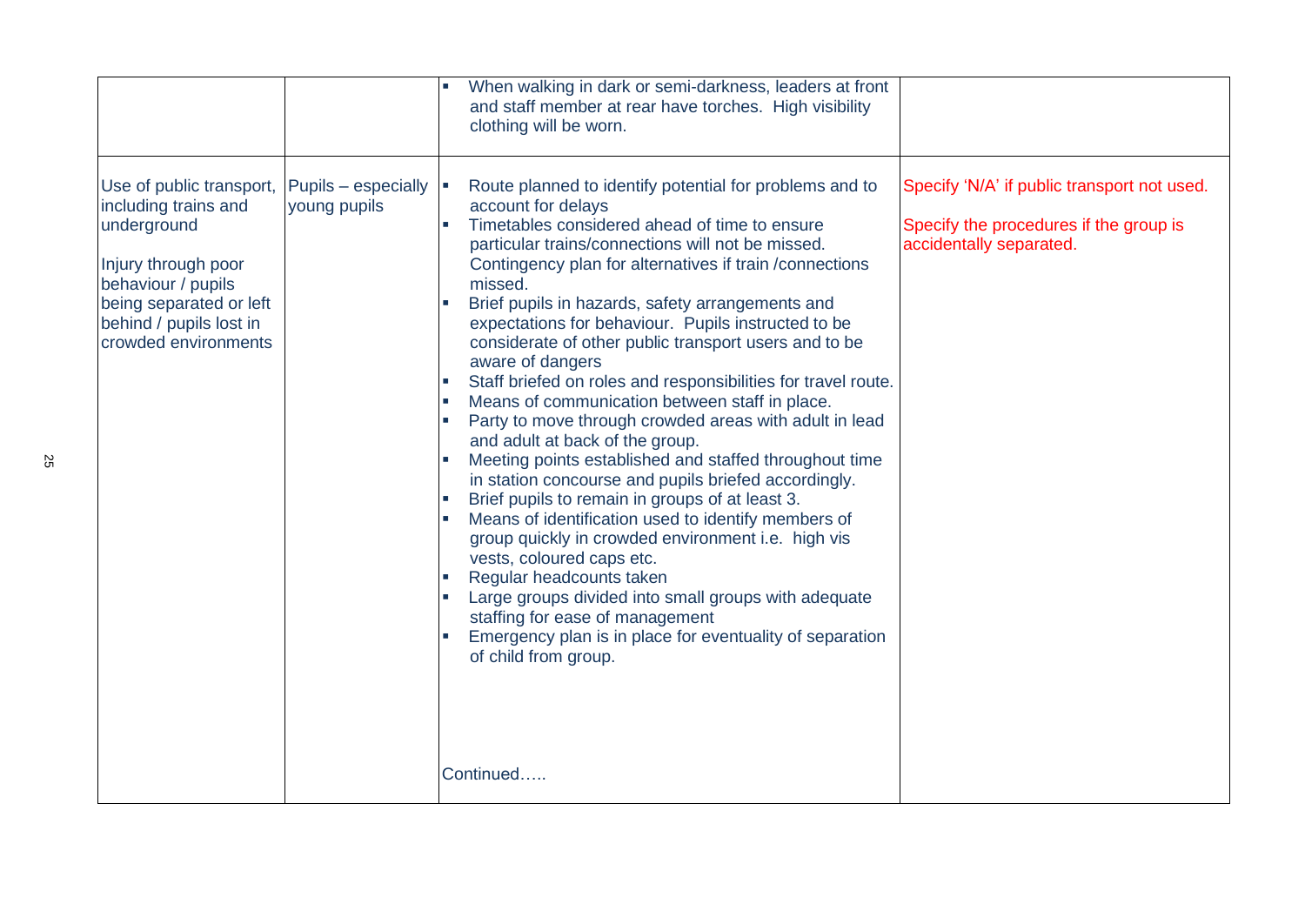| <b>Accommodation Arrangements</b>                                                                                                                                                                                    |                                  |                                                                                                                                                                                                                                                                                                                                                                                                                                                                                                                                                                                                                                                                                                                                                                                                                         |                                                                              |  |
|----------------------------------------------------------------------------------------------------------------------------------------------------------------------------------------------------------------------|----------------------------------|-------------------------------------------------------------------------------------------------------------------------------------------------------------------------------------------------------------------------------------------------------------------------------------------------------------------------------------------------------------------------------------------------------------------------------------------------------------------------------------------------------------------------------------------------------------------------------------------------------------------------------------------------------------------------------------------------------------------------------------------------------------------------------------------------------------------------|------------------------------------------------------------------------------|--|
| Hazards arising from<br>accommodation failing<br>to meet statutory<br>minimum standards<br>Fire / building<br>regulations / safer<br>recruitment practices /<br>welfare and security<br>failings                     | All participants and  <br>staff. | Accommodation provider to complete form "SOE5" or<br>holds LOTC Quality Badge to provide assurance that<br>accommodation meets required standards<br>Accommodation has tourist board rating or external<br>validation of standards<br>Pre-visit check carried out to confirm standards are<br>satisfactory where possible.<br>Upon arrival, and ongoing throughout visit, visual<br>inspection of windows, balconies, stairways, electrical<br>fittings, hazards in grounds or in immediate<br>surroundings, washing and toilet facilities, heating and<br>catering facilities<br>Pupils briefed to report any faulty items found in rooms<br>to staff<br>Shortcomings in provision will be discussed with<br>accommodation manager<br>SOE3 parental consent information checked to ensure<br>dietary requirements met. | Specify what action has been taken to<br>ensure suitability of accommodation |  |
| Supervision and<br>privacy<br>Safeguarding concerns<br>/ incidents arising from<br>lack of supervision<br>Sexual assault /<br>vexatious accusations<br>of sexual assault /<br>sexual grooming /<br>violence/incident | All participants and<br>staff    | Separate male and female sleeping accommodation and<br>washing facilities are provided.<br>Separate staff accommodation is suitably located to<br>ensure adequate supervision but also ability for pupils to<br>raise concerns if needed<br>Mixed parties are accompanied by at least one adult of<br>each sex<br>A bedroom plan detailing who is allocated to which room<br>will be completed by the first day of the visit at the latest<br>and shared with all staff at the earliest opportunity<br>Staff have access to pupil sleeping areas at all times                                                                                                                                                                                                                                                           |                                                                              |  |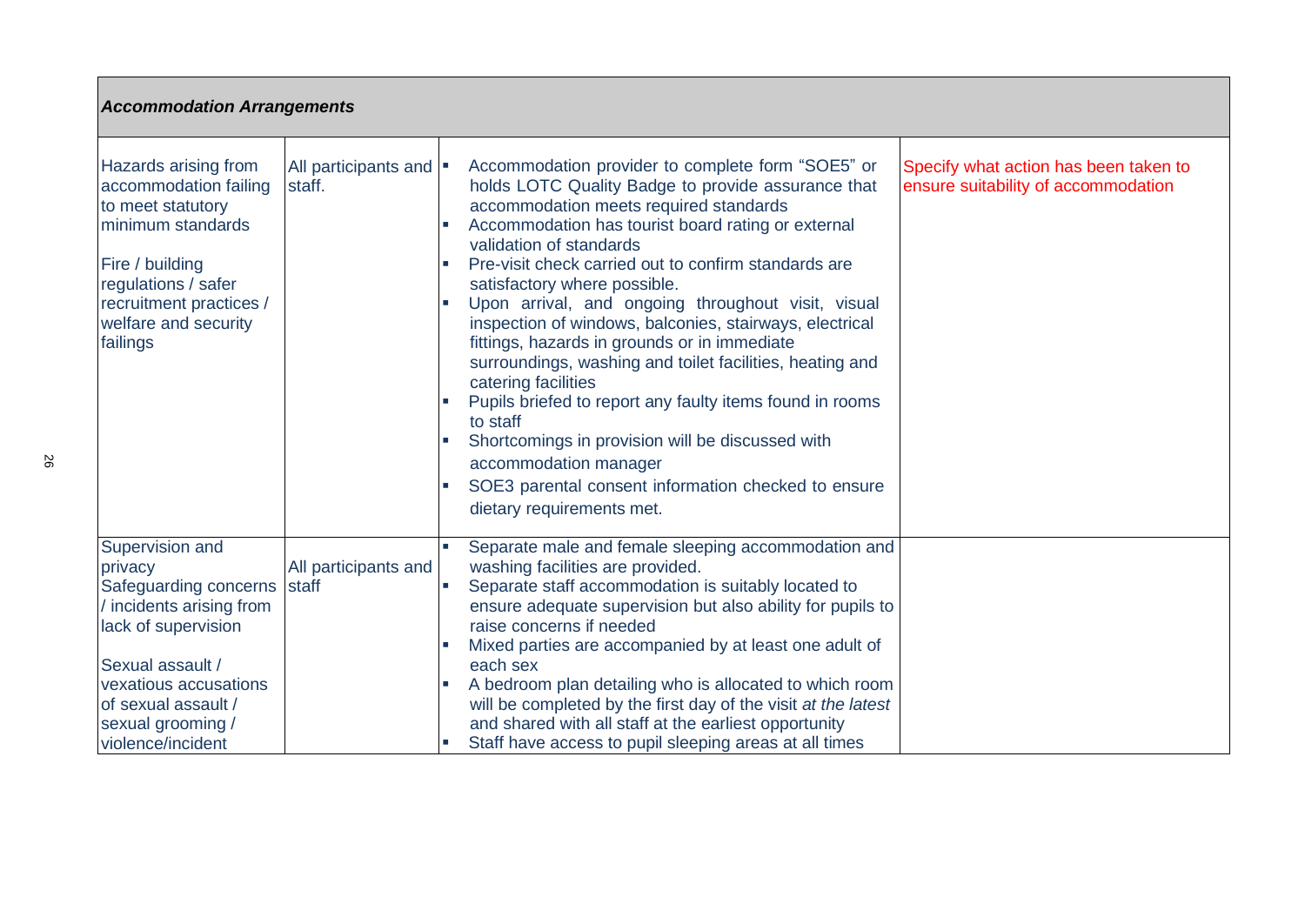| arising from failure to<br>supervise                                                                                                                                                         |                                  | Dormitories are for the exclusive use of the group<br>concerned.                                                                                                                                                                                                                                                                                                                                                                                                                                                                                                                                                                                                                                                                                                                                                                                                                                                                                                                                                                                                                                                                                                                                                                        |                                                                                                     |
|----------------------------------------------------------------------------------------------------------------------------------------------------------------------------------------------|----------------------------------|-----------------------------------------------------------------------------------------------------------------------------------------------------------------------------------------------------------------------------------------------------------------------------------------------------------------------------------------------------------------------------------------------------------------------------------------------------------------------------------------------------------------------------------------------------------------------------------------------------------------------------------------------------------------------------------------------------------------------------------------------------------------------------------------------------------------------------------------------------------------------------------------------------------------------------------------------------------------------------------------------------------------------------------------------------------------------------------------------------------------------------------------------------------------------------------------------------------------------------------------|-----------------------------------------------------------------------------------------------------|
| Fire in the building<br>Fire / explosion /<br>inability to escape from<br>fire due to blocked<br>means of escape /<br>inability to escape from<br>fire due to unfamiliarity<br>with building | All participants and  <br>staff. | Identify requirements at time of booking and check<br>during pre visit and on arrival<br>On arrival Visit Leader to check physical fire safety<br>arrangements:<br>o walk escape routes to check that fire exits clearly<br>marked and escape doors open easily<br>fire alarm sounders on each floor and in public<br>$\circ$<br>areas<br>fire extinguishers available on each floor and in<br>$\circ$<br>public areas<br>emergency lighting provided and working<br>$\circ$<br>Staircases and corridors protected by fire doors<br>$\circ$<br>in good condition.<br>Briefing to all pupils about fire evacuation on arrival<br>arrangements and expected standards of behaviour.<br>Briefing to include a walk through fire practice which<br>indicates location of assembly point and lay-out of<br>escape routes<br>A group list is held by Visit Leader to ensure registration<br>of whole party after an evacuation of the building.<br>Arrangements shared with other staff.<br>Decide whether or not pupils' doors should be locked<br>from the inside<br>Fire exits should be openable from the inside whilst<br>remaining secure from the outside<br>Shortcomings in provision will be discussed with<br>accommodation manager | Specify whether pupils' bedrooms to be<br>locked from the inside and if so how staff<br>can access. |
| Attack or disturbance<br>by intruder                                                                                                                                                         | All participants and  <br>staff  | On arrival Visit Leader to check physical security<br>arrangements to ensure that reasonable steps taken to<br>prevent unauthorised persons entering the<br>accommodation                                                                                                                                                                                                                                                                                                                                                                                                                                                                                                                                                                                                                                                                                                                                                                                                                                                                                                                                                                                                                                                               | Specify whether accommodation staff are<br>on duty overnight, if not how are they<br>accessible.    |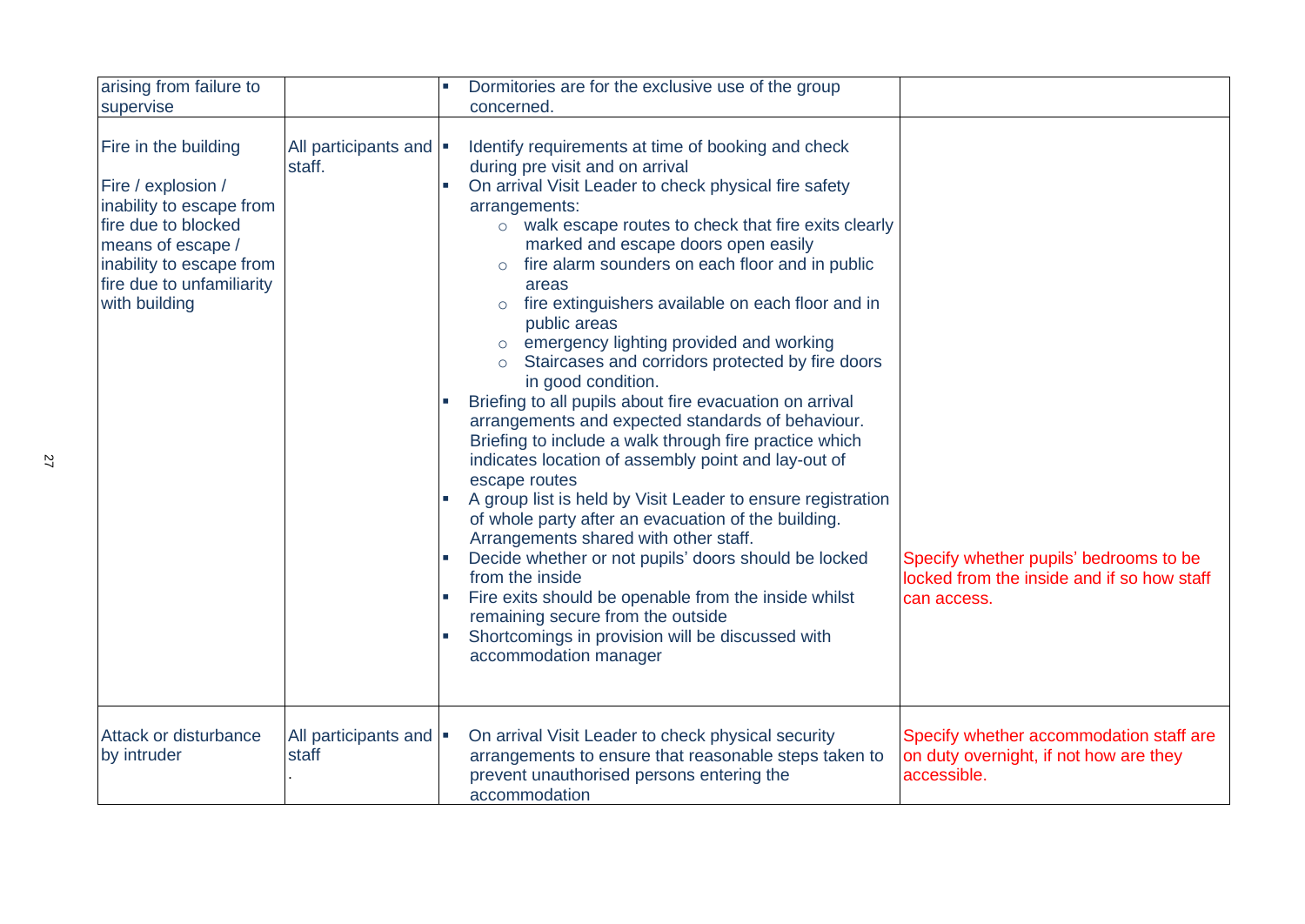| Sexual assault /       | The accommodation is secure at night                   |
|------------------------|--------------------------------------------------------|
| abduction / violence / | Accommodation staff are on duty or accessible          |
| property theft         | overnight.                                             |
|                        | Ensure that all windows and doors are secured from     |
|                        | external entry without compromising means of fire      |
|                        | escape                                                 |
|                        | If windows lead onto balconies, only staff or reliable |
|                        | pupils occupy these rooms                              |
|                        | If other guests share the accommodation, sole          |
|                        | occupancy of the floor will be sought where possible,  |
|                        | and have designated staff rooms adjacent to pupils.    |
|                        | Roles and responsibilities for staff identified.       |
|                        | Pupils briefed to inform staff in the event of an      |
|                        | emergency and where they can be found.                 |
|                        | Staff to check pupils at "lights out".                 |
|                        |                                                        |
|                        |                                                        |

| <b>Name of Principal:</b>             | Sign: | Date: |
|---------------------------------------|-------|-------|
| <b>Mr Glenn Smith</b>                 |       |       |
|                                       |       |       |
| Name of Designated Safeguarding Lead: | Sign: | Date: |
| <b>Mr Rob Robson</b>                  |       |       |
|                                       |       |       |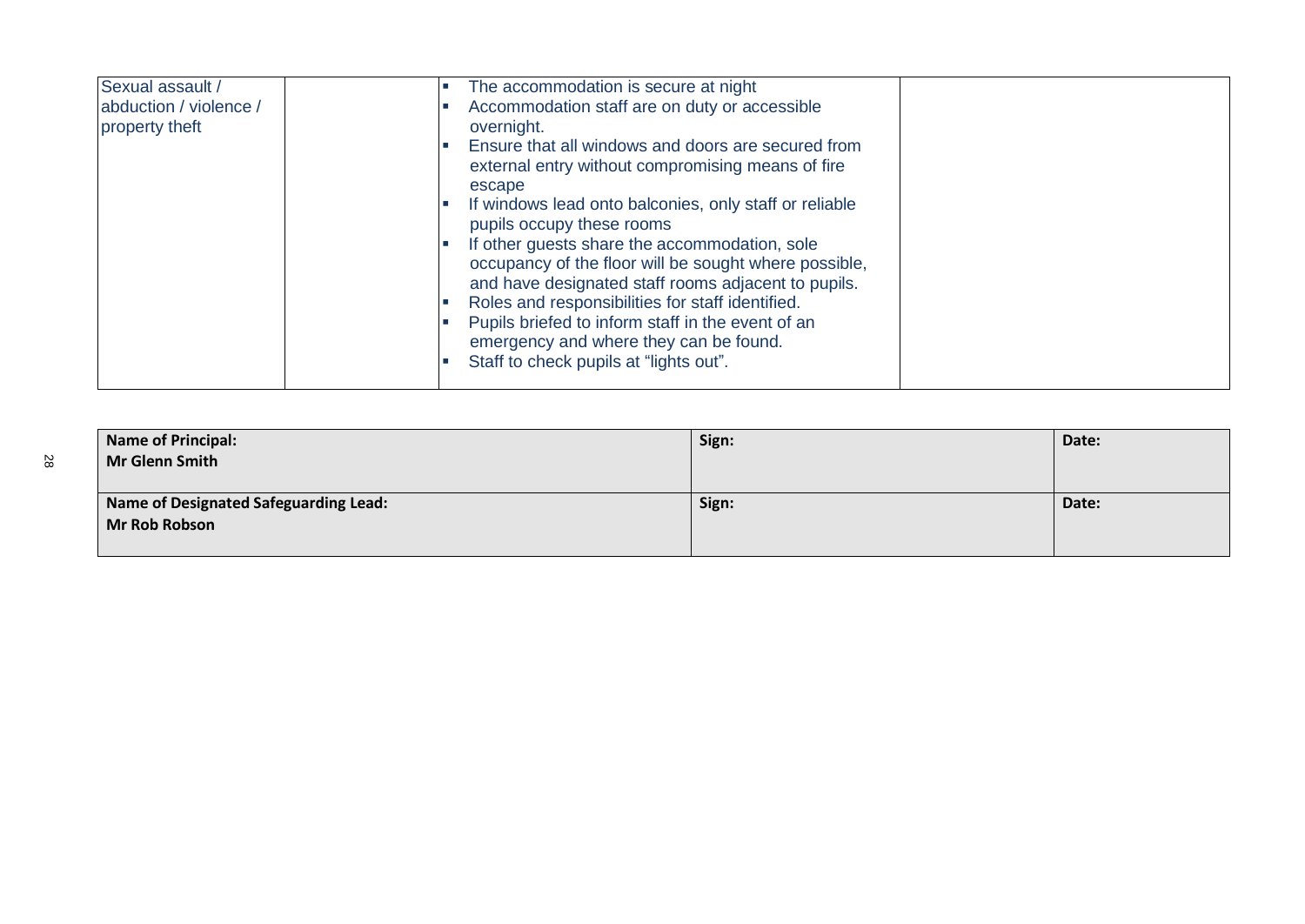

29

*Honiton Community College*

# **OVERSEAS VISITS**

| Name of assessor / Visit Leader                          |                                        | <b>Signature</b>                                                                                                                                                                                                                | Date or risk assessment:                                                                                                                                                                                          |  |  |  |
|----------------------------------------------------------|----------------------------------------|---------------------------------------------------------------------------------------------------------------------------------------------------------------------------------------------------------------------------------|-------------------------------------------------------------------------------------------------------------------------------------------------------------------------------------------------------------------|--|--|--|
| <b>Proposed Activity / Visit</b>                         |                                        |                                                                                                                                                                                                                                 | Date/s of visit/activity:                                                                                                                                                                                         |  |  |  |
|                                                          |                                        |                                                                                                                                                                                                                                 |                                                                                                                                                                                                                   |  |  |  |
| control the risks presented by the above activity/visit. |                                        | Risk assessment declaration: (delete as appropriate) the below Standard Operating Procedures are sufficient / insufficient to                                                                                                   |                                                                                                                                                                                                                   |  |  |  |
| <b>Identify the hazard</b>                               | <b>Identify who</b><br>might be harmed | <b>Standard Operating Procedures</b><br>These control measures will apply to all routine and expected<br>visits when they are relevant.                                                                                         | <b>Enhanced Risk Assessment</b><br>The Visit Leader should consider if the SOP<br>are adequate for the proposed visit/activity.<br>Where they are not, the additional control<br>measures should be listed below. |  |  |  |
|                                                          | <b>Management Arrangements</b>         |                                                                                                                                                                                                                                 |                                                                                                                                                                                                                   |  |  |  |
|                                                          |                                        | Visit Leader should NOT amend this column                                                                                                                                                                                       | Visit Leader should add additional<br>comments in this column                                                                                                                                                     |  |  |  |
| Management<br>arrangements for all<br>visits             | <b>Pupils</b>                          | All activities will be undertaken in accordance with<br>general requirements of the Outdoor Education, Visits<br>and Off-Site Activities Health and Safety Policy 2018.<br>Planning Checklist used to check that all reasonable | Specify the minimum staff/pupils' ratios;                                                                                                                                                                         |  |  |  |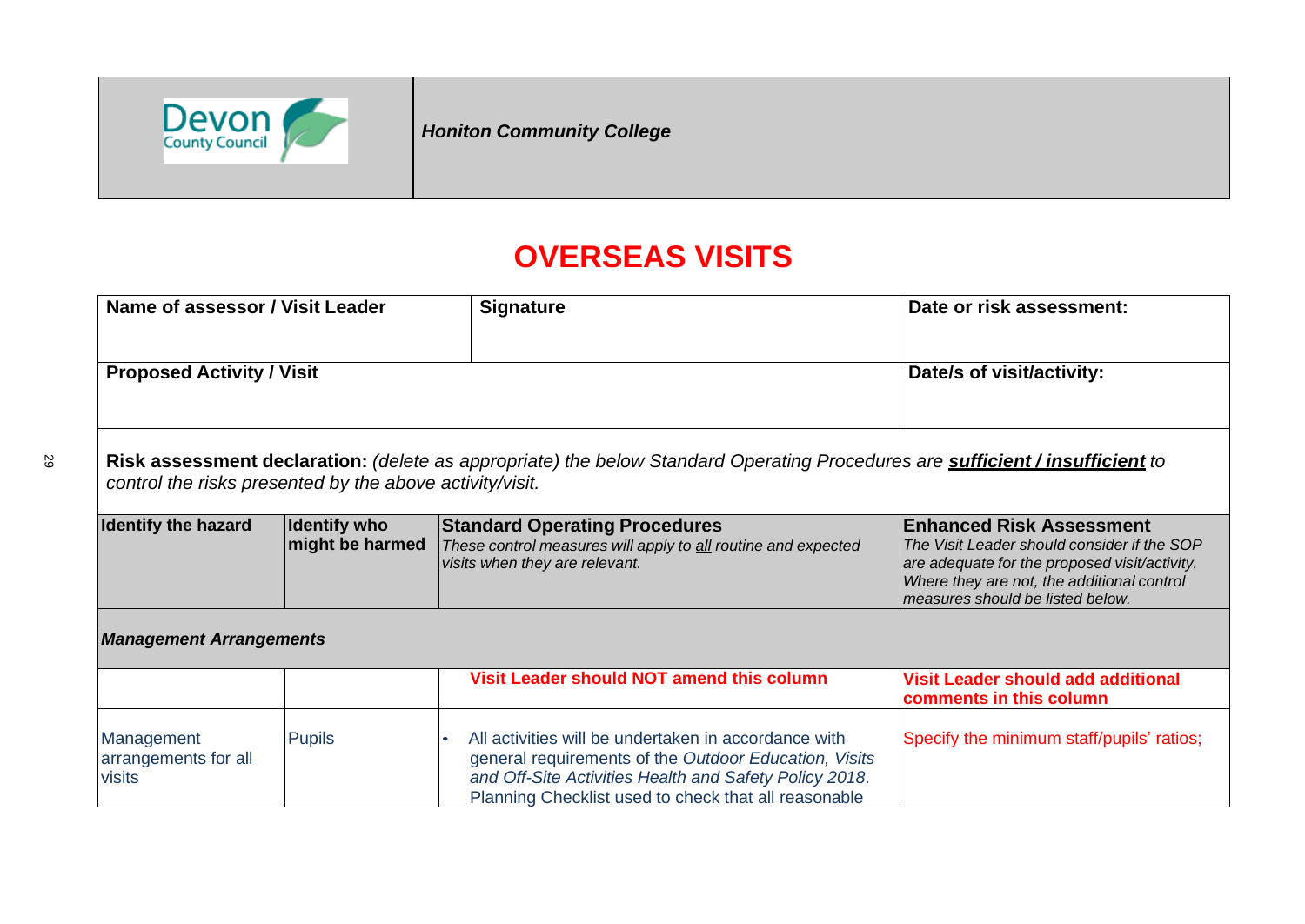| Injuries or incident<br>arising from lack of staff<br>competence /<br>inadequate supervision<br>' inadequate<br>management<br>arrangements /<br>incompetent external<br>providers |                  | steps have been taken to manage the risks.<br>Visit Leader identified who will assess if these Standard<br>Operating Procedures are adequate for the activity/visit.<br>Visit Leader will be competent for the scope of the<br>specific visit undertaken. Where visits require the Visit<br>Leader to have additional specific competencies, this<br>will be detailed in the activity specific enhanced risk<br>assessment<br>Where children of supervising staff participate in the<br>visit, these will be the same age and ability as the<br>remainder of the group and hence can participate as<br>equals<br>Where visits require a higher level of supervision, this will<br>be detailed in the activity specific enhanced risk<br>assessment. Where visits involve any degree of 'remote<br>supervision', this will be detailed in the activity specific<br>enhanced risk assessment<br>Group control measures used to supervise pupils will be<br>Recorded in right hand column<br>Appropriate parental consent is obtained<br>Arrangements overseen by Educational Visits<br>Coordinator Mr Glenn Smith who attended training.<br>All visit approved by the Principal<br>Arrangements for Category B and C Visits endorsed by<br><b>Babcock LDP</b> | Specify what information/instructions are<br>provided to pupils (emergency actions<br>cards etc.)<br>Specify the procedures for supervision,<br>(e.g. buddy systems, large groups split<br>into small groups each with named<br>leaders, coloured caps for identification) |
|-----------------------------------------------------------------------------------------------------------------------------------------------------------------------------------|------------------|-------------------------------------------------------------------------------------------------------------------------------------------------------------------------------------------------------------------------------------------------------------------------------------------------------------------------------------------------------------------------------------------------------------------------------------------------------------------------------------------------------------------------------------------------------------------------------------------------------------------------------------------------------------------------------------------------------------------------------------------------------------------------------------------------------------------------------------------------------------------------------------------------------------------------------------------------------------------------------------------------------------------------------------------------------------------------------------------------------------------------------------------------------------------------------------------------------------------------------------------------------------|----------------------------------------------------------------------------------------------------------------------------------------------------------------------------------------------------------------------------------------------------------------------------|
| Emergency<br>arrangements                                                                                                                                                         | Pupils and staff | At least one member of staff will be a competent First<br>Aider<br>Sufficient staffing to allow for dealing with emergencies                                                                                                                                                                                                                                                                                                                                                                                                                                                                                                                                                                                                                                                                                                                                                                                                                                                                                                                                                                                                                                                                                                                                | Specify pupils with additional medical<br>needs and summarise action to be taken                                                                                                                                                                                           |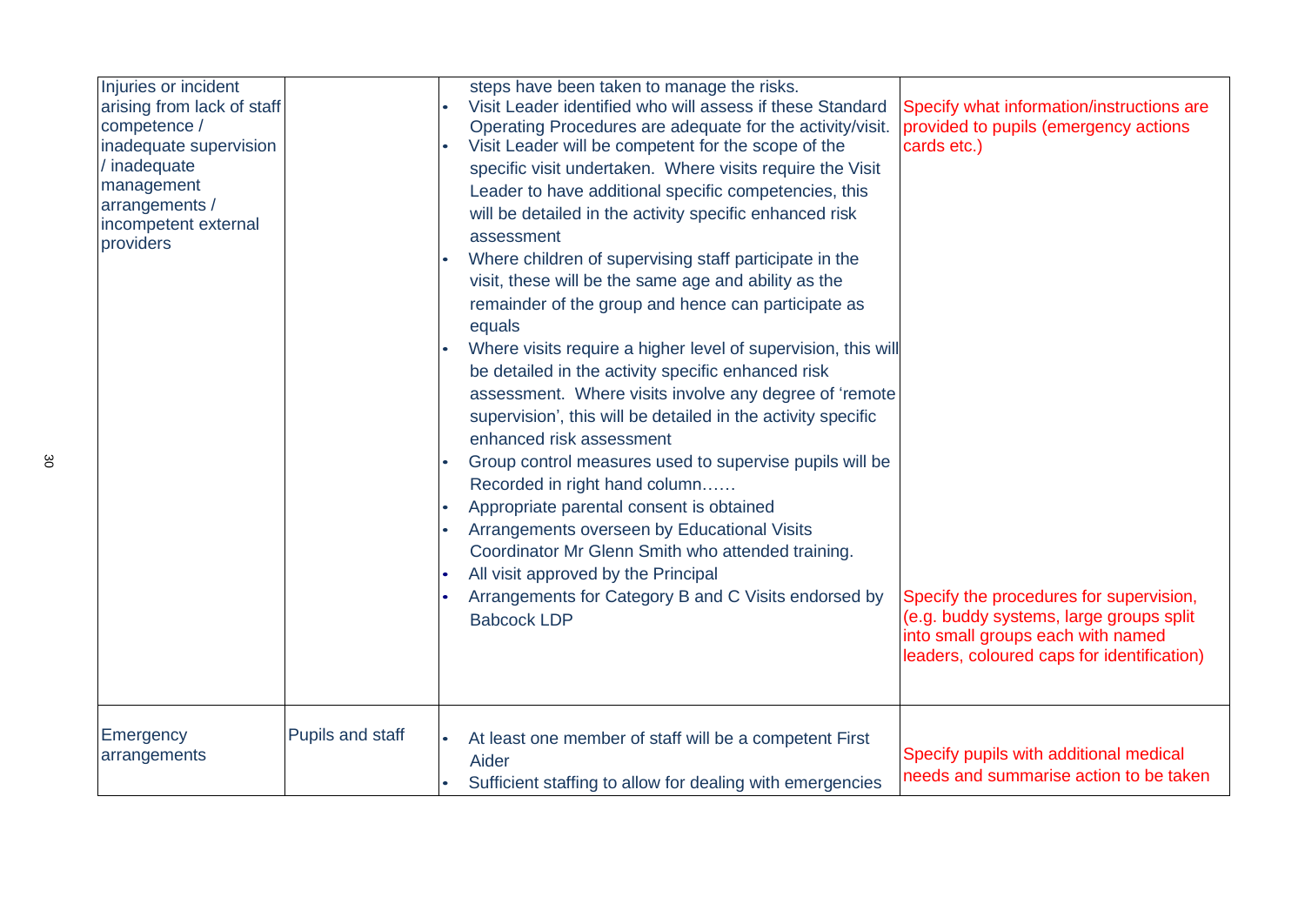| Incidents of injuries<br>being exacerbated by<br>absence of First Aid<br>and emergency<br>arrangements                            |               | Consent process includes specific medical/medicinal<br>information. Any specific medical needs will be<br>considered in an activity specific enhanced risk<br>assessment<br>First Aid kit and mobile phone carried. Emergency<br>procedure card carried with First Aid kit.<br>Visit Leader has staff/pupil list plus parent/guardian<br>contact details with them<br>Emergency contact available to assist both in and out of<br>school hours and will include two out of hours<br>emergency contact numbers for designated ELT. Visit<br>timetable, location and staff/pupil list known to this<br>emergency contact<br>Visit Leader has staff/pupil list plus parent/guardian<br>contact details with them<br>Pupils briefed in what to do should they become<br>separated from the group. | (full Education Health Care Plans can be<br>referred to and do not to be included in full<br>here) |
|-----------------------------------------------------------------------------------------------------------------------------------|---------------|-----------------------------------------------------------------------------------------------------------------------------------------------------------------------------------------------------------------------------------------------------------------------------------------------------------------------------------------------------------------------------------------------------------------------------------------------------------------------------------------------------------------------------------------------------------------------------------------------------------------------------------------------------------------------------------------------------------------------------------------------------------------------------------------------|----------------------------------------------------------------------------------------------------|
| Using external<br>providers<br>incompetent external<br>providers / failure to<br>coordinate supervision<br>with external provider | <b>Pupils</b> | The Visit Leader will ensure that the proposed locations<br>for the visit are suitable for the activity and manageable<br>for the group. Wherever practicable, this will be<br>achieved by undertaking a preliminary visit to the<br>location. Where this is not possible, the method of<br>assessing locations/venues will be detailed in the<br>activity specific enhanced risk assessment<br>Where an external provider controls or determines<br>activities, including accommodation, the SOE5 self-<br>declaration questionnaire will be used to vet this<br>provider unless this provider has the LoTC accreditation                                                                                                                                                                    |                                                                                                    |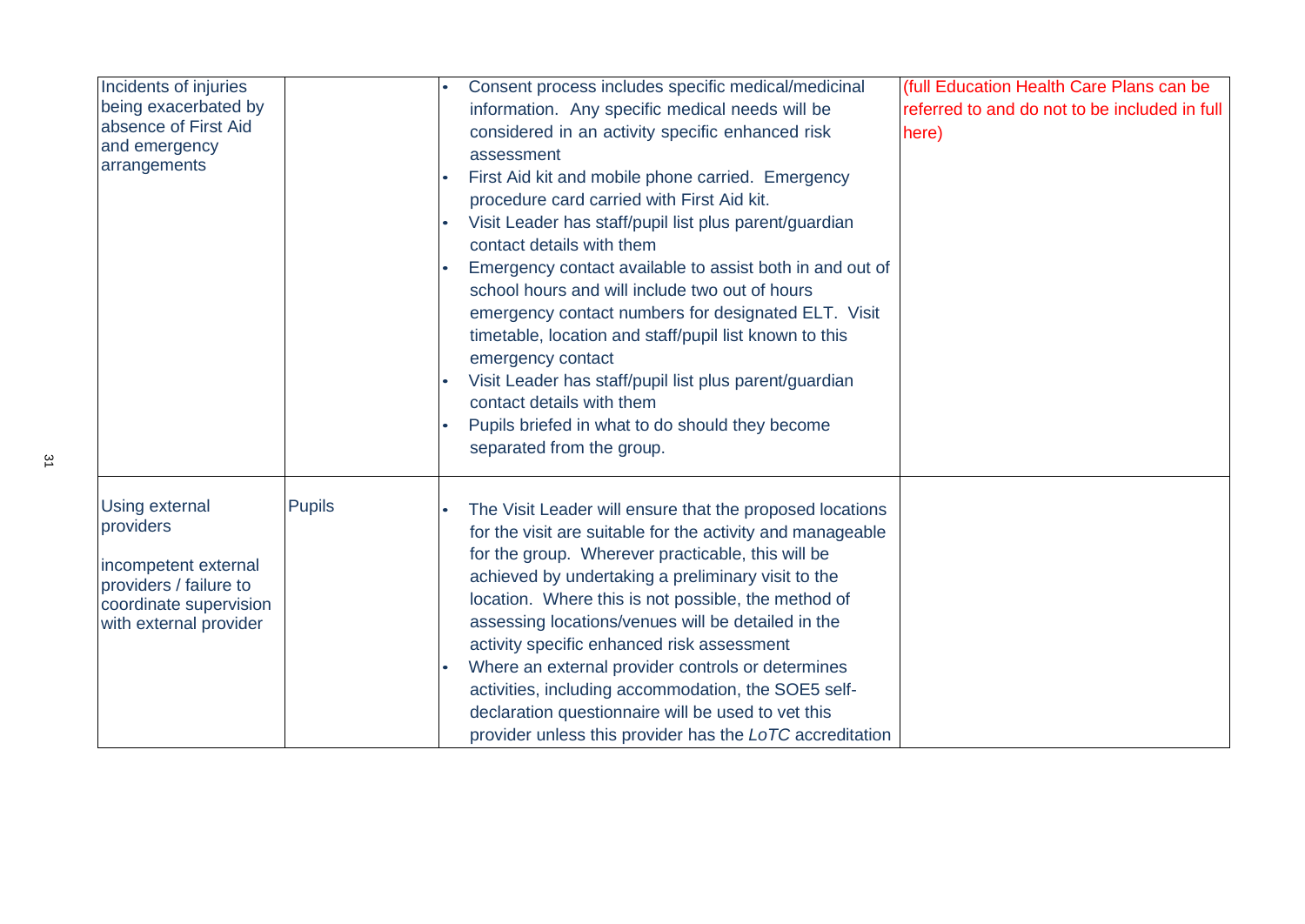|                                        |                  | SOE5 or LoTC accreditation to verify that DBS checks<br>undertaken for all external coaching or centre staff who<br>have regular contact with children<br>SOE5 or LoTC accreditation to verify that £5million<br>public liability in place and that coaching staff are<br>suitably qualified.<br>Staff, including volunteers, will be briefed about their<br>roles, responsibilities and any specific risks about which<br>they should be aware. Emergency contact information<br>shared.<br>External providers briefed in roles and responsibilities<br>and handover procedures. Emergency contact<br>information shared.<br>Pupils briefed about appropriate conduct and specific<br>risks about which they should be aware |  |
|----------------------------------------|------------------|-------------------------------------------------------------------------------------------------------------------------------------------------------------------------------------------------------------------------------------------------------------------------------------------------------------------------------------------------------------------------------------------------------------------------------------------------------------------------------------------------------------------------------------------------------------------------------------------------------------------------------------------------------------------------------------------------------------------------------|--|
| Weather<br>Cold, wet, sun<br>exposure. | Staff and pupils | Spare clothing for pupils who may not come prepared<br>for with suitable clothing<br>Weather forecast checked ahead of visit and<br>programme adjusted accordingly. Any specific controls<br>for extreme weather will be considered in an activity<br>specific enhanced risk assessment.<br>Dynamic risk assessment to review arrangements in<br>light of weather changes during the visit.<br>Where over-exposure to the sun is possible, sun block<br>carried (at least SPF 30). Access to drinking water<br>ensured for all group. Loose fitting clothing with head<br>covering worn. Suitable breaks out of the sun ensured<br>in the timetable for the day.                                                              |  |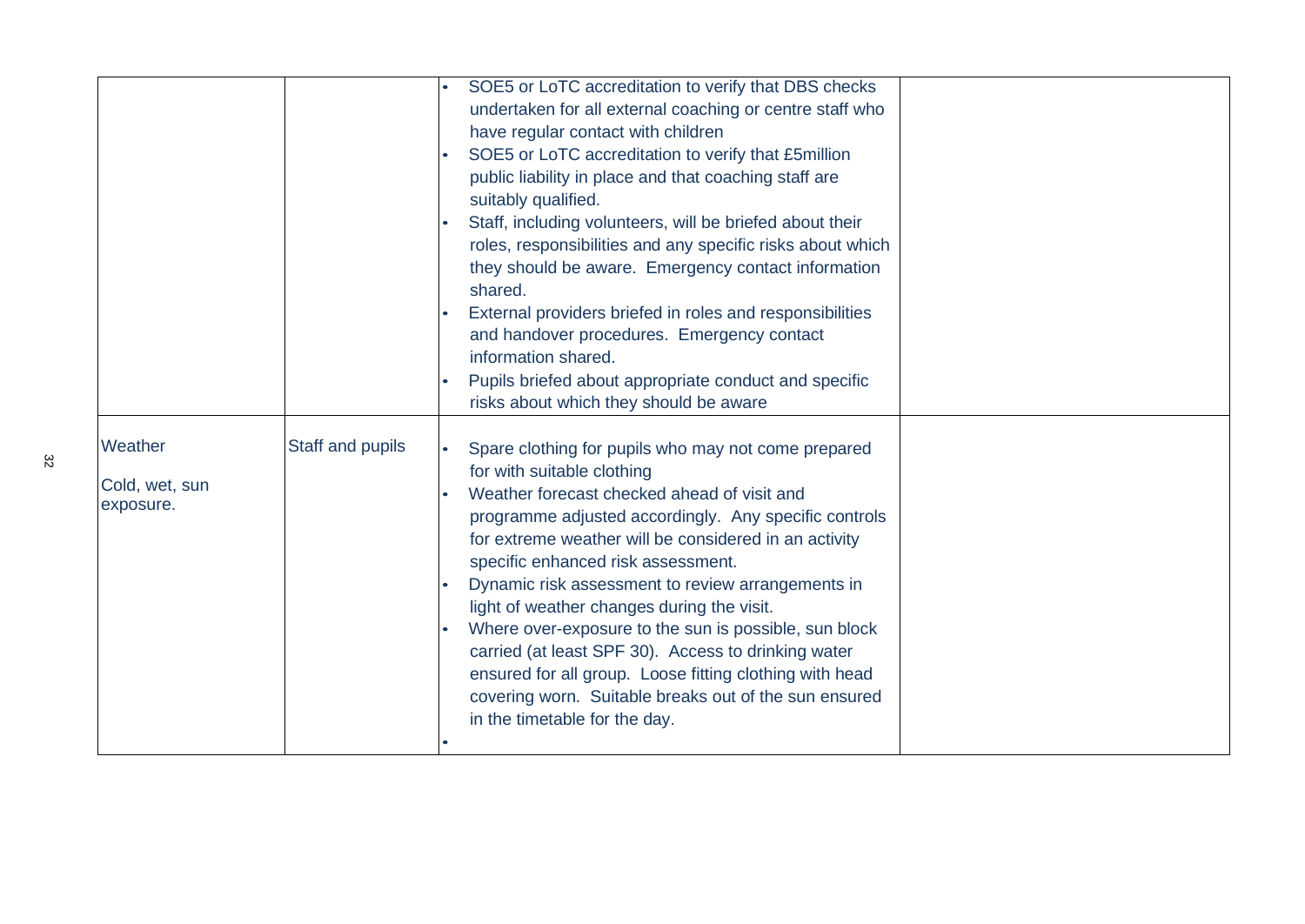| <b>Travel Arrangements</b>                                                                                              |                                                |                                                                                                                                                                                                                                                                                                                                                                                                                                                                                                                                                                                                                                                                                                                                                                                                                                                                                                                                                                                                                                                                                                                                                                                                                        |                                       |
|-------------------------------------------------------------------------------------------------------------------------|------------------------------------------------|------------------------------------------------------------------------------------------------------------------------------------------------------------------------------------------------------------------------------------------------------------------------------------------------------------------------------------------------------------------------------------------------------------------------------------------------------------------------------------------------------------------------------------------------------------------------------------------------------------------------------------------------------------------------------------------------------------------------------------------------------------------------------------------------------------------------------------------------------------------------------------------------------------------------------------------------------------------------------------------------------------------------------------------------------------------------------------------------------------------------------------------------------------------------------------------------------------------------|---------------------------------------|
| Travel by coach<br>Road traffic collisions<br>injuries sustained by<br>failure to wear seatbelt<br>/ pupils left behind | Staff and pupils                               | Staff briefed on roles and responsibilities during journey<br>and any stops made.<br>Pupils briefed in expectations<br>Head counts when getting on and off coach plus before<br>departure from any stop or location. One staff member<br>embarks first, with other staff ensuring order outside the<br>coach; reverse process for disembarkation.<br>Suitable embarkation points are used such as coach<br>park or area with wide pavement.<br>Visit Leader will determine staff seating arrangement to<br>best manage supervision. Double decker buses will<br>have staff on each deck. Staff/pupil supervision ratio will<br>disregard driver.<br>Departure and return times made known to pupils, staff<br>and parents<br>Visit Leader to liaise with driver to plan rest<br>stops/breaks.<br>Arrangements for travel sickness in place<br>Contingency plans in place in the event of lateness or<br>incident<br>Communications with transport provider available in<br>case visit needs to be curtailed early.<br>Mobile phone communication available<br>Coach is hired from reputable company<br>Coaches have seat belts - pupils instructed to wear<br>seatbelts and staff checks to make sure that they do so. | Specify 'N/A' if coach not being used |
| Travel by car / use of<br>private vehicles<br>Road traffic collisions<br>injuries sustained by                          | Staff and pupils /<br>members of the<br>public | Driver ensures that pupils wear seatbelts.<br>m.<br>Pupils briefed about behavioural expectations and not<br>distracting the driver<br>Departure and return times made known to pupils, staff<br>and parents                                                                                                                                                                                                                                                                                                                                                                                                                                                                                                                                                                                                                                                                                                                                                                                                                                                                                                                                                                                                           | Specify 'N/A' if cars not being used  |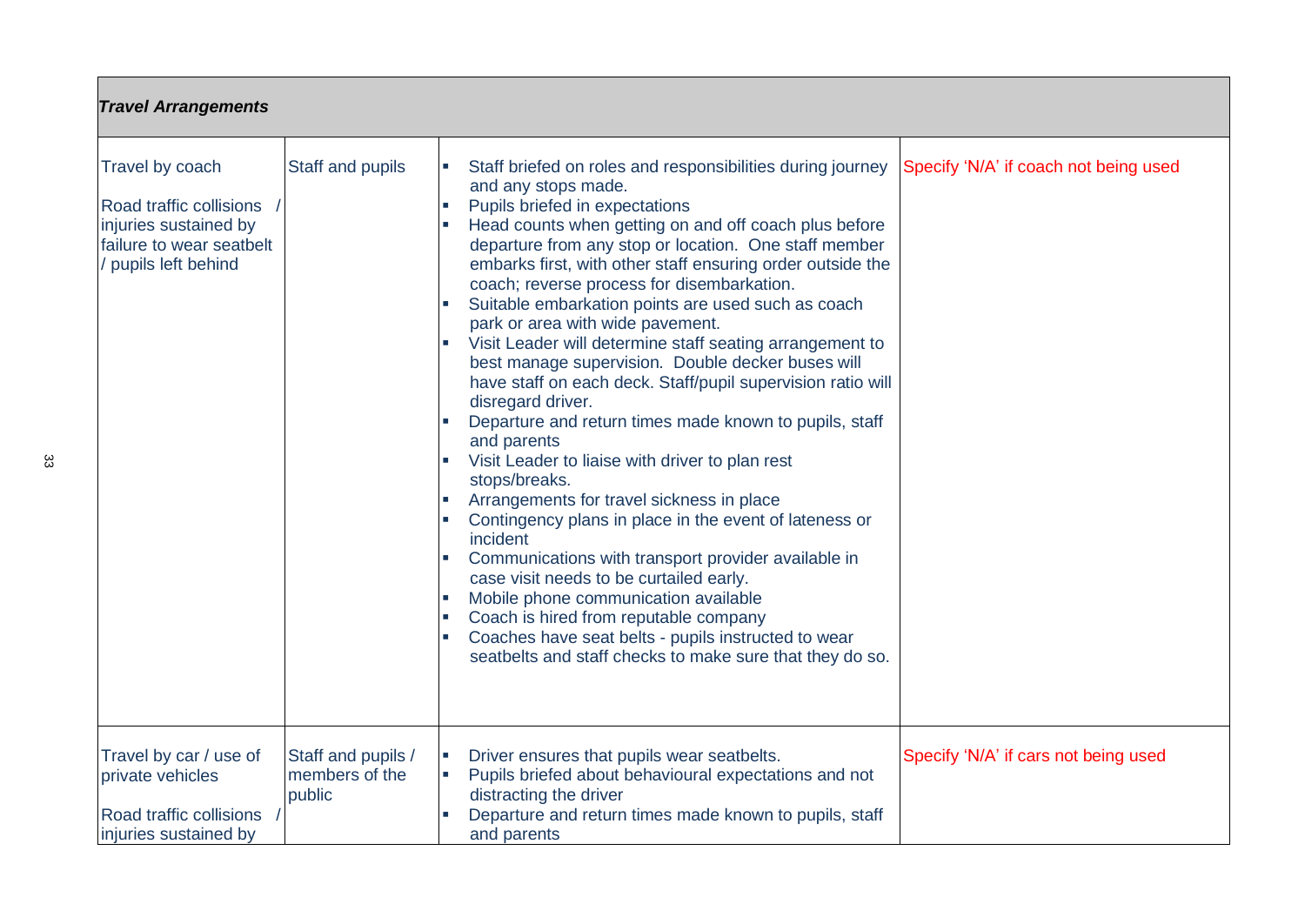| failure to wear seatbelt<br>safeguarding<br>concerns                                    |                                                  | $\blacksquare$<br>$\mathbb{R}^n$<br>$\blacksquare$<br>$\mathbf{m}$ | Route planned and agreed with all parties. Expected<br>travel times known to all parties. Drivers will not diverge<br>without good reason and without communicating change<br>Contingency plans in place in the event of lateness or<br>incident including allowing extra time for delays<br>Where multiple vehicles used, a lead vehicle will be<br>identified and vehicles will not overtake.<br>Each car to carry: emergency contact details, charged<br>mobile phone, sick bag. First Aid kit to be available in<br>any convoy.<br>Driver confirms that they are insured for work related<br>journeys via self-declaration<br>Self-declaration obtained that vehicle is taxed and MOT<br>is valid.<br>Standard letter and self-declaration sent out and<br>returned for volunteer drivers<br>Volunteer drivers considered for the suitability by Visit<br><b>Leader and Principal</b><br>Child protection issues are addressed by not having any<br>pupil alone with driver other than their own child. If this<br>is unavoidable, then the child must not ride in the front<br>of the car.<br>DBS checks undertaken for those who drive pupils<br>DBS checks must be undertaken for those who<br>regularly transport children. DCC/Torbay recommends<br>that DBS checks undertaken for all drivers] |                                                                                        |
|-----------------------------------------------------------------------------------------|--------------------------------------------------|--------------------------------------------------------------------|----------------------------------------------------------------------------------------------------------------------------------------------------------------------------------------------------------------------------------------------------------------------------------------------------------------------------------------------------------------------------------------------------------------------------------------------------------------------------------------------------------------------------------------------------------------------------------------------------------------------------------------------------------------------------------------------------------------------------------------------------------------------------------------------------------------------------------------------------------------------------------------------------------------------------------------------------------------------------------------------------------------------------------------------------------------------------------------------------------------------------------------------------------------------------------------------------------------------------------------------------------------------------------------------------------|----------------------------------------------------------------------------------------|
| Travel by minibus<br>Road traffic collisions<br>lack of driver<br>competence / injuries | Staff and pupils /<br>members of the<br>/ public | $\mathbb{R}^n$                                                     | Minibus driver(s) are competent to drive and have the<br>correct licence for the minibus being used and has<br>passed DCC test or appropriate training<br>Minibus is maintained in accordance with                                                                                                                                                                                                                                                                                                                                                                                                                                                                                                                                                                                                                                                                                                                                                                                                                                                                                                                                                                                                                                                                                                       | Specify 'N/A' if minibus not being used.<br>Specify minibus drivers' licence category; |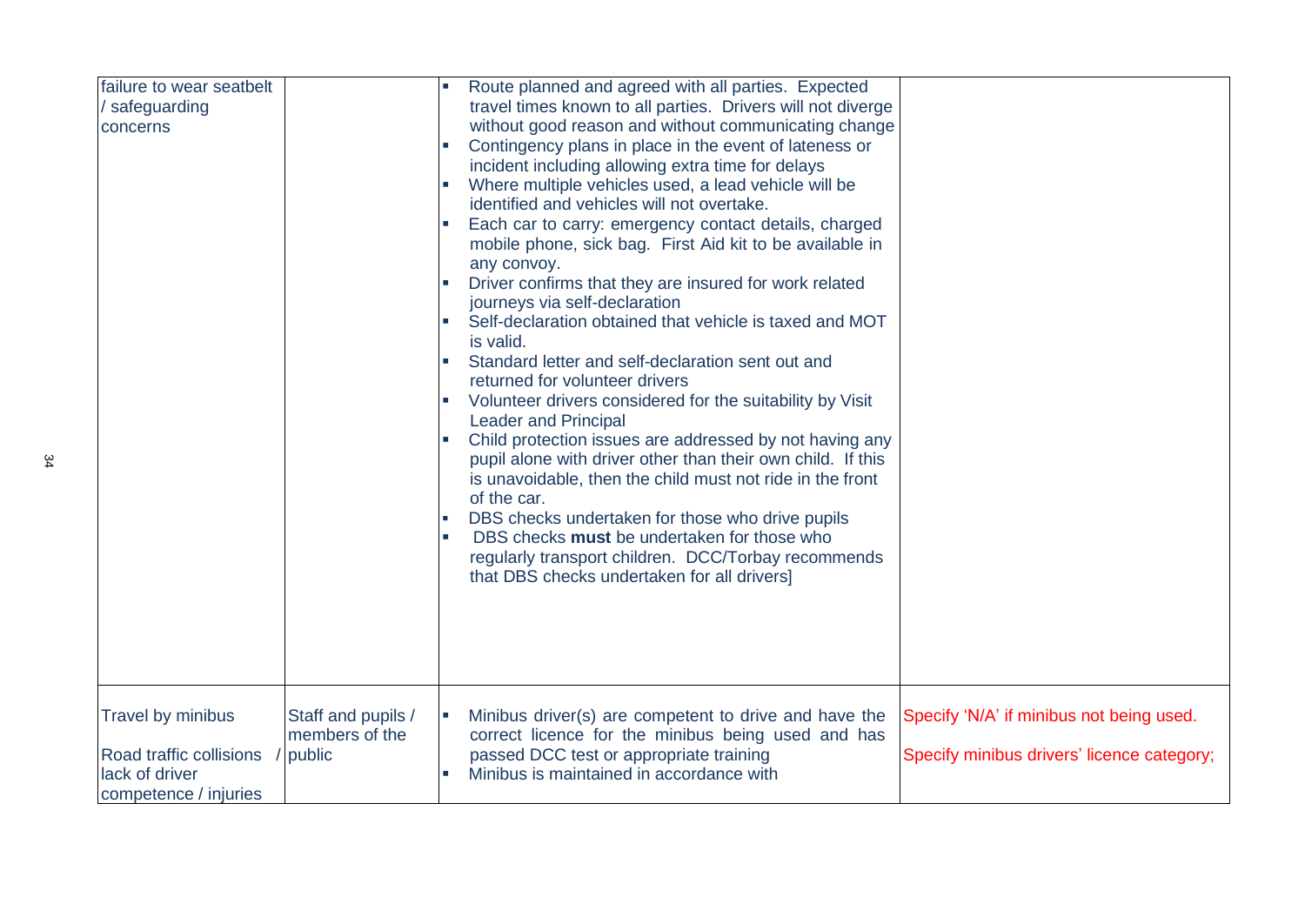| sustained by failure to |          | manufacturer's requirements and checked prior to                       |  |
|-------------------------|----------|------------------------------------------------------------------------|--|
| wear seatbelt / driver  |          | each journey:                                                          |  |
| fatigue                 |          | lights/horn/seatbelts/windscreen/tyres/spare                           |  |
|                         |          | tyre/jack/fuel.                                                        |  |
|                         | <b>T</b> | First Aid kit and fire extinguisher carried.                           |  |
|                         |          | Pupils instructed to wear seatbelts and staff checks to                |  |
|                         |          | make sure that they do so.                                             |  |
|                         |          | Vehicle loading is within maximum permitted as                         |  |
|                         |          | described by manufacture and aisles are not                            |  |
|                         |          | blocked.                                                               |  |
|                         |          | Towing only undertaken when side emergency exit is                     |  |
|                         |          | available and D1 exemption not being used.                             |  |
|                         |          | Head counts when getting on and off minibus plus                       |  |
|                         |          | before departure from any stop or location.                            |  |
|                         |          | Suitable embarkation points from nearside door are                     |  |
|                         |          | used such as car or coach park or area with wide                       |  |
|                         |          | pavement Staff/pupil supervision ratio will disregard                  |  |
|                         |          | driver unless activity specific enhanced risk assessment<br>undertaken |  |
|                         |          | Sufficient stops planned for longer journeys to avoid                  |  |
|                         |          | driving when tired (max 4.5 hours without 45 minute                    |  |
|                         |          | break or 3 x 15 minute break. Maximum of                               |  |
|                         |          | 9 hours in one day)                                                    |  |
|                         |          | Arrangements for travel sickness in place.                             |  |
|                         |          | Luggage stored without obstructing aisles.                             |  |
|                         |          | All exits unlocked when carrying passengers.                           |  |
|                         |          | Passenger movements around minibus limited.                            |  |
|                         |          | <b>Additional controls for driving</b>                                 |  |
|                         |          | minibus abroad:                                                        |  |
|                         |          | Minibus driver(s) are competent to drive abroad in that                |  |
|                         |          | they have full PCV licence entitlement                                 |  |
|                         |          | Minibus has calibrated tachograph                                      |  |
|                         |          | The following documentation is available in the                        |  |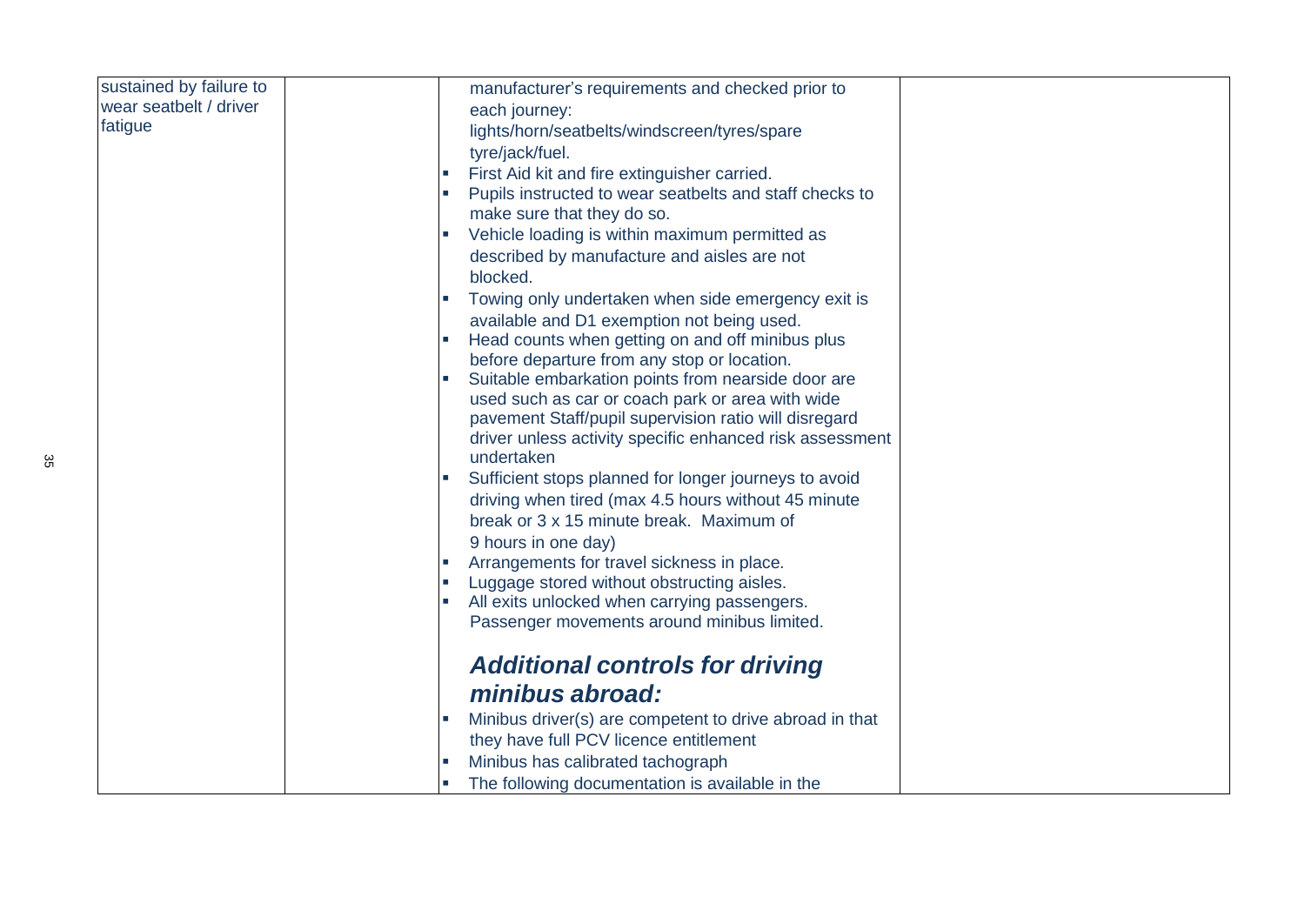|                                                                                                                                                                                         |                                     | vehicle: comprehensive insurance certificate; waybill;<br>a Model Control Document; Own Account Certificate;<br>evidence of 5 star breakdown cover; driver/s licences;<br>V5; tachograph calibration certificate.<br>The following safety measures are physically available:<br>fire extinguisher; first aid kit; warning triangle; spare set<br>of bulbs; high visibility jacket for the driver.                                                                                                                                                                                       |  |
|-----------------------------------------------------------------------------------------------------------------------------------------------------------------------------------------|-------------------------------------|-----------------------------------------------------------------------------------------------------------------------------------------------------------------------------------------------------------------------------------------------------------------------------------------------------------------------------------------------------------------------------------------------------------------------------------------------------------------------------------------------------------------------------------------------------------------------------------------|--|
| Service stations and<br>other breaks in journey<br>Injury through poor<br>behaviour / pupils<br>being separated or left<br>behind / vehicle<br>pedestrian conflict in<br>car/lorry park | Pupils - especially<br>young pupils | Brief pupils re purpose and timings of stop<br>Staff briefed on roles and responsibilities during stop<br>Clear expectations for behaviour established<br>Brief pupils how and where to contact staff - establish<br>permanent meeting point in service area and ensure<br>that it is manned until final departure<br>Brief pupils to remain in pairs or small groups<br>Remind pupils about moving traffic and other hazards<br>and establish no go areas. These to be established via<br>dynamic risk assessment by staff at the service area.<br>Careful headcount before departure. |  |
| Road transport -<br>breakdown or road<br>traffic collision<br>Secondary collision<br>from passing vehicles /<br>vehicle/pedestrian<br>contact                                           | Staff and pupils                    | Coach:<br>Liaise with coach driver on safest place for group; either<br>to stay on the coach or evacuate to an area behind<br>barriers and away from road. On motorway, the only<br>reason for not evacuating the coach would be that the<br>area beyond the crash barrier created a greater danger.<br>Visit Leader has over-riding decision until arrival of<br>emergency services when instruction will be taken<br>from them.<br>Minibus:                                                                                                                                           |  |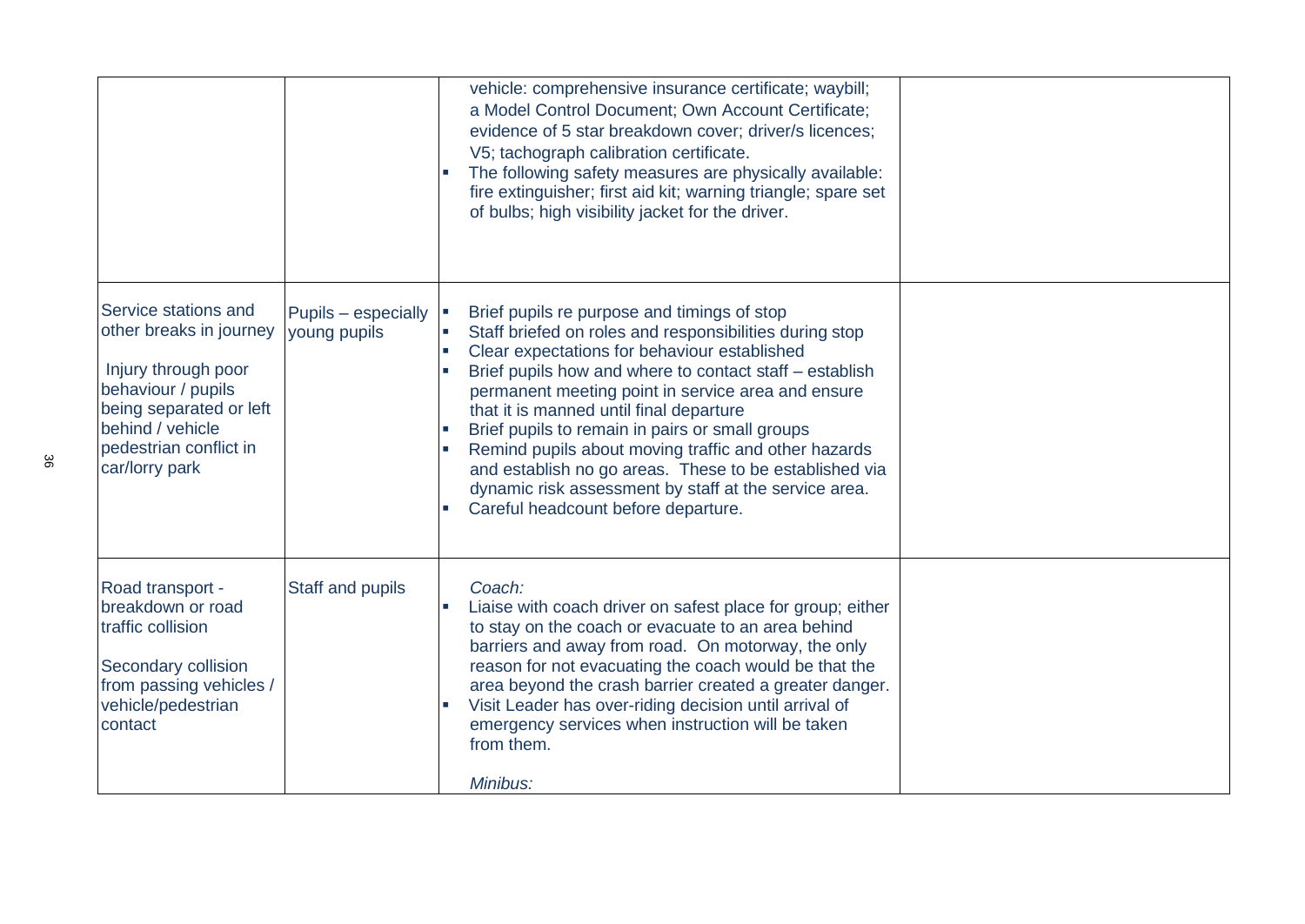|                 | $\Box$           | Visit Leader to judge safest place for group; either to<br>stay on the minibus or evacuate to an area behind<br>barriers and away from moving traffic. On motorway,<br>the only reason for not evacuating would be that the<br>area beyond the crash barrier created a greater danger.<br>Visit Leader to take instruction from emergency services<br>upon their arrival<br>Car:<br>Driver to judge safest place for group; either to stay in the<br>vehicle or evacuate to an area behind barriers and away<br>from moving traffic. On motorway, the only reason for<br>not evacuating would be that the area beyond the crash<br>barrier created a greater danger.<br>Driver to take instruction from emergency services upon<br>their arrival.<br>If travelling in convoy, the Visit Leader to be notified at<br>earliest opportunity.<br>Contact the emergency contact at the school base with<br>$\blacksquare$<br>details of what has happened and what your plan.<br>Arrange regular updates. School to contact<br>parents/guardians to inform them of incident and of<br>changes in expected timetable.<br>Make a careful check of all individuals in party. If you<br>suspect that there may be shock or delayed shock seek<br>the advice of emergency services present and if<br>desirable take pupils to hospital for check up.<br>Ensure that a competent member of staff accompanies<br>any injured pupils to hospital<br>Ascertain extent of injuries and of release times for the<br>uninjured/lightly injured.<br>Ensure regular updates fed back to school and hence |                                        |
|-----------------|------------------|---------------------------------------------------------------------------------------------------------------------------------------------------------------------------------------------------------------------------------------------------------------------------------------------------------------------------------------------------------------------------------------------------------------------------------------------------------------------------------------------------------------------------------------------------------------------------------------------------------------------------------------------------------------------------------------------------------------------------------------------------------------------------------------------------------------------------------------------------------------------------------------------------------------------------------------------------------------------------------------------------------------------------------------------------------------------------------------------------------------------------------------------------------------------------------------------------------------------------------------------------------------------------------------------------------------------------------------------------------------------------------------------------------------------------------------------------------------------------------------------------------------------------------------------------------------------------------------|----------------------------------------|
| Travel by ferry | Staff and pupils | parents/guardians.                                                                                                                                                                                                                                                                                                                                                                                                                                                                                                                                                                                                                                                                                                                                                                                                                                                                                                                                                                                                                                                                                                                                                                                                                                                                                                                                                                                                                                                                                                                                                                    | Specify 'N/A' if Ferry not being used. |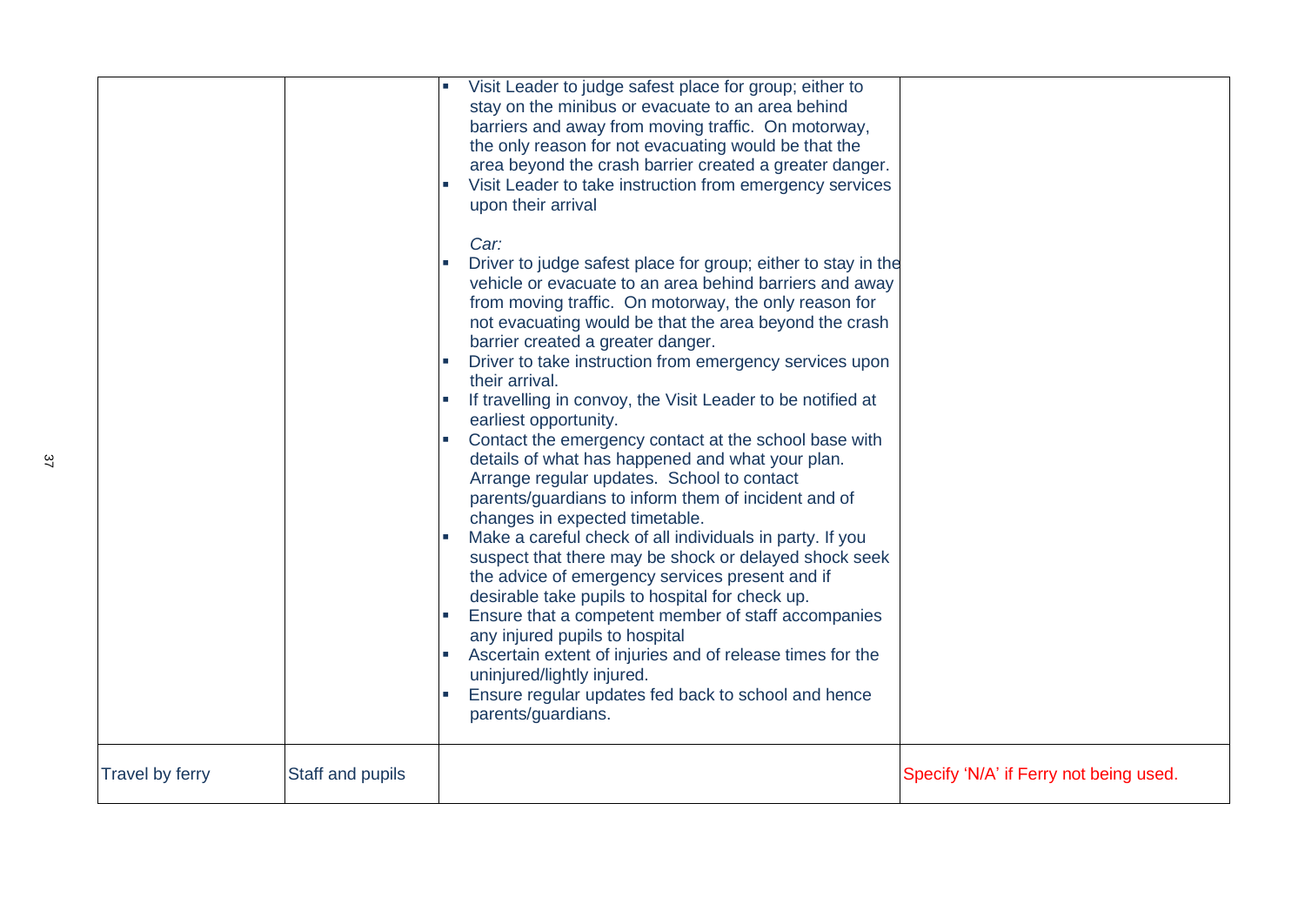| Injury through poor<br>behaviour / swept<br>overboard / pupils<br>being separated or left<br>behind /<br>vehicle/pedestrian<br>conflict on vehicle deck  |                      | Staff briefed on roles and responsibilities during<br>crossing. Rota to be established during night trips so<br>that supervising adult is always awake<br>Close supervision on vehicle deck when<br>embarking/disembarking vehicle. No pupil access to<br>this area unsupervised<br>Clear expectations for behaviour established and on<br>identification of any off-limits areas. Extent of these to<br>be established via dynamic risk assessment by staff on<br>the ferry.<br>Open deck areas to be off-limits unless accompanied by<br>an adult.<br>Meeting point established which is staffed throughout<br>the crossing and pupils briefed accordingly.<br>Pupils to remain in pairs or small groups<br>ш<br>Careful head count before disembarkation<br>In emergency follow instructions from ship's crew.<br>Clarify procedures as far as possible with both staff and<br>pupils before arrival at ferry. | Specify supervision arrangements whilst<br>on-board                                                          |
|----------------------------------------------------------------------------------------------------------------------------------------------------------|----------------------|-------------------------------------------------------------------------------------------------------------------------------------------------------------------------------------------------------------------------------------------------------------------------------------------------------------------------------------------------------------------------------------------------------------------------------------------------------------------------------------------------------------------------------------------------------------------------------------------------------------------------------------------------------------------------------------------------------------------------------------------------------------------------------------------------------------------------------------------------------------------------------------------------------------------|--------------------------------------------------------------------------------------------------------------|
| Travel by air<br>Injury through poor<br>behaviour / pupils<br>being separated or left<br>behind / vehicle<br>pedestrian conflict in<br>car parking areas | Staff and pupils     | Brief pupils re air safety and security requirements in<br>airports and in flight<br>Staff briefed on roles and responsibilities during time in<br>airports<br>Clear expectations for behaviour established<br>Meeting points established and staffed throughout time<br>in the airport and pupils briefed accordingly.<br>Brief pupils to remain in pairs or small groups<br>Remind pupils about moving traffic and other hazards<br>and establish no go areas.<br>Headcounts at regular intervals.<br>Pupils briefed and monitored on need for adequate<br>exercise and drink on longer flights.                                                                                                                                                                                                                                                                                                                | Specify 'N/A' if Air Flight not being used<br>Specify your airlines maximum adult/child<br>supervision ratio |
| <b>Travel on foot</b>                                                                                                                                    | Staff supervising at |                                                                                                                                                                                                                                                                                                                                                                                                                                                                                                                                                                                                                                                                                                                                                                                                                                                                                                                   |                                                                                                              |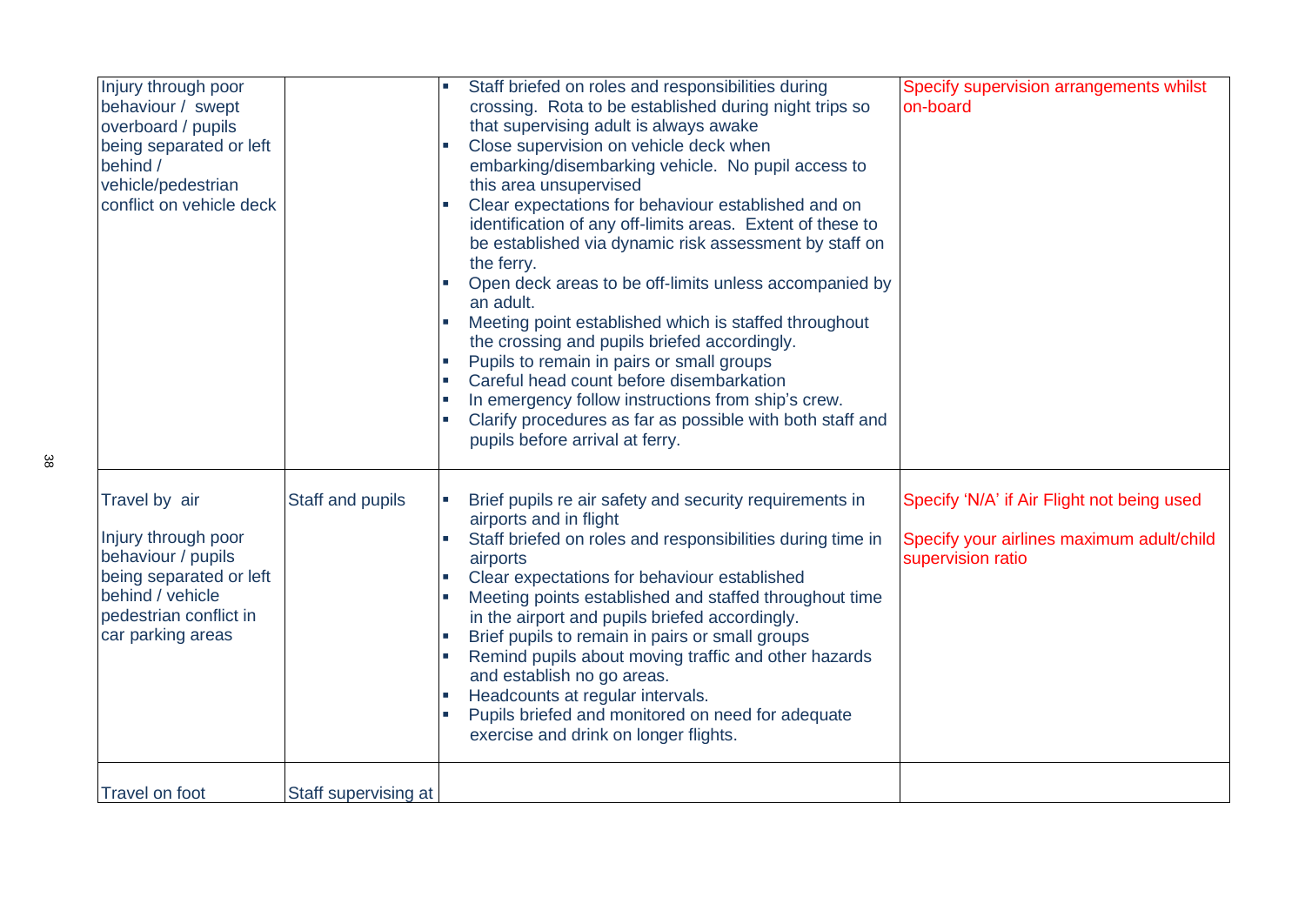| Vehicle pedestrian<br>conflict / pupils<br>separated and lost in<br>crowds | front and rear /<br>pupils - especially<br>young pupils / staff  =<br>leading on road<br>walking routes | T.<br>T.<br>T.<br>T.<br><b>The</b> | Pupils briefed on which side of the road vehicles drive<br>on in the country/ies visited.<br>Brief pupils in hazards, safety arrangements and<br>expectations for behaviour. Pupils instructed to be<br>considerate of other pedestrians<br>Staff briefed on roles and responsibilities for walking<br>route.<br>Means of communication between staff arranged.<br>Emergency plan is in place for eventuality of separation<br>of child from group<br>Coach/minibus disembarkation point chosen to avoid<br>busy traffic routes<br>Route planned and walked ahead avoid fast roads, blind<br>spots and other hazards. Pavements used wherever<br>possible<br>Designated crossing points used wherever possible<br>When walking on road, group will walk facing traffic or<br>on most appropriate side depending on conditions.<br>Pupils walk in controlled groups with staff member at<br>front of group with another at the rear who is looking out<br>for stragglers. Other staff evenly spread throughout the<br>group<br>Ongoing dynamic assessment by Visit Leader and/or<br>staff at front of group controls varied accordingly<br>Means of identification used to identify members of<br>group quickly in crowded environment<br>Regular headcounts taken<br>When walking in dark or semi-darkness, leaders at front | Specify which side of the road vehicles<br>drive on in the country/ies visited        |
|----------------------------------------------------------------------------|---------------------------------------------------------------------------------------------------------|------------------------------------|------------------------------------------------------------------------------------------------------------------------------------------------------------------------------------------------------------------------------------------------------------------------------------------------------------------------------------------------------------------------------------------------------------------------------------------------------------------------------------------------------------------------------------------------------------------------------------------------------------------------------------------------------------------------------------------------------------------------------------------------------------------------------------------------------------------------------------------------------------------------------------------------------------------------------------------------------------------------------------------------------------------------------------------------------------------------------------------------------------------------------------------------------------------------------------------------------------------------------------------------------------------------------------------------------------------------------|---------------------------------------------------------------------------------------|
|                                                                            |                                                                                                         |                                    | and staff member at rear have torches. High visibility<br>clothing will be worn.                                                                                                                                                                                                                                                                                                                                                                                                                                                                                                                                                                                                                                                                                                                                                                                                                                                                                                                                                                                                                                                                                                                                                                                                                                             |                                                                                       |
| Use of public transport,<br>including trains and<br>underground            | Pupils - especially<br>young pupils                                                                     |                                    | Route planned to identify potential for problems and to<br>account for delays                                                                                                                                                                                                                                                                                                                                                                                                                                                                                                                                                                                                                                                                                                                                                                                                                                                                                                                                                                                                                                                                                                                                                                                                                                                | Specify 'N/A' if public transport not used.<br>Specify the procedures if the group is |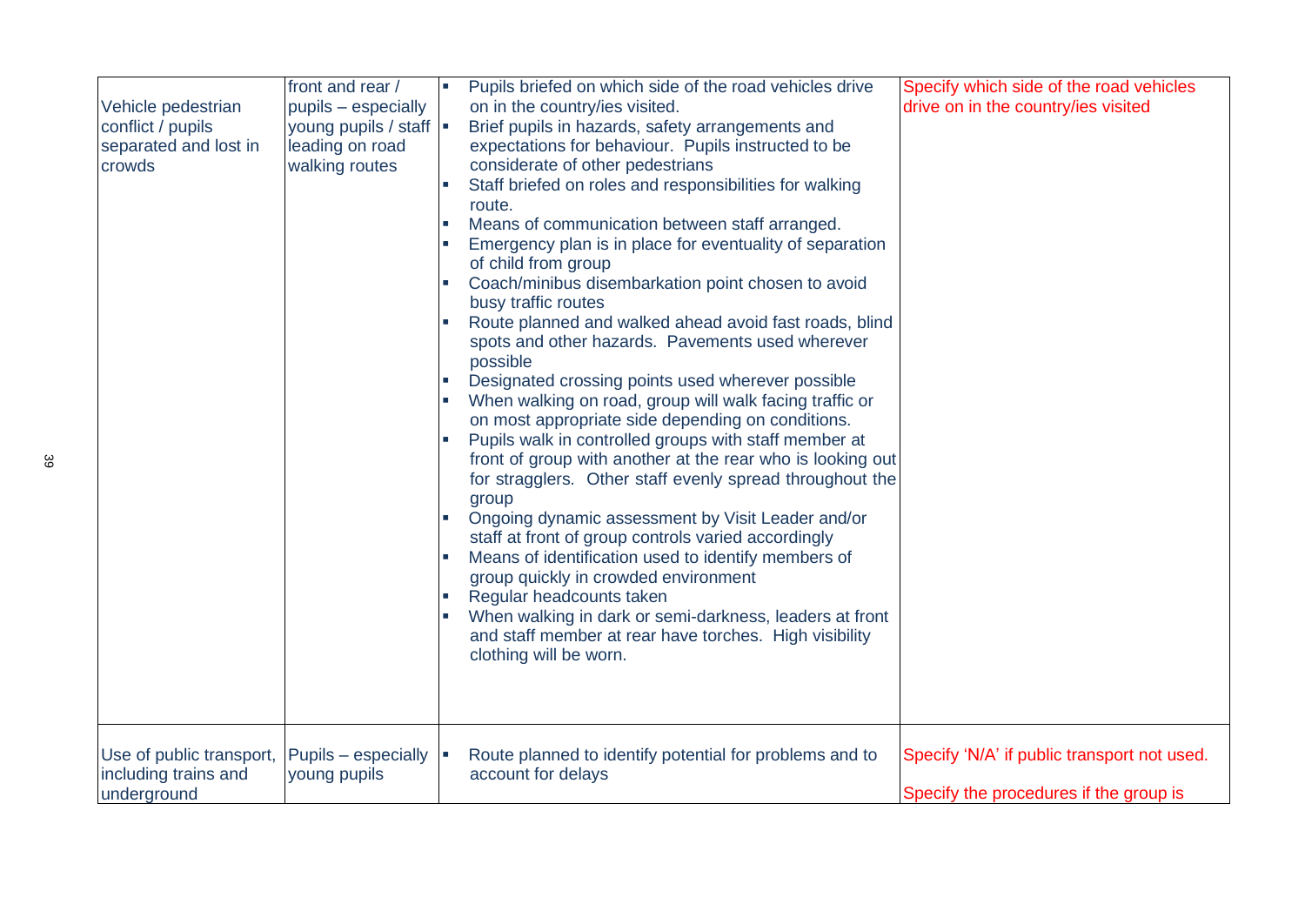| Injury through poor<br>behaviour / pupils<br>being separated or left<br>behind / pupils lost in<br>crowded environments | Timetables considered ahead of time to ensure<br>particular trains/connections will not be missed.<br>Contingency plan for alternatives if train / connections<br>missed.<br>Brief pupils in hazards, safety arrangements and<br>expectations for behaviour. Pupils instructed to be<br>considerate of other public transport users and to be<br>aware of dangers<br>Staff briefed on roles and responsibilities for travel route.<br>Means of communication between staff in place.<br>Party to move through crowded areas with adult in lead<br>and adult at back of the group.<br>Meeting points established and staffed throughout time<br>in station concourse and pupils briefed accordingly.<br>Brief pupils to remain in groups of at least 3.<br>Means of identification used to identify members of<br>group quickly in crowded environment i.e. high vis<br>vests, coloured caps etc.<br>Regular headcounts taken<br>Large groups divided into small groups with adequate<br>staffing for ease of management<br>Emergency plan is in place for eventuality of separation<br>of child from group.<br>Continued | accidentally separated. |
|-------------------------------------------------------------------------------------------------------------------------|--------------------------------------------------------------------------------------------------------------------------------------------------------------------------------------------------------------------------------------------------------------------------------------------------------------------------------------------------------------------------------------------------------------------------------------------------------------------------------------------------------------------------------------------------------------------------------------------------------------------------------------------------------------------------------------------------------------------------------------------------------------------------------------------------------------------------------------------------------------------------------------------------------------------------------------------------------------------------------------------------------------------------------------------------------------------------------------------------------------------------|-------------------------|
|                                                                                                                         |                                                                                                                                                                                                                                                                                                                                                                                                                                                                                                                                                                                                                                                                                                                                                                                                                                                                                                                                                                                                                                                                                                                          |                         |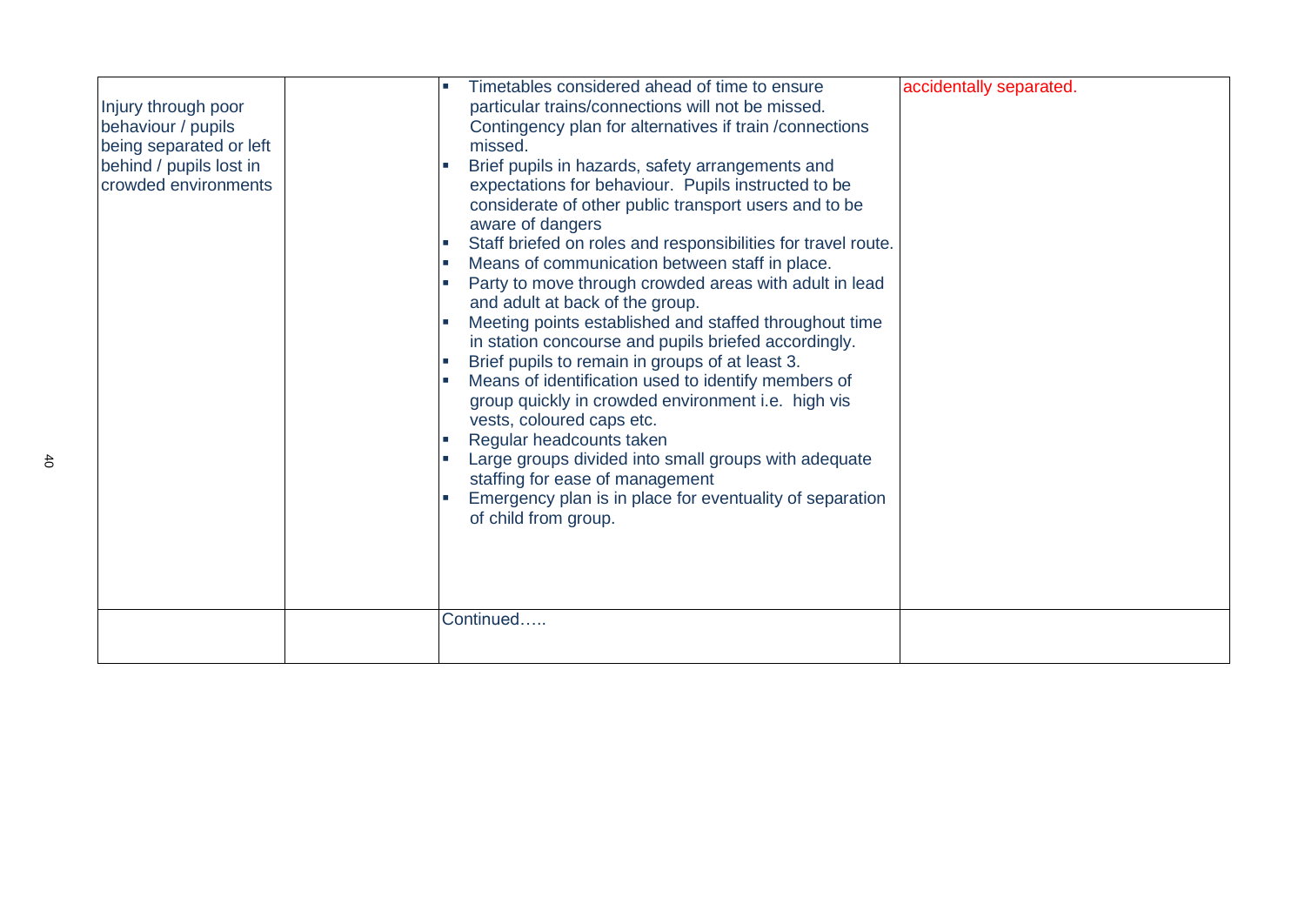| <b>Accommodation Arrangements</b>                                                                                                                                                                |                                  |                                                                                                                                                                                                                                                                                                                                                                                                                                                                                                                                                                                                                                                                                                                                                                                                                           |                                                                              |  |  |
|--------------------------------------------------------------------------------------------------------------------------------------------------------------------------------------------------|----------------------------------|---------------------------------------------------------------------------------------------------------------------------------------------------------------------------------------------------------------------------------------------------------------------------------------------------------------------------------------------------------------------------------------------------------------------------------------------------------------------------------------------------------------------------------------------------------------------------------------------------------------------------------------------------------------------------------------------------------------------------------------------------------------------------------------------------------------------------|------------------------------------------------------------------------------|--|--|
| Hazards arising from<br>accommodation failing<br>to meet statutory<br>minimum standards<br>Fire / building<br>regulations / safer<br>recruitment practices /<br>welfare and security<br>failings | All participants and  <br>staff. | Accommodation provider to complete form "SOE5" as<br>self-declaration statement to provide assurance that<br>accommodation meets required standards<br>Accommodation has tourist board rating or external<br>validation of standards<br>Pre-visit check carried out to confirm standards are<br>satisfactory where possible.<br>Upon arrival, and ongoing throughout visit, visual<br>inspection of windows, balconies, stairways, electrical<br>fittings, hazards in grounds or in immediate<br>surroundings, washing and toilet facilities, heating and<br>catering facilities<br>Pupils briefed to report any faulty items found in rooms<br>to staff<br>Shortcomings in provision will be discussed with<br>accommodation manager<br>SOE3 parental consent information checked to ensure<br>dietary requirements met. | Specify what action has been taken to<br>ensure suitability of accommodation |  |  |
| Supervision and<br>privacy<br>Safeguarding concerns<br>/ incidents arising from<br>lack of supervision<br>Sexual assault /<br>vexatious accusations<br>of sexual assault /                       | All participants and  <br>staff  | Separate male and female sleeping accommodation and<br>washing facilities are provided.<br>Separate staff accommodation is suitably located to<br>ensure adequate supervision but also ability for pupils to<br>raise concerns if needed<br>Mixed parties are accompanied by at least one adult of<br>each sex                                                                                                                                                                                                                                                                                                                                                                                                                                                                                                            |                                                                              |  |  |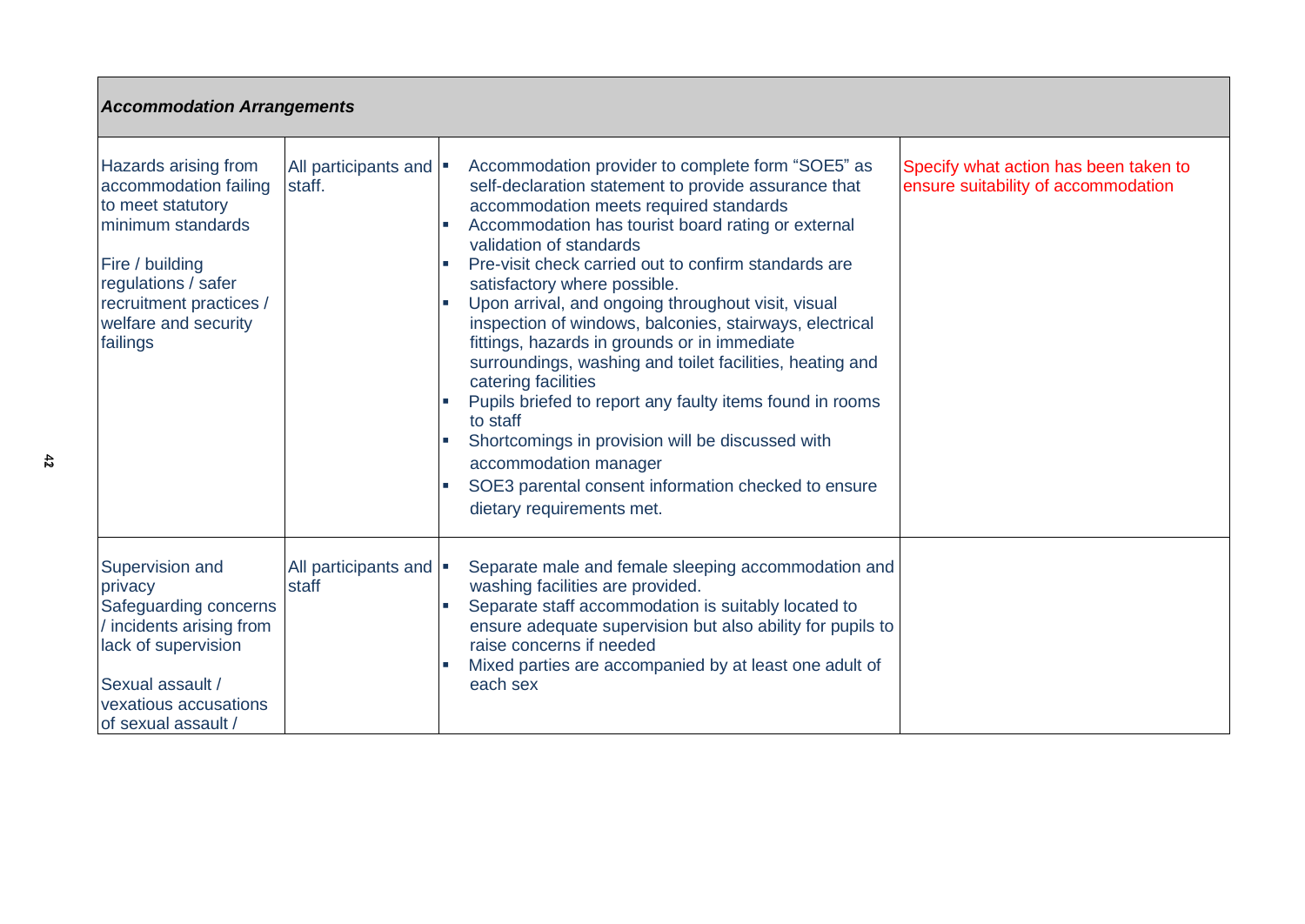| sexual grooming /<br>violence/incident<br>arising from failure to<br>supervise                                                                                                               |                                  | A bedroom plan detailing who is allocated to which room<br>will be completed by the first day of the visit at the latest<br>and shared with all staff at the earliest opportunity<br>Staff have access to pupil sleeping areas at all times<br>Dormitories are for the exclusive use of the group<br>concerned.                                                                                                                                                                                                                                                                                                                                                                                                                                                                                                                                                                                                                                                                                                                                                                                                                                                                                                     |                                                                                                     |
|----------------------------------------------------------------------------------------------------------------------------------------------------------------------------------------------|----------------------------------|---------------------------------------------------------------------------------------------------------------------------------------------------------------------------------------------------------------------------------------------------------------------------------------------------------------------------------------------------------------------------------------------------------------------------------------------------------------------------------------------------------------------------------------------------------------------------------------------------------------------------------------------------------------------------------------------------------------------------------------------------------------------------------------------------------------------------------------------------------------------------------------------------------------------------------------------------------------------------------------------------------------------------------------------------------------------------------------------------------------------------------------------------------------------------------------------------------------------|-----------------------------------------------------------------------------------------------------|
| Fire in the building<br>Fire / explosion /<br>inability to escape from<br>fire due to blocked<br>means of escape /<br>inability to escape from<br>fire due to unfamiliarity<br>with building | All participants and  <br>staff. | Identify requirements at time of booking and check<br>during pre visit and on arrival<br>On arrival Visit Leader to check physical fire safety<br>arrangements:<br>o walk escape routes to check that fire exits clearly<br>marked and escape doors open easily<br>fire alarm sounders on each floor and in public<br>$\circ$<br>areas<br>fire extinguishers available on each floor and in<br>$\circ$<br>public areas<br>o emergency lighting provided and working<br>Staircases and corridors protected by fire doors<br>in good condition.<br>Briefing to all pupils about fire evacuation on arrival<br>arrangements and expected standards of behaviour.<br>Briefing to include a walk through fire practice which<br>indicates location of assembly point and lay-out of<br>escape routes<br>A group list is held by Visit Leader to ensure registration<br>of whole party after an evacuation of the building.<br>Arrangements shared with other staff.<br>Decide whether or not pupils' doors should be locked<br>from the inside<br>Fire exits should be openable from the inside whilst<br>remaining secure from the outside<br>Shortcomings in provision will be discussed with<br>accommodation manager | Specify whether pupils' bedrooms to be<br>locked from the inside and if so how staff<br>can access. |